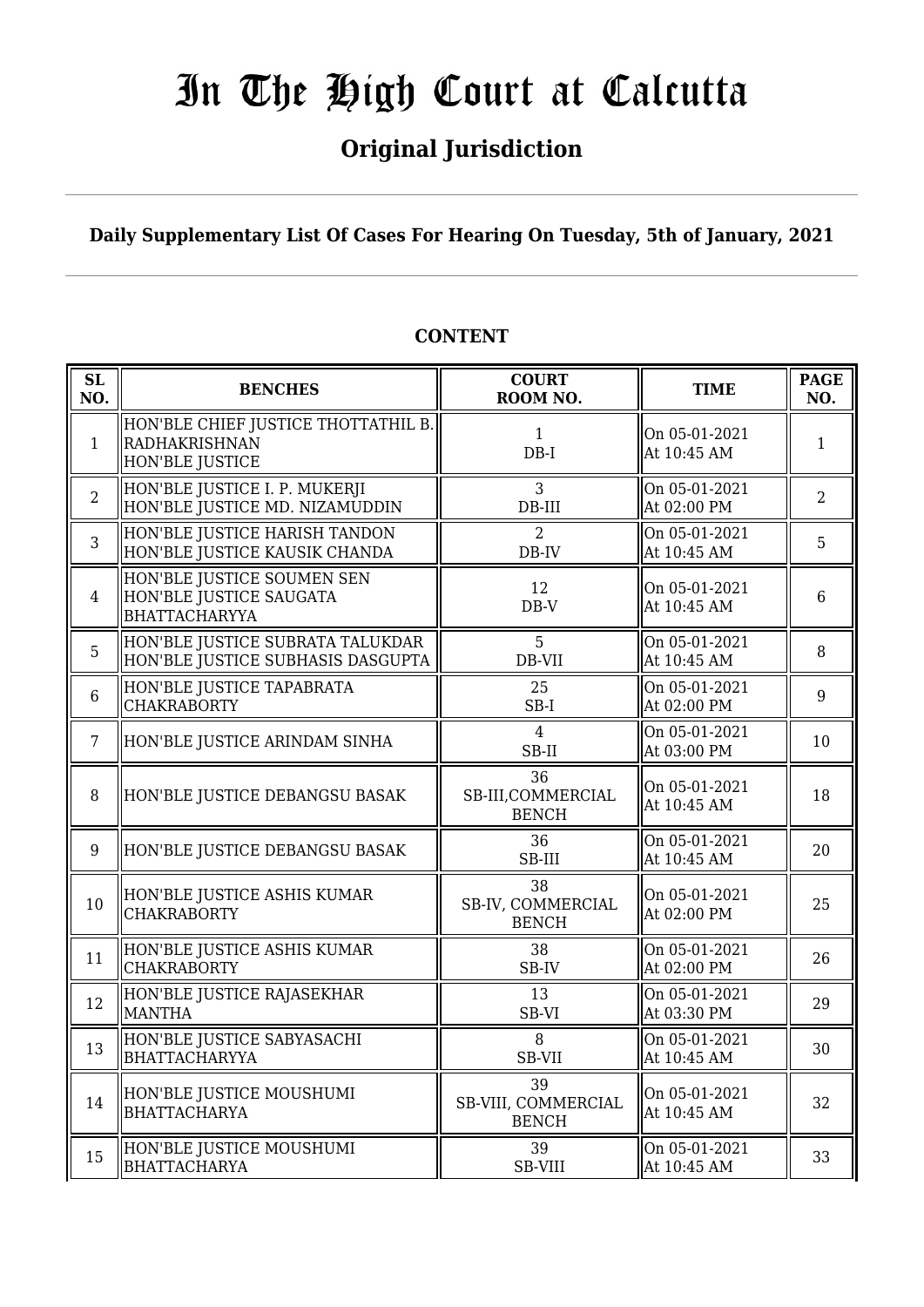| <b>SL</b><br>NO. | <b>BENCHES</b>                                 | <b>COURT</b><br>ROOM NO. | <b>TIME</b>                    | <b>PAGE</b><br>NO. |
|------------------|------------------------------------------------|--------------------------|--------------------------------|--------------------|
| 16               | HON'BLE JUSTICE SHEKHAR B. SARAF               | 26<br>SB-IX              | On 05-01-2021<br>At 03:00 PM   | 36                 |
| 17               | HON'BLE JUSTICE RAJARSHI<br><b>BHARADWAJ</b>   | 15<br>SB-X               | On 05-01-2021<br>At 10:45 AM   | 38                 |
| 18               | HON'BLE JUSTICE RAVI KRISHAN KAPUR             | 10<br>SB-XII             | On 05-01-2021<br>At 10:45 AM   | 39                 |
| 19               | HON'BLE JUSTICE ARINDAM<br>MUKHERJEE           | 23<br><b>SB-XIII</b>     | On 05-01-2021<br>At 02:00 PM   | 40                 |
| 20               | HON'BLE JUSTICE AMRITA SINHA                   | 24<br>SB-XV              | On 05-01-2021<br>At 10:45 AM   | 41                 |
| 21               | HON'BLE JUSTICE ABHIJIT<br><b>GANGOPADHYAY</b> | 22<br><b>SB-XVI</b>      | On 05-01-2021<br>  At 03:30 PM | 42                 |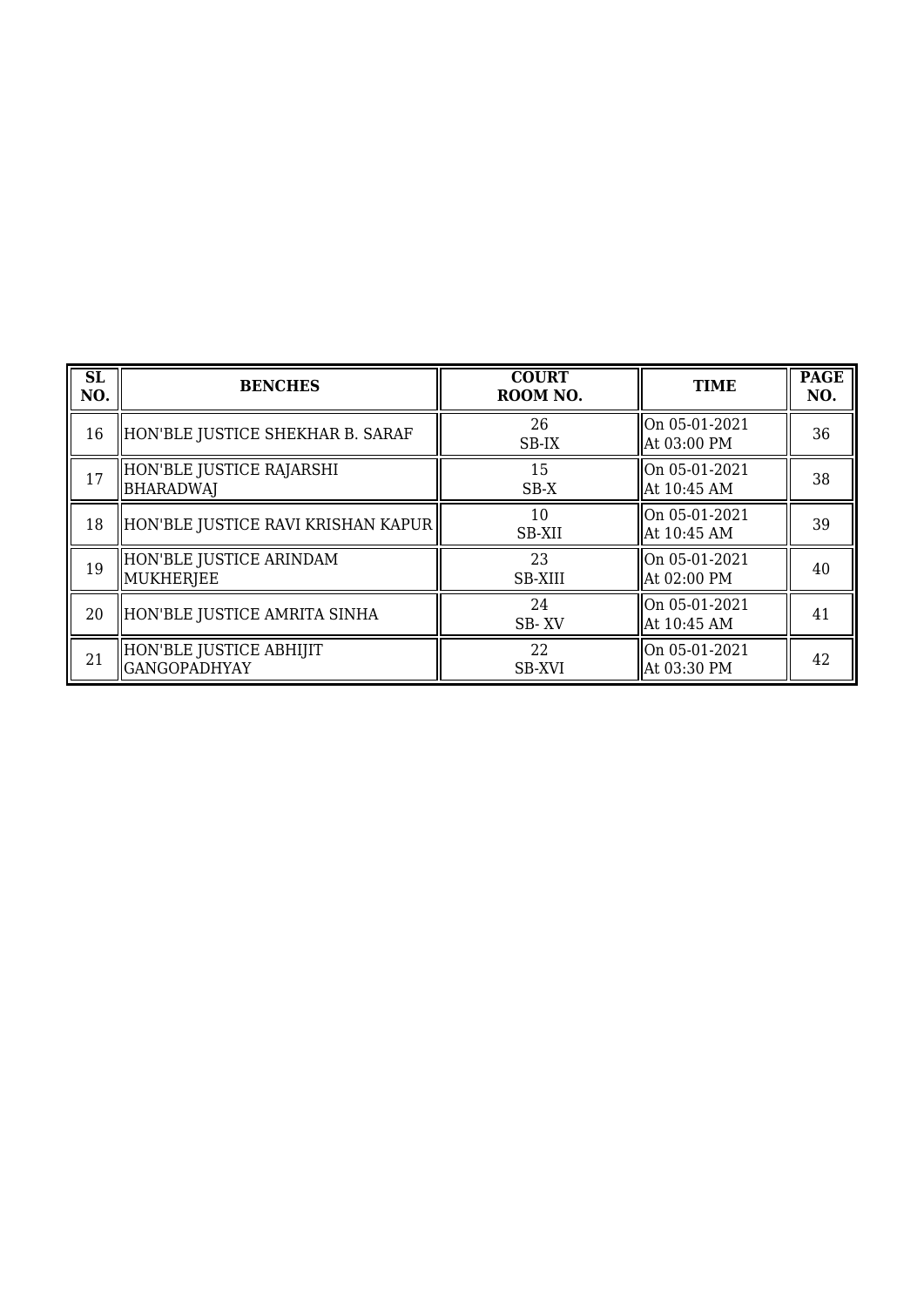

## **Original Side**

**DAILY CAUSELIST For Tuesday The 5th January 2021**

**COURT NO. 1**

**DIVISION BENCH (DB-1 )**

**AT 10:45 AM**

**HON'BLE CHIEF JUSTICE THOTTATHIL B. RADHAKRISHNAN HON'BLE JUSTICE (VIA VIDEO CONFERENCE)**

**NOTE:MATTERS WILL BE TAKEN UP THROUGH PHYSICAL HEARING ONLY WHEN BOTH THE PARTIES ARE AGREED.**

**NOTE: NO MENTIONING IN COURT.**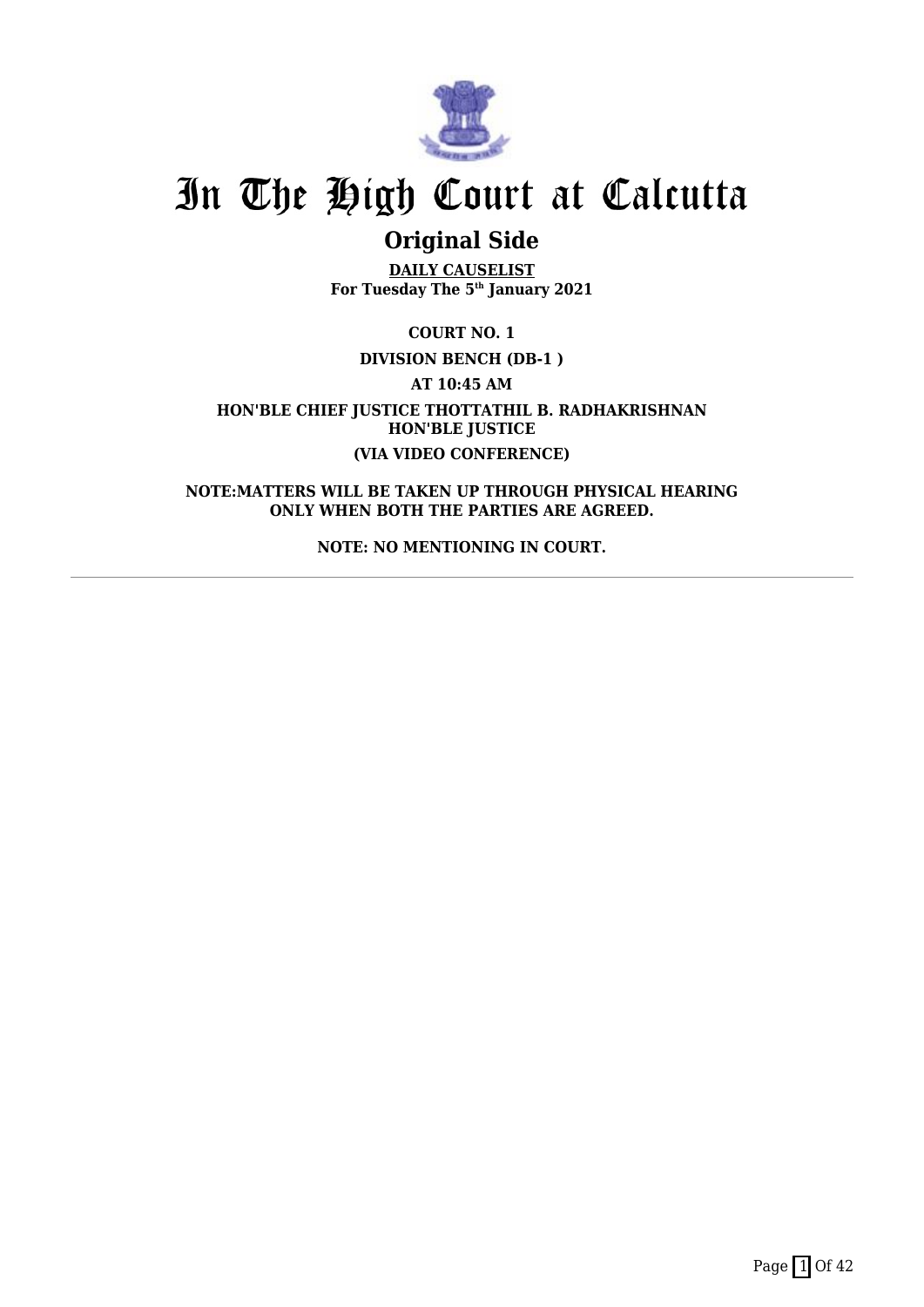

## **Original Side**

**DAILY CAUSELIST For Tuesday The 5th January 2021**

**COURT NO. 3**

## **DIVISION BENCH (DB-III)**

**AT 2:00 PM**

## **HON'BLE JUSTICE I. P. MUKERJI HON'BLE JUSTICE MD. NIZAMUDDIN (VIA VIDEO CONFERENCE)**

### **NOTE:MATTERS WILL BE TAKEN UP THROUGH PHYSICALHEARING ONLY WHEN BOTH THE PARTIES ARE AGREED.**

**NOTE: (1) ORIGINAL SIDE MATTERS SHALL BE TAKEN UP IN THE FIRST HALF ON WEDNESDAYS & THURSDAYS AND IN THE SECOND HALF ON MONDAYS AND TUESDAYS OR ON EXHAUSTION OF THE APPELLATE SIDE LIST WHICHEVER IS EARLIER.**

**(2) FRIDAY'S LIST SHALL BE NOTIFIED EVERY WEEK.**

**(3) LIST WILL BE CALLED ON SERIALLY.**

**(4) MENTIONING WILL BE ON MONDAY AND THURSDAY.**

## **TO BE MENTIONED**

| ITAT/235/2016 | PRINCIPAL COMMISSIONER S. LAMBA<br>OF INCOME TAX , KOLKATA -<br>2. KOLKATA<br>VS<br>MADHU JAYANTI<br>INTERNATIONAL LTD |  |
|---------------|------------------------------------------------------------------------------------------------------------------------|--|
|               |                                                                                                                        |  |

IA NO: GA/1/2016(Old No:GA/1515/2016), GA/2/2016(Old No:GA/1516/2016)

2 ITAT/356/2016 PRINCIPAL COMMISSIONER S. LAMBA OF INCOME TAX-2, KOLKATA VS MADHU JAYANTI INTERNATIONAL LTD.

IA NO: GA/1/2016(Old No:GA/3274/2016)

3 APD/41/2019 [S.A.] WITH CS/302/2005 PUNJAB NATIONAL BANK VS APEEJAY HOPUSE PRIVATE LIMITED PRATYUSH PATWARI

## **NEW APPLICATIONS**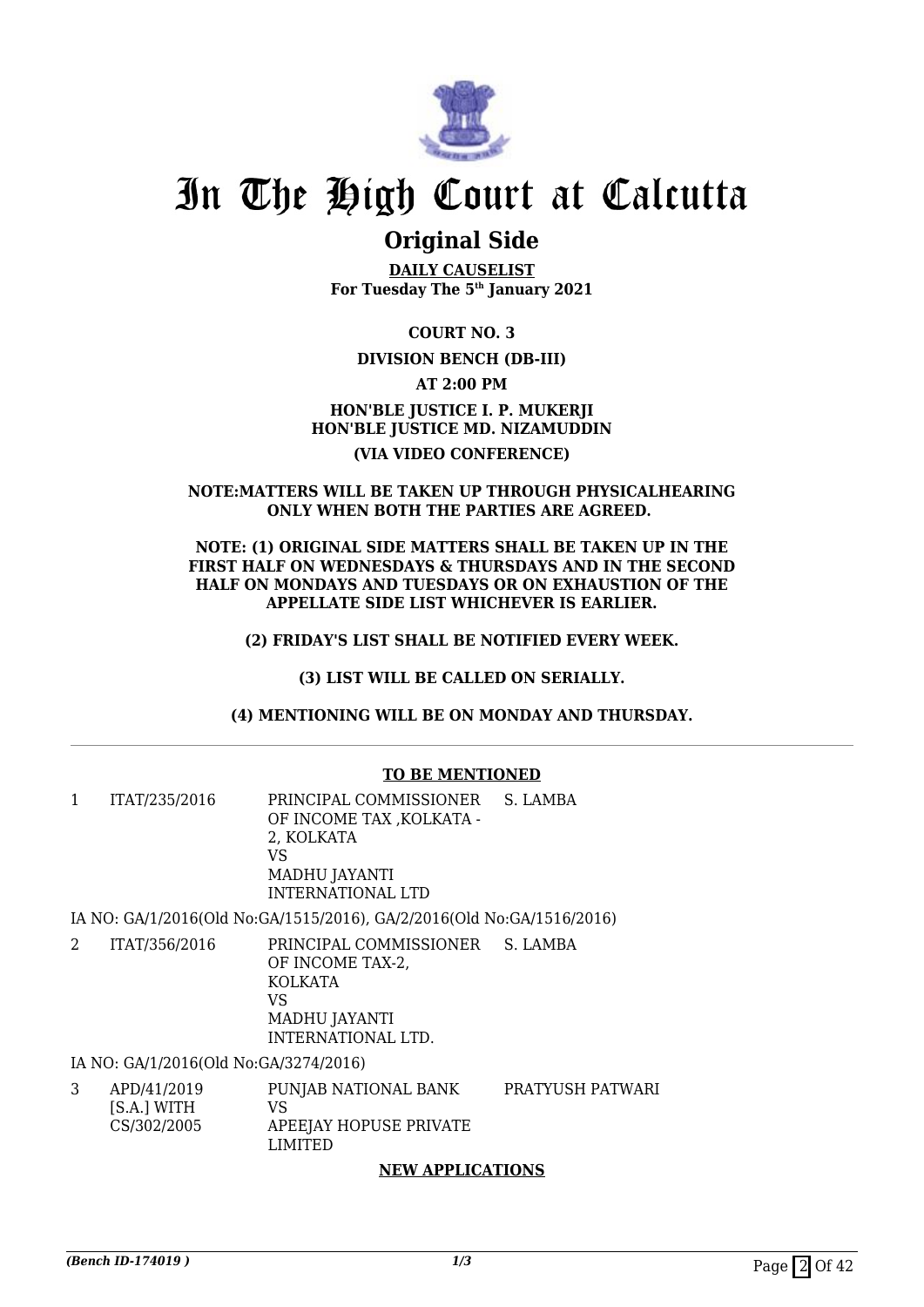4 CUSTA/29/2019 COMMISSIONER OF CUSTOMS (PREVENTIVE), KOLKATA VS M/S. BALAJI MULTIPLEX PVT. LTD. KAUSIK KANTI MAITI

IA NO: GA/1/2019(Old No:GA/2487/2019), GA/2/2019(Old No:GA/2488/2019)

5 CUSTA/30/2019 COMMISSIONER OF CUSTOMS (PREVENTIVE), KOLKATA VS M/S. BALAJI MULTIPLEX PVT. LTD. KAUSIK KANTI MAITI

IA NO: GA/1/2019(Old No:GA/2489/2019), GA/2/2019(Old No:GA/2490/2019)

6 CUSTA/32/2019 THE COMMISSIONER OF CUSTOMS (PORT), KOLKATA VS SANJIB GHOSH AND ORS. SANJUKTA GUPTA

IA NO: GA/1/2019(Old No:GA/2493/2019), GA/2/2019(Old No:GA/2494/2019)

7 CUSTA/35/2019 COMMISSIONER OF CUSTOMS (PREVENTIVE) VS M/S. KUNJ BIHARI LAL RADHESHYAM METALS PRIVATE LIMITED KAUSIK KANTI MAITI

IA NO: GA/1/2019(Old No:GA/2814/2019), GA/2/2019(Old No:GA/2815/2019)

8 CUSTA/36/2019 COMMISSIONER OF CUSTOMS PREVENTIVE VS M/S LARSEN AND TOUBRO LTD MANASI MUKHERJEE IA NO: GA/1/2019(Old No:GA/2827/2019), GA/2/2019(Old No:GA/2828/2019)

9 CEXA/61/2019 COMMISSIONER OF CENTRAL EXCISE, BOLPUR VS M/S. BRAVO SPONGE IRON (P) LIMITED KAUSIK KANTI MAITI

IA NO: GA/1/2019(Old No:GA/2807/2019), GA/2/2019(Old No:GA/2808/2019)

10 ITAT/195/2019 PRINCIPAL CIT,DURGAPUR VS NIRMALYA SAHA YOGESH VATS

IA NO: GA/1/2019(Old No:GA/2966/2019), GA/2/2019(Old No:GA/2967/2019)

11 ITAT/196/2019 PRINCIPAL COMMISSIONER OF INCOME TAX -1, KOLKATA VS M/S. PAVITRA TREXIM PVT LTD Y VATS GANESH NARAYAN JAJODIA

IA NO: GA/1/2019, GA/2/2019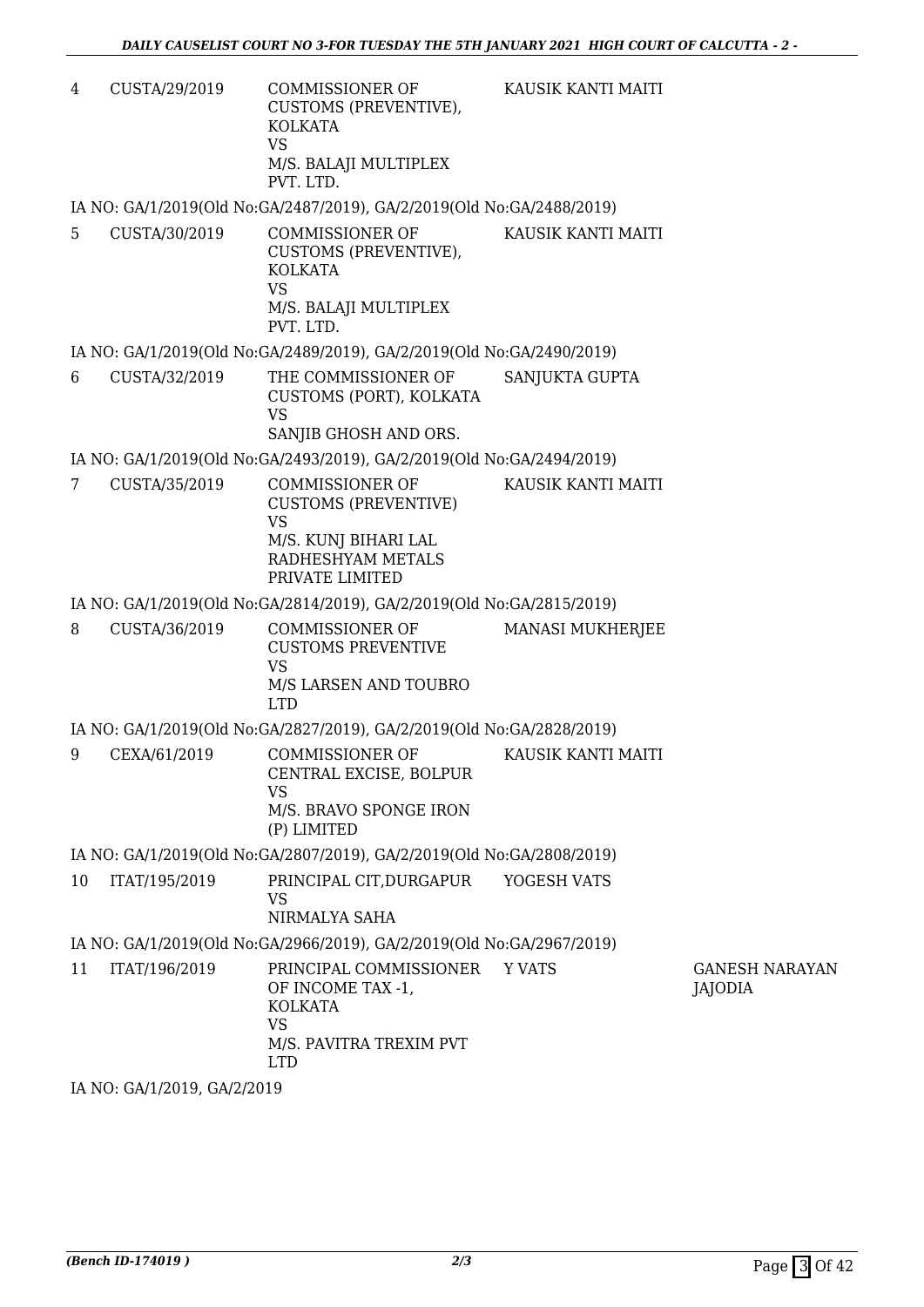12 ITA/48/2020 PRINCIPAL COMMISSIONER OF INCOME TAX 1 KOLKATA VS M/S PIONEER IRON AND STEEL CORPORATION P LTD Y VATS

IA NO: GA/2/2019

13 ITA/49/2020 PRINCIPAL COMMISSIONER OF INCOME TAX(CENTRAL)KOI-2 VS SPECIALITY RESTAURANT LTD. YOGESH VATS

## IA NO: GA/2/2019(Old No:GA/2963/2019)

14 ITA/50/2020 COMMISSIONER OF INCOME TAX(TDS), SILIGURI VS STEEL AUTHORITY OF INDIA LIMITED YOGESH VATS

IA NO: GA/2/2019(Old No:GA/2972/2019)

15 ITA/51/2020 PRINCIPAL COMMISSIONER OF INCOME TAX 3 KOLKATA VS M/S. ITC LIMITED Y VATS

### IA NO: GA/2/2020(Old No:GA/507/2020)

| 16 IA NO. GA/2/2020 | M/S. RAJGARIA TIMBER<br>PRIVATE LIMITED AND ORS. | MULLICK AND CO. |
|---------------------|--------------------------------------------------|-----------------|
| <b>WITH</b>         | V۹                                               |                 |
| WPO/593/2019        | STATE BANK OF INDIA AND                          |                 |
| In APO/111/2020     | ORS.                                             |                 |

### **FOR HEARING**

| 17 | ITA/13/2018                                   | PRINCIPAL COMMISSIONER<br>OF INCOME TAX - 1,<br>KOLKATA<br>VS.<br>M/S. AHW STEELS LIMITED                                                   | S LAMBA                                                                      | FARHAN GHAFFAR |
|----|-----------------------------------------------|---------------------------------------------------------------------------------------------------------------------------------------------|------------------------------------------------------------------------------|----------------|
| 18 | ITA/71/2018                                   | PRINCIPAL COMMISSIONER<br>OF INCOME TAX, KOLKATA -<br>1, KOLKATA<br>VS<br>M/S WEST BENGAL<br><b>FISHERIES CORPORATION</b><br><b>LIMITED</b> | YOGESH VATS                                                                  |                |
| 19 | IA NO. GA/1/2018<br>(Old No:<br>GA/2190/2018) | M/S. BINDAWALA CABLES<br>AND CONDUCTORS<br>LIMITED<br>Vs.<br>THE COMMISSIONER OF                                                            | <b>PROTYUSH</b><br><b>CHATTERJEE</b><br><b>PROTYUSH</b><br><b>CHATTERJEE</b> |                |
|    | In CEXA/83/2018                               | CENTRAL EXCISE, KOL-IV.<br>COMM & ANR                                                                                                       |                                                                              |                |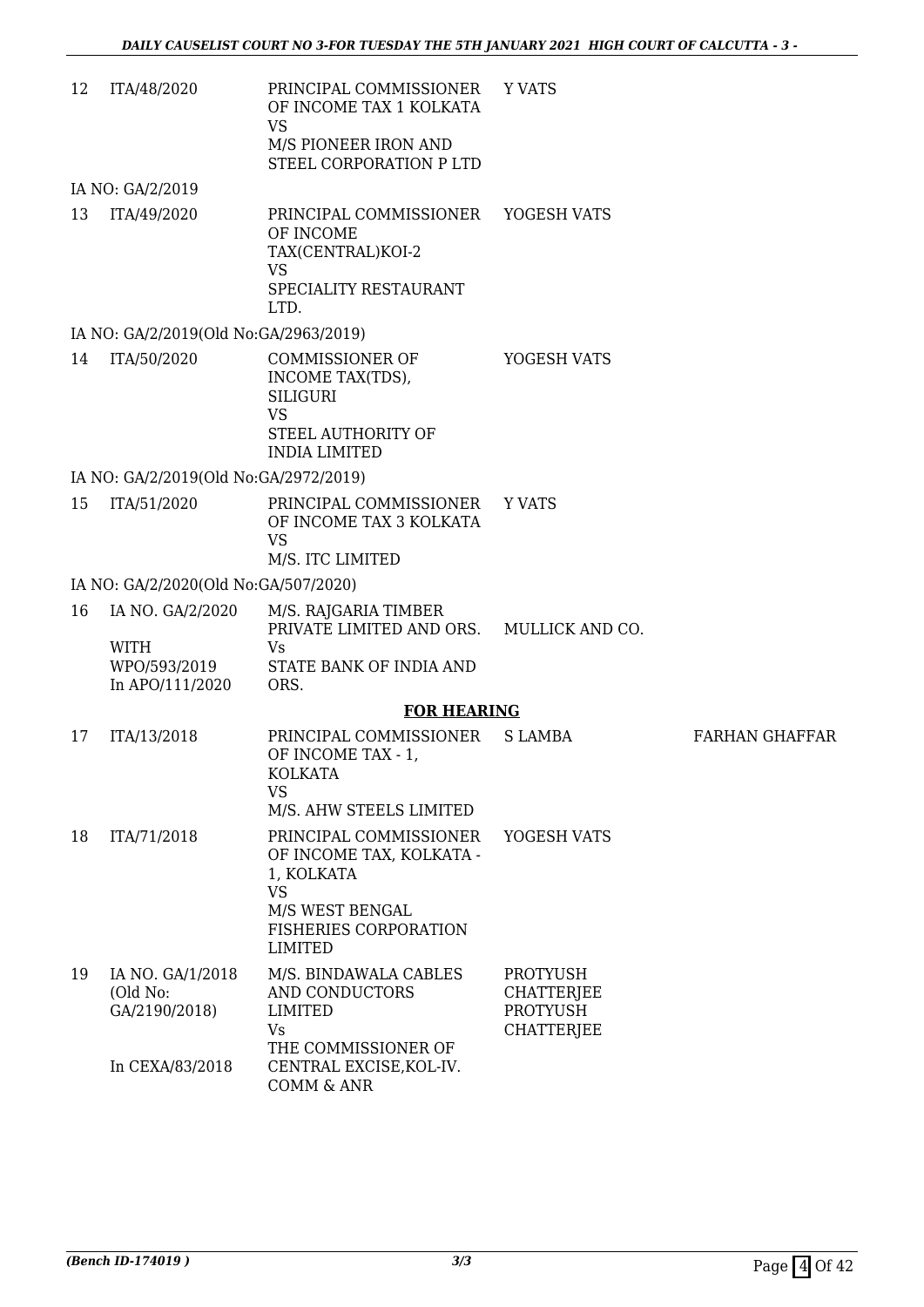

## **Original Side**

**DAILY CAUSELIST For Tuesday The 5th January 2021**

**COURT NO. 2 DIVISION BENCH (DB-IV) AT 10:45 AM HON'BLE JUSTICE HARISH TANDON HON'BLE JUSTICE KAUSIK CHANDA (VIA VIDEO CONFERENCE)**

**NOTE:MATTERS WILL BE TAKEN UP THROUGH PHYSICAL HEARING ONLY WHEN BOTH PARTIES ARE AGREED**

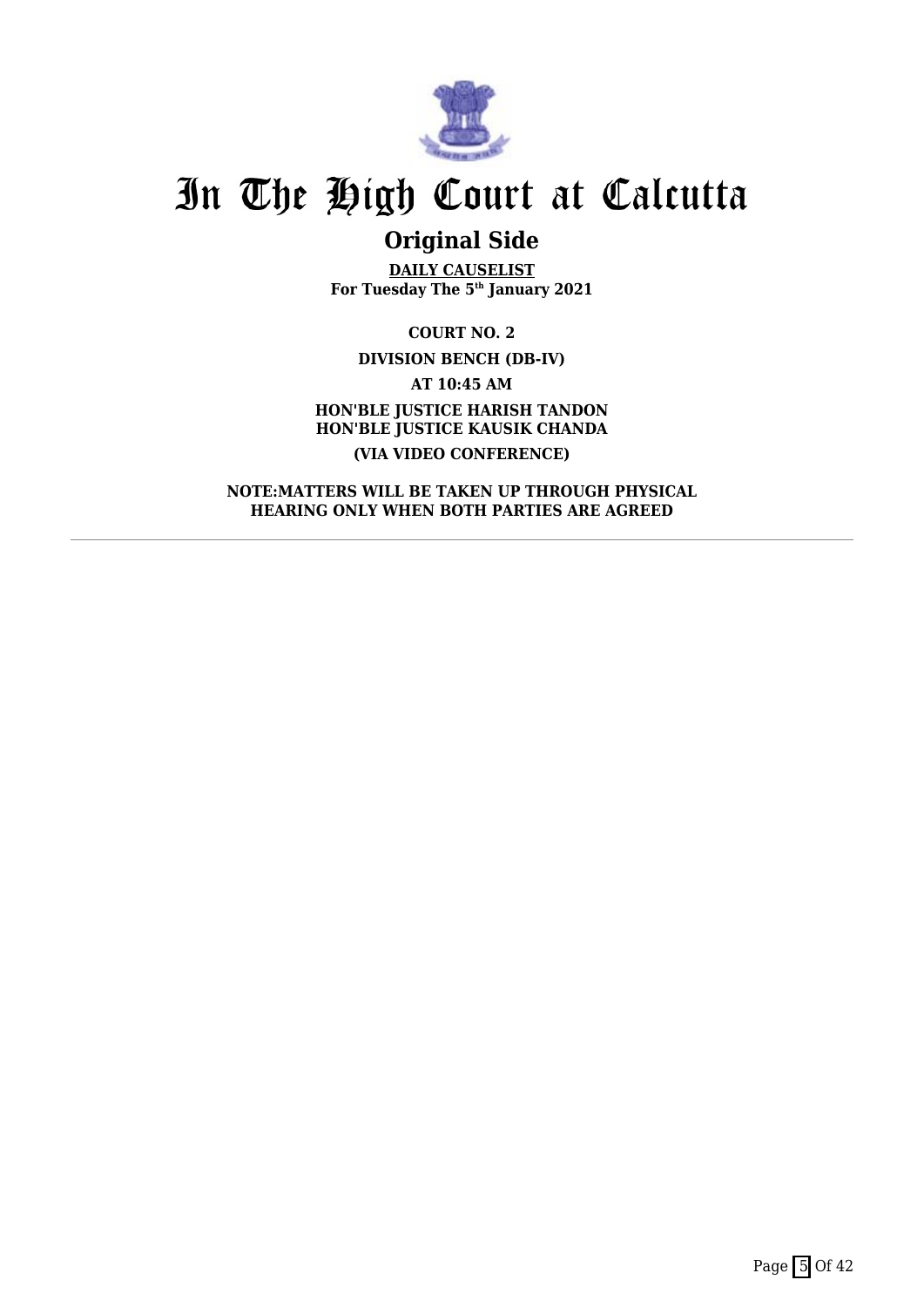

## **Original Side**

**DAILY CAUSELIST For Tuesday The 5th January 2021**

**COURT NO. 12**

## **DIVISION BENCH (DB-V)**

**AT 10:45 AM**

**HON'BLE JUSTICE SOUMEN SEN HON'BLE JUSTICE SAUGATA BHATTACHARYYA (VIA VIDEO CONFERENCE)**

#### **NOTE:MATTERS WILL BE TAKEN UP THROUGH PHYSICAL HEARING ONLY WHEN BOTH THE PARTIES ARE AGREED.**

#### **NOTE: ORIGINAL SIDE MATTERS SHALL BE TAKEN UP ON TUESDAY AT THE FIRST SITTING OF THE COURT**

## **NOTE: MENTIONING WILL BE ALLOWED STRICTLY UPON NOTICE TO THE OTHER SIDE.**

### **TO BE MENTIONED**

| APO/143/2020 | RE THE BARANAGORE JUTE | PRASANTA NASKAR |
|--------------|------------------------|-----------------|
| [S.A.]WITH   | FACTORY PLC(IN LIQN)   |                 |
| CA/370/2009  | AND NAMOKAR VINIMAY    |                 |
| CP/2/1997    | PVT LTD                |                 |
|              | VS                     |                 |
|              | O/L AND ANR            |                 |

IA NO: ACO/1/2020

### **APPEALS FROM ORDERS**

| 2 | APO/171/2018<br>WITH AP/455/2014<br>$[S.A.]$ [PT.HD] | THE JUTE CORPORATION<br>OF INDIA LTD<br>VS<br><b>ABL INTERNATIONAL</b><br><b>LIMITED</b>  | FOX AND MANDAL    |
|---|------------------------------------------------------|-------------------------------------------------------------------------------------------|-------------------|
| 3 | APO/172/2018<br>WITH AP/456/2014<br>$[S.A.]$ [PT.HD] | THE JUTE CORPORATION<br>OF INDIA LTD<br>VS<br>VINEET PRIVATE LIMITED                      | <b>FOX MANDAL</b> |
| 4 | APO/180/2018<br>WITH AP/616/2014<br>$[S.A.]$ [PT.HD] | SUDERA REALTY PRIVATE<br><b>LIMITED</b><br>VS<br>THE JUTE CORPORATION<br>OF INDIA LIMITED | U.S. MENON        |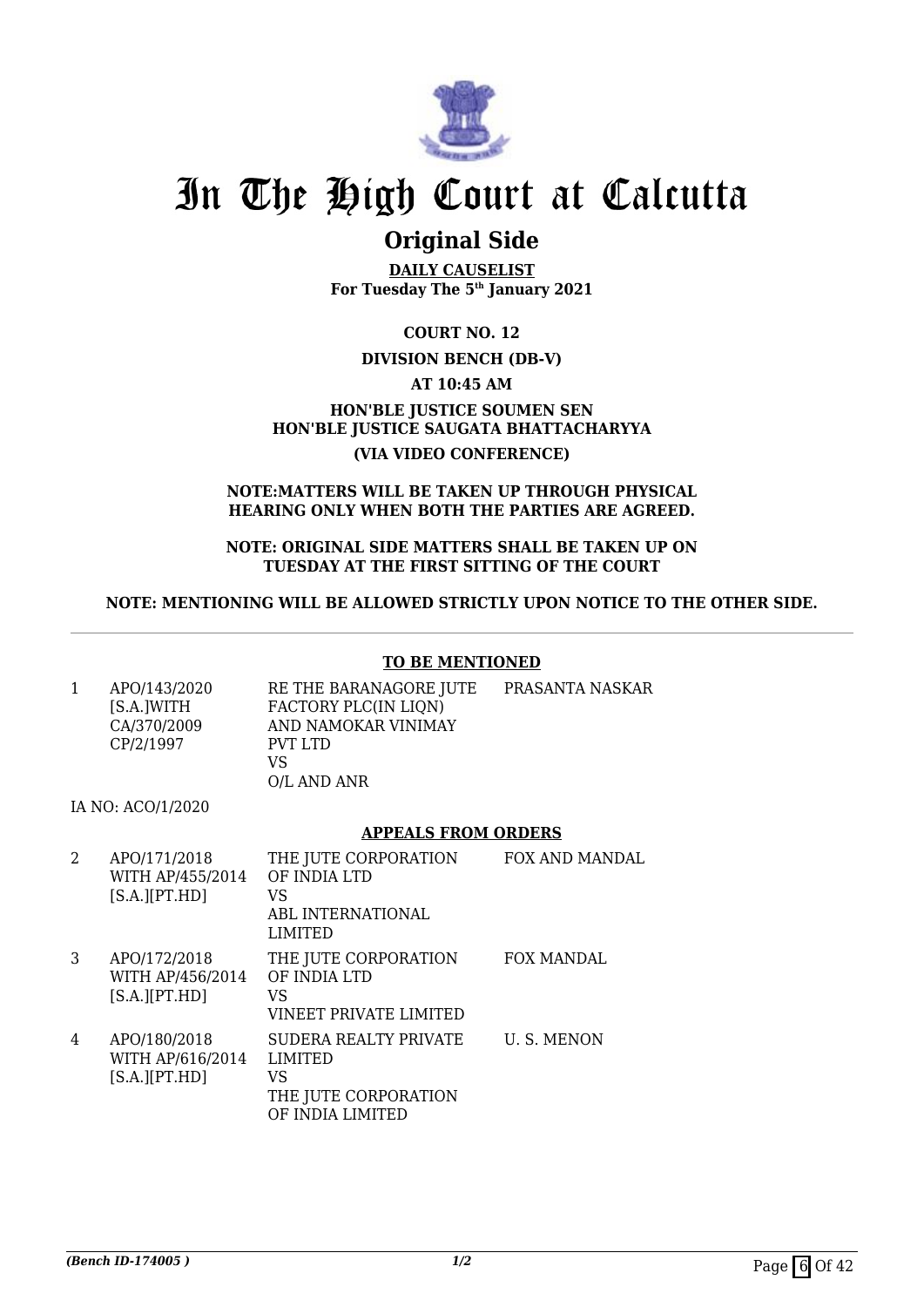| 5 | APO/181/2018       | SUDERA REALTY PVT. LTD | U.S. MENON |
|---|--------------------|------------------------|------------|
|   | WITH AP/618/2014   | (PREVIOUSLY-ABL)       |            |
|   | $[S.A.]$ $[PT.HD]$ | INTERNATIONAL LTD.)    |            |
|   |                    | VS                     |            |
|   |                    | THE JUTE CORPORATION   |            |

OF INDIA LIMITED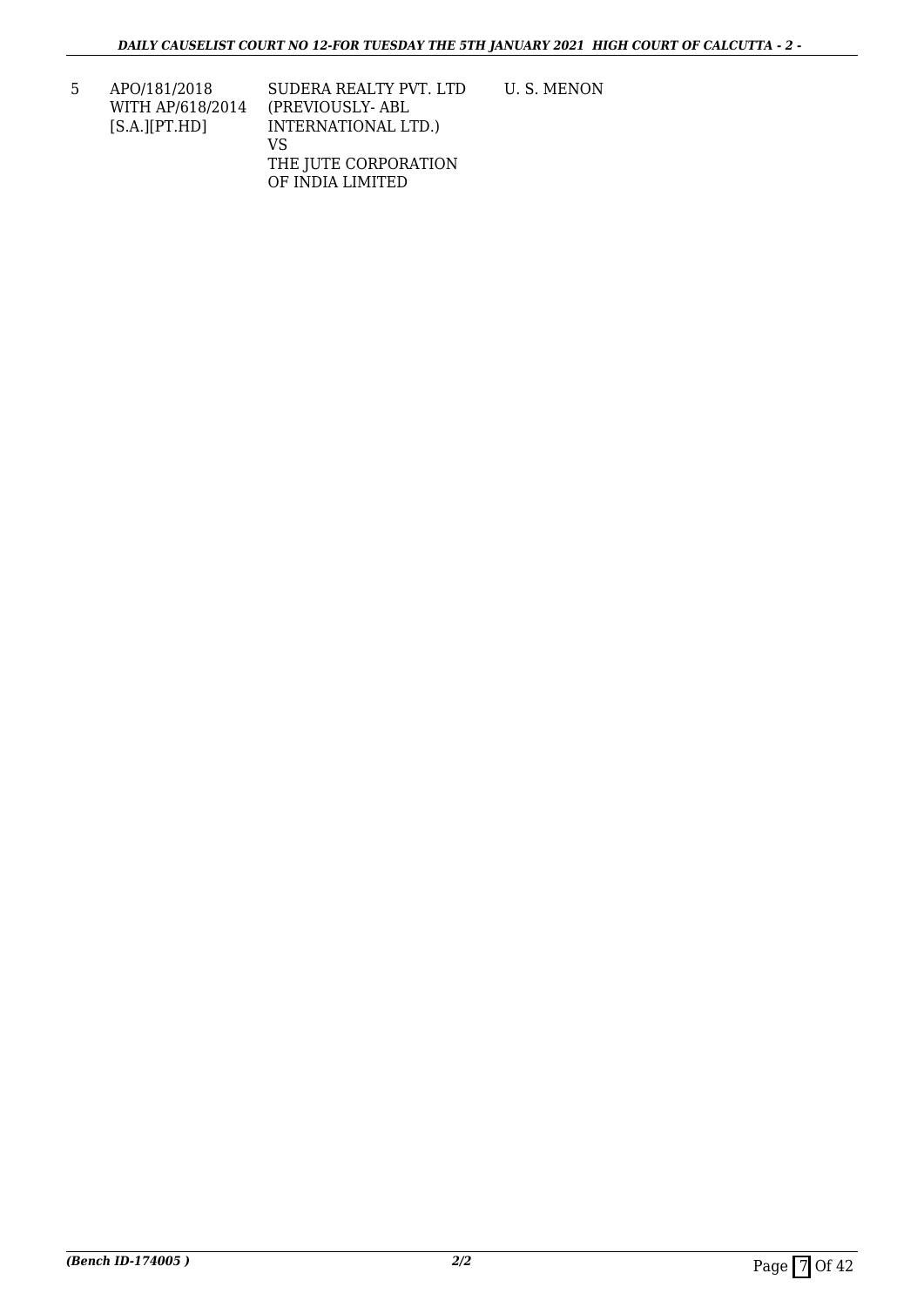

## **Original Side**

**DAILY CAUSELIST For Tuesday The 5th January 2021**

**COURT NO. 5**

**DIVISION BENCH (DB-VII)**

**AT 10:45 AM HON'BLE JUSTICE SUBRATA TALUKDAR HON'BLE JUSTICE SUBHASIS DASGUPTA (VIA VIDEO CONFERENCE)**

**NOTE:MATTERS WILL BE TAKEN UP THROUGH PHYSICAL HEARING ONLY WHEN BOTH PARTIES ARE AGREED**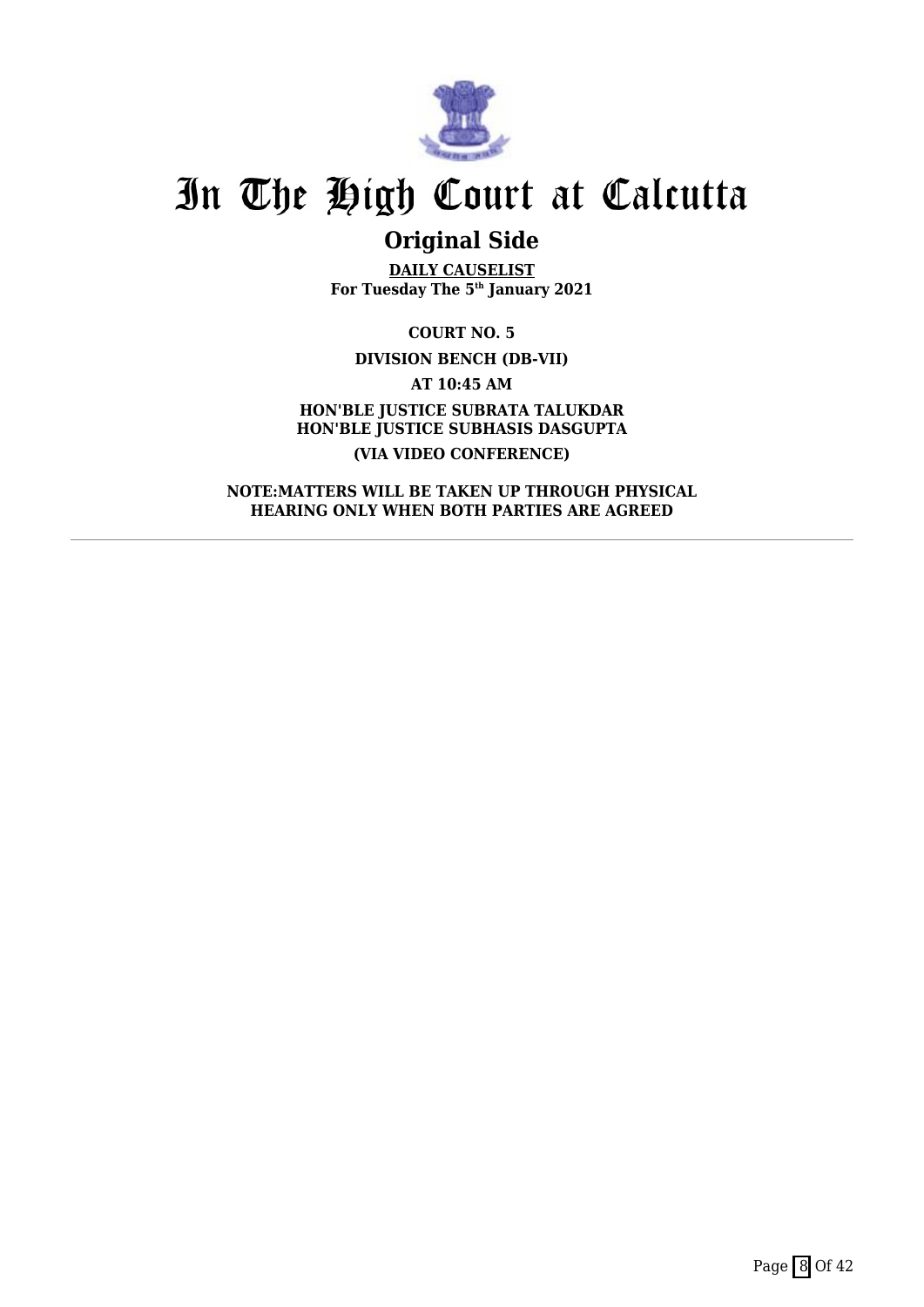

## **Original Side**

**DAILY CAUSELIST For Tuesday The 5th January 2021**

**COURT NO. 25 SINGLE BENCH (SB-I) AT 2:00 PM HON'BLE JUSTICE TAPABRATA CHAKRABORTY (VIA VIDEO CONFERENCE)**

**NOTE:MATTERS WILL BE TAKEN UP THROUGH PHYSICAL HEARING ONLY WHEN BOTH PARTIES ARE AGREED**

**NOTE : ON EVERY THURSDAY ORIGINAL SIDE MATTERS WILL BE TAKEN UP AT 2:00 P.M.**

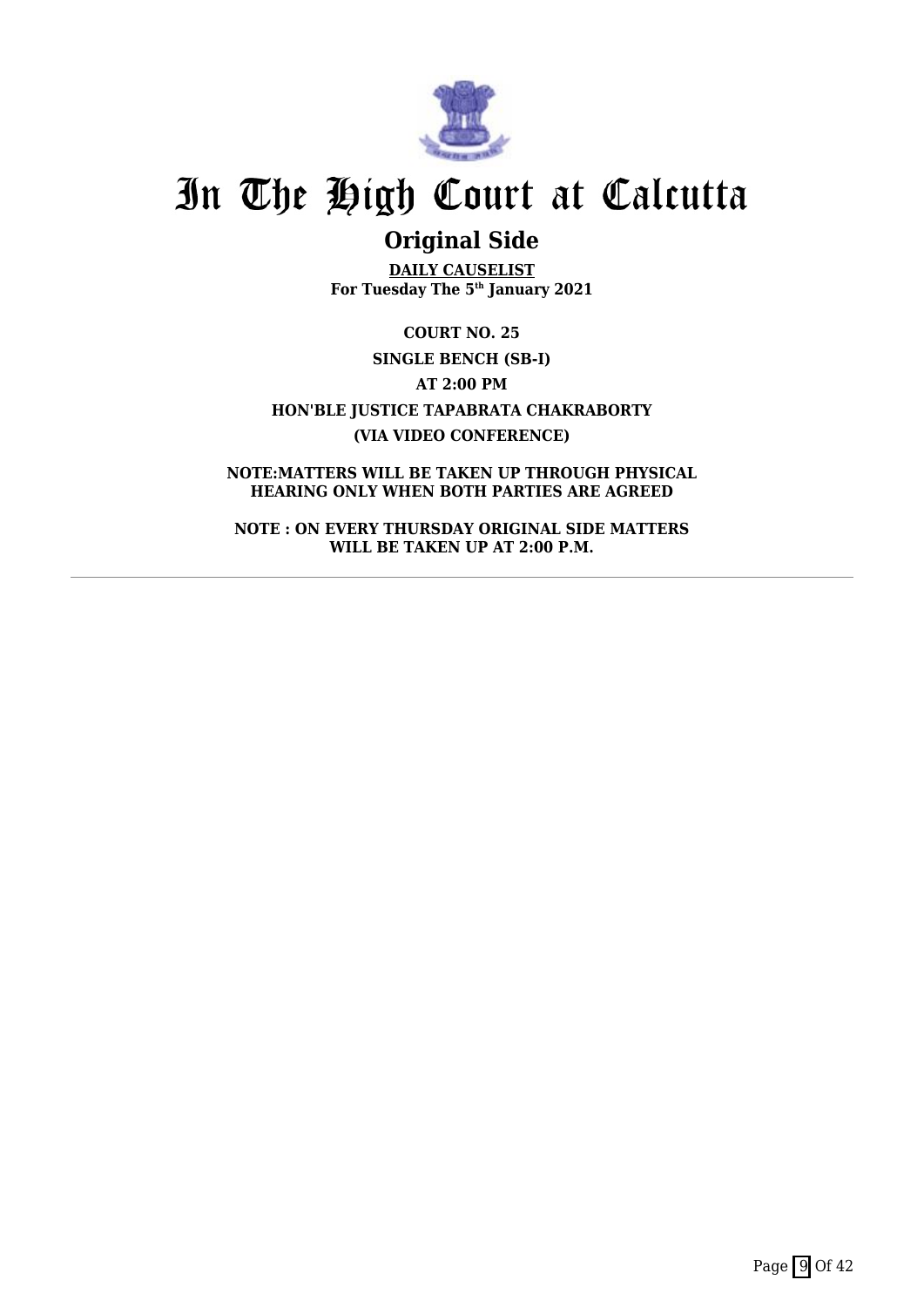

## **Original Side**

**DAILY CAUSELIST For Tuesday The 5th January 2021**

### **COURT NO. 4**

## **SINGLE BENCH (SB-II) AT 3:00 PM**

## **HON'BLE JUSTICE ARINDAM SINHA**

## **(VIA VIDEO CONFERENCE)**

#### **NOTE:MATTERS WILL BE TAKEN UP THROUGH PHYSICAL HEARING ONLY WHEN BOTH THE PARTIES ARE AGREED.**

### **NOTE : 1) ON MONDAY, TUESDAY AND THURSDAY ORIGINAL SIDE MATTERS WILL BE TAKEN UP FROM 3:00 P.M.**

### **2) ON WEDNESDAY ORIGINAL SIDE MATTERS WILL BE TAKEN UP FROM 10:45 A.M.**

### **TO BE MENTIONED**

1 WPO/422/2020 SREE SREE ISWAR SRIDHAR JEW VS THE STATE OF WEST BENGAL AND ORS. SHAILENDRA KUMAR MISHRA **FOR ORDERS**

#### 2 WPO/251/2020 SITALA PRASAD JAISWAL ANDA ANR VS THE KOLKATA MUNICIPAL CORPORATION SUBHANKAR CHAKRABORTY

### IA NO: GA/1/2020

### **FOR DISMISSAL**

3 WPO/1044/2015 CENTRAL BANK OF INDIA VS THE KOLKATA MUNICIPAL CORPORATION & ORS. CHOUDHURY & CO.

### IA NO: GA/1/2020(Old No:GA/538/2020)

### **COURT APPLICATIONS UNDER ART.226**

| 4 | IA NO. GA/1/2019<br>(Old No:<br>GA/1114/2019) | MD SABIR<br>Vs<br>THE KOLKATA MUNICIPAL<br>CORPORATION & ORS | ANINDITA<br>BHATTACHARYA<br>ANINDITA<br><b>BHATTACHARYA</b> | IAVED K.<br>SANWASWALA(RES.6)<br>IAVED K.<br>SANWASWALA(RES.6) |
|---|-----------------------------------------------|--------------------------------------------------------------|-------------------------------------------------------------|----------------------------------------------------------------|
|   |                                               |                                                              |                                                             |                                                                |

In WPO/190/2018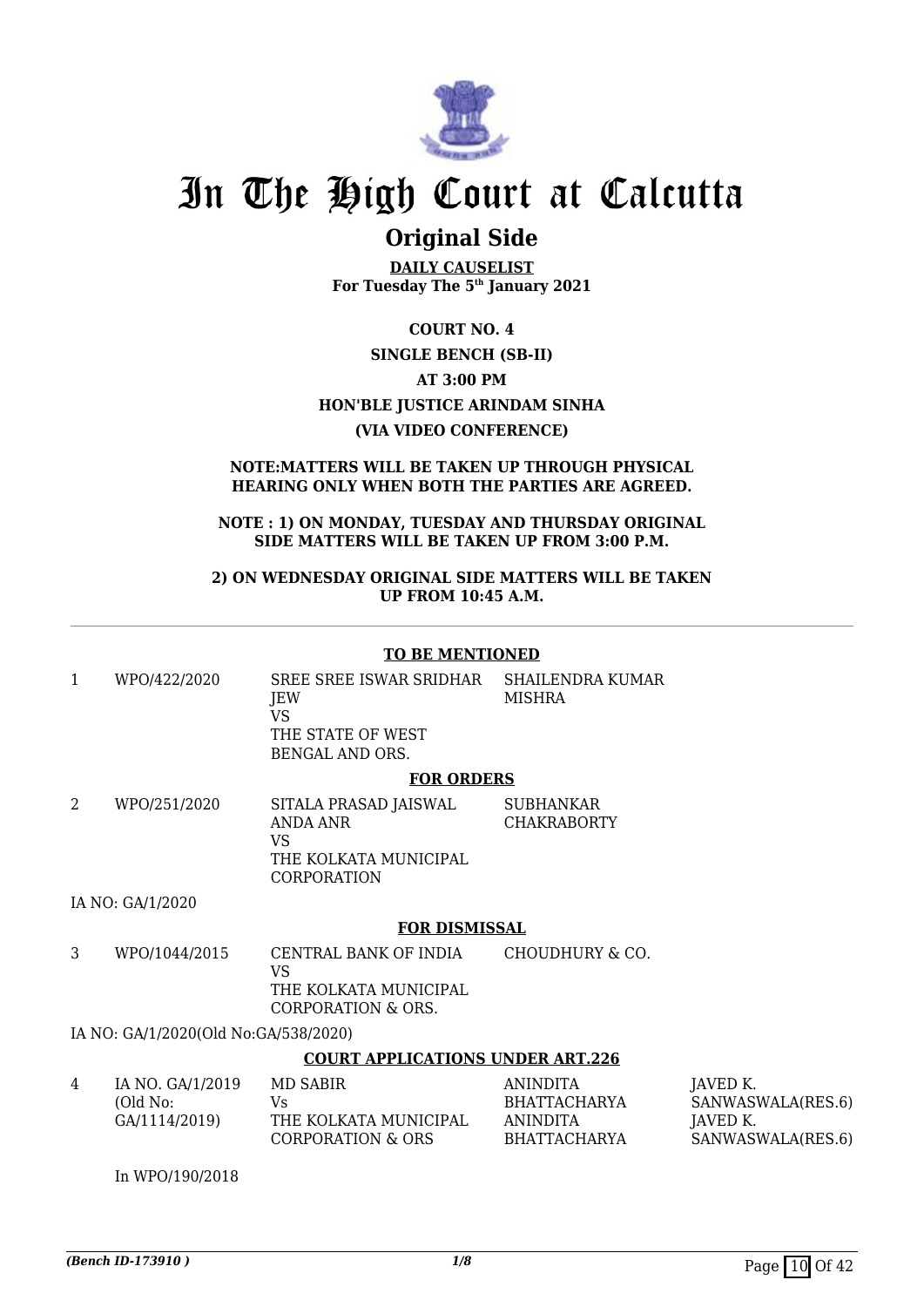| 5               | WPO/643/2018                                  | SMT. SWAPNA<br>CHAKRABORTY & ORS.<br><b>VS</b>                                                            | <b>ASIS KUMAR DAS</b>                  |                                                            |
|-----------------|-----------------------------------------------|-----------------------------------------------------------------------------------------------------------|----------------------------------------|------------------------------------------------------------|
|                 |                                               | KOLKATA MUNICIPAL &<br>ORS.                                                                               |                                        |                                                            |
| wt <sub>6</sub> | WPO/397/2019                                  | SWAPNA CHAKRABORTY<br>AND ORS.<br><b>VS</b><br>KOLKATA MUNICIPAL<br><b>CORPORATION AND ORS.</b>           | <b>ASIS KUMAR DAS</b>                  |                                                            |
| $\overline{7}$  | WPO/12/2019                                   | SEFALI SINGH AND ORS.<br><b>VS</b><br>KOLKATA MUNICIPAL<br>CORPORATION AND ORS.                           | CHANCHAL KUMAR<br><b>DUTT</b>          |                                                            |
|                 |                                               | IA NO: GA/1/2020(Old No:GA/129/2020), GA/2/2020(Old No:GA/599/2020)                                       |                                        |                                                            |
| 8               | IA NO. GA/1/2019<br>(Old No:<br>GA/1479/2019) | JAYASHREE TAGORE AND 2<br><b>OTHERS</b><br>Vs<br>THE KOLKATA MUNICIPAL<br><b>CORPORATION AND 6</b>        | NILAY SENGUPTA<br>NILAY SENGUPTA       |                                                            |
|                 | In WPO/136/2019                               | <b>OTHERS</b>                                                                                             |                                        |                                                            |
| 9               | WPO/367/2019                                  | KHAIRUNNESSA ALIAS<br>KHAIRUNNISA<br><b>VS</b><br>THE STATE OF WEST<br><b>BENGAL AND 11 OTHERS</b>        | <b>ATAUR RAHMAN</b>                    | <b>SIBANGI</b><br><b>CHATTAPADHYAY</b><br>(FOR RES.9 TO12) |
|                 | IA NO: GA/1/2019(Old No:GA/2836/2019)         |                                                                                                           |                                        |                                                            |
| 10              | WPO/416/2019                                  | AMAR NATH SINGH AND<br><b>ANR</b><br><b>VS</b><br>THE KOLKATA MUNICIPAL<br><b>CORPORATION AND ORS</b>     | H.N. DATTA AND CO.                     | LAL RATAN MONDAL<br>(FOR RES.7)                            |
|                 |                                               | IA NO: GA/1/2019(Old No:GA/2189/2019), GA/2/2019(Old No:GA/2193/2019)                                     |                                        |                                                            |
| 11              | WPO/418/2019                                  | MAHBOOB ALAM<br><b>VS</b><br>THE KOLKATA MUNICIPAL<br>CORPORATION AND ORS.                                | SWARVANU SAHA                          |                                                            |
| 12              | WPO/433/2019                                  | <b>SUKHAMOY MALLICK</b><br><b>VS</b><br>THE KOLKATA MUNICIPAL<br><b>CORPORATION AND ORS</b>               | MAHABOOB AHMED                         |                                                            |
| 13              | WPO/435/2019                                  | <b>JIBAN KUMAR SEN</b><br><b>VS</b><br>THE KOLKATA MUNICIPAL<br><b>CORPORATION AND 3</b><br><b>OTHERS</b> | M/S. N.C. BOSE AND<br>CO.              |                                                            |
| 14              | IA NO. GA/1/2020<br>(Old No:<br>GA/362/2020)  | JUSTIN CONRAD NAGLE<br>AND ORS<br><b>Vs</b><br>THE DY. CHIEF ENGINEER<br>(N) BOROUGH VI CALCUTTA          | J BANERJEE AND CO<br>J BANERJEE AND CO |                                                            |
|                 | In WPO/439/2019                               | MUNICIPAL CORPORATION<br><b>AND ORS</b>                                                                   |                                        |                                                            |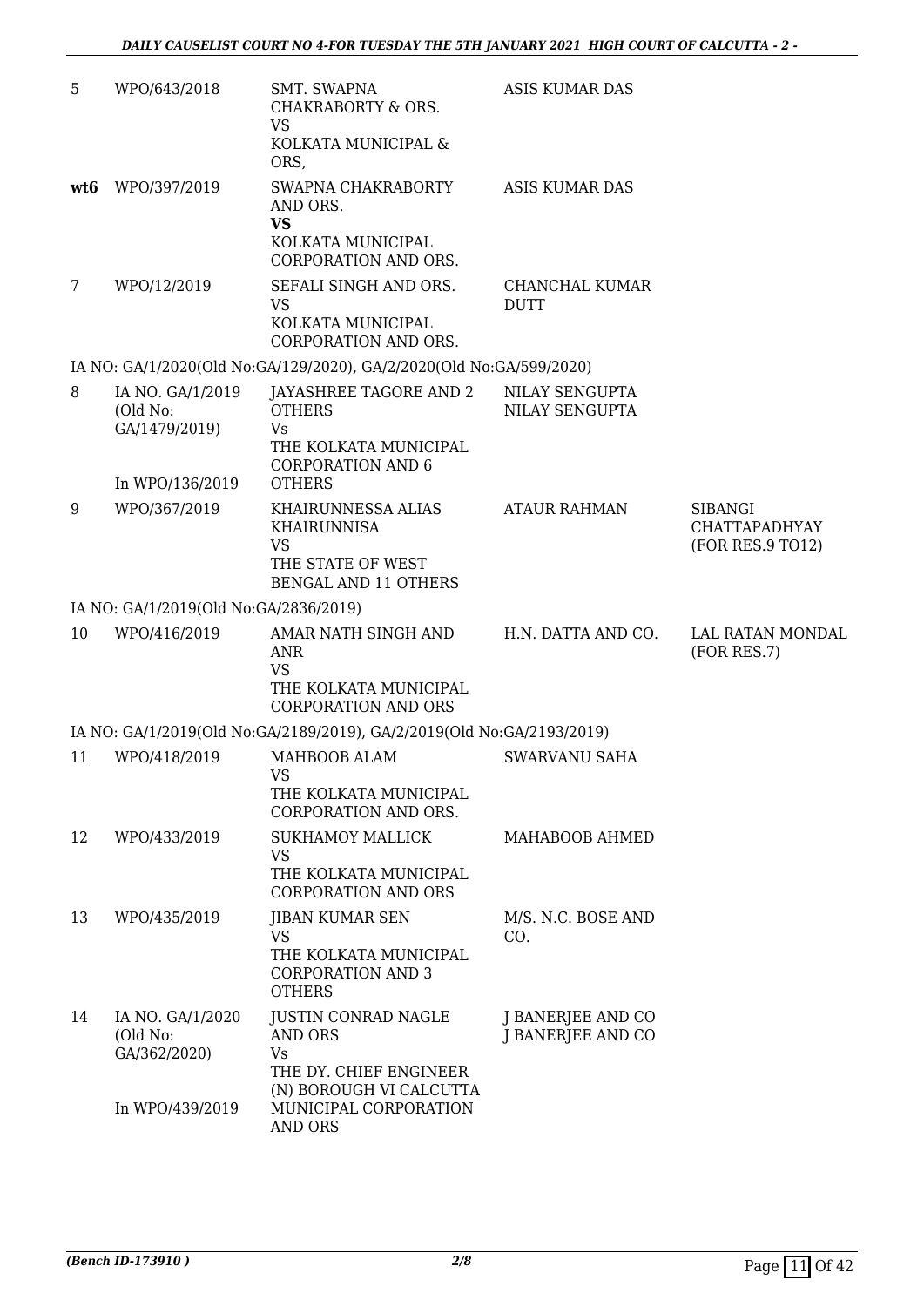| 15 | WPO/443/2019 | SANJOY DUTTA<br><b>VS</b><br>THE KOLKATA MUNICIPAL<br><b>CORPORATION AND ORS</b>                                         | DEB KUMAR<br><b>CHANDRA</b>          |                                                                         |
|----|--------------|--------------------------------------------------------------------------------------------------------------------------|--------------------------------------|-------------------------------------------------------------------------|
| 16 | WPO/444/2019 | RAJKUMAR SINGH AND ANR<br><b>VS</b><br>THE KOLKATA MUNICIPAL<br><b>CORPORATION AND ORS</b>                               | <b>ANJAN</b><br><b>BHATTACHARYA</b>  | <b>SOUNAK</b><br><b>BHATTACHARYA</b><br>(FOR RES.5,6)                   |
| 17 | WPO/446/2019 | RAMPURIA INDUSTRIES<br>AND INVESTMENTS<br>LIMITED AND ANR.<br><b>VS</b><br>KOLKATA MUNICIPAL<br>CORPORATION AND ORS.     | MANNA AND CO.                        |                                                                         |
| 18 | WPO/452/2019 | PRABIR PALADHI AND 3<br><b>OTHERS</b><br><b>VS</b><br>THE KOLKATA MUNICIPAL<br><b>CORPORATION AND 8</b><br><b>OTHERS</b> | <b>SUTIRTHA DAS</b>                  | NITIN KR. DAS (FOR<br>RES.9                                             |
| 19 | WPO/469/2019 | <b>BIPIN MEHTA AND ORS</b><br><b>VS</b><br>KOLKATA MUNICIPAL<br><b>CORPORATION AND ORS</b>                               | PRADEEP PANDEY                       |                                                                         |
| 20 | WPO/470/2019 | SMT. SUHASINI LOHIA<br><b>VS</b><br>KOLKATA MUNICIPAL<br>CORPORATION AND ORS.                                            | S. KAKRANIA AND CO.                  | MUKHERJEE PRASAD<br>& ASSO.(FOR PRO.<br>RES.<br>16, 17, 18, 22, 24, 28) |
| 21 | WPO/473/2019 | KALLU BABU LALCHAND<br>HUF<br><b>VS</b><br>KOLKATA MUNICIPAL<br><b>CORPORATION AND 6</b><br><b>OTHERS</b>                | <b>VINAY KUMAR</b><br><b>PUROHIT</b> |                                                                         |
| 22 | WPO/475/2019 | MOHANLAL KHEMKA AND<br>ANR<br><b>VS</b><br>KOLKATA MUNICIPAL<br><b>CORPORATION AND 7</b><br><b>OTHERS</b>                | PRADEEP KUMAR<br><b>JEWRAJKA</b>     |                                                                         |
| 23 | WPO/494/2019 | MD. MEHTAB<br><b>VS</b><br><b>KOLKATA</b><br>MUNICIPALCORPORATION<br>AND ORS.                                            | RAMPRAVESH SINGH                     | <b>IMTIYAZ ASLAM</b><br>LODHI (FOR RES.6)                               |
| 24 | WPO/504/2019 | ADIBANSTALA MOHALLA<br>SEVA SAMITY AND ANR.<br><b>VS</b><br>KOLKATA MUNICIPAL<br><b>CORPORATION AND ORS.</b>             | PRIYANKAR BASU<br>MALLICK            |                                                                         |
| 25 | WPO/505/2019 | HARIS CHANDRA DALEI<br><b>VS</b><br>THE KOLKATA MUNICIPAL<br>CORPORATION AND ORS.                                        | <b>ALOTRIYA</b><br>MUKHERJEE         |                                                                         |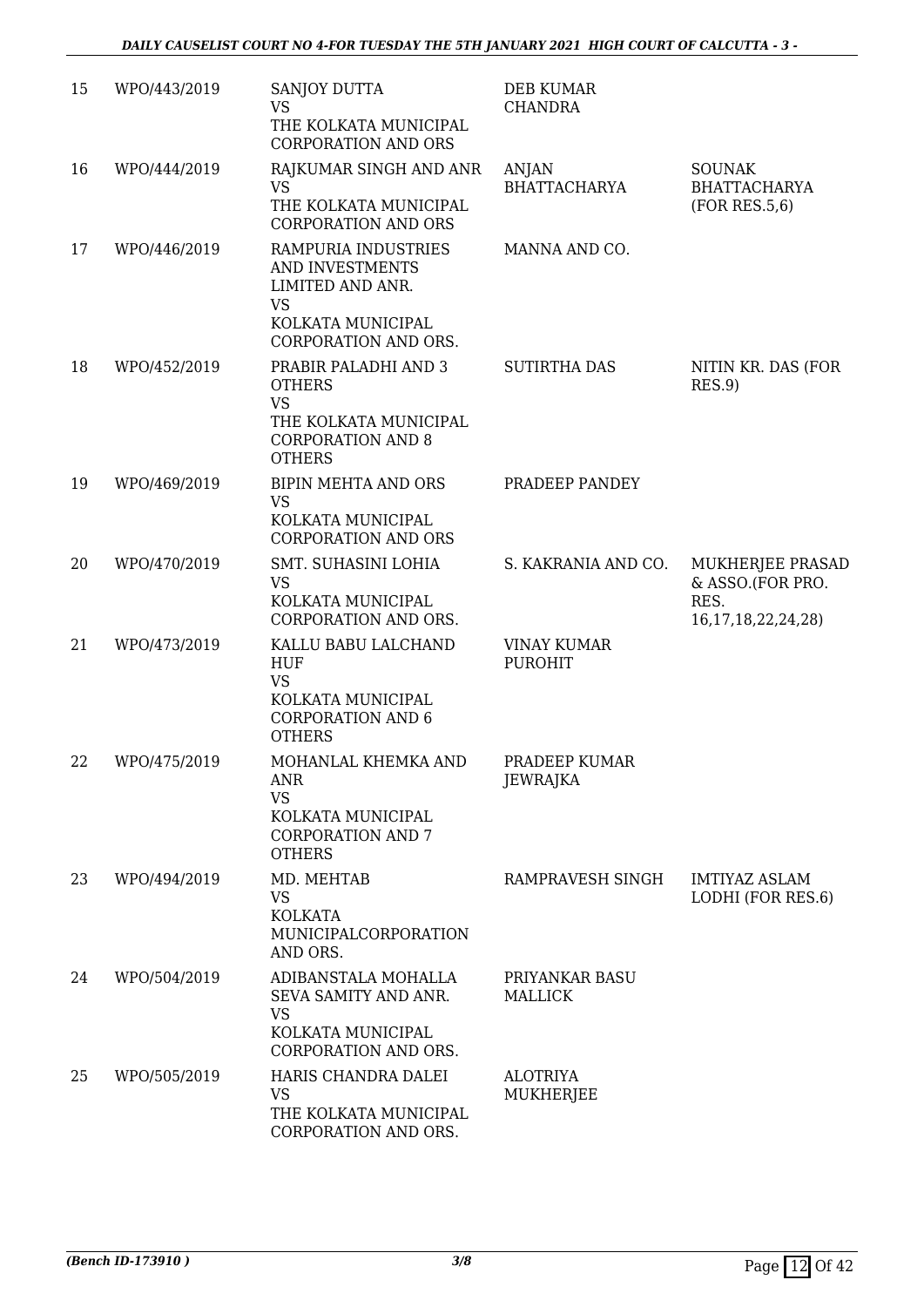| 26 | WPO/519/2019 | PRASANTA SEN<br><b>VS</b><br>THE KOLKATA MUNICIPAL<br><b>CORPORATION AND ORS</b>                     | SHARMISTHA LAHA                        |                                                   |
|----|--------------|------------------------------------------------------------------------------------------------------|----------------------------------------|---------------------------------------------------|
| 27 | WPO/521/2019 | MUSSTT. TASLIMUNESSA<br><b>BIBI</b><br><b>VS</b><br>KOLKATA MUNICIPAL<br><b>CORPORATION AND ORS</b>  | <b>CHANCHAL KUMAR</b><br><b>DUTTA</b>  |                                                   |
| 28 | WPO/557/2019 | SUDIP KUSARYE AND ANR<br><b>VS</b><br>KOLKATA MUNICIPAL<br><b>CORPORATION AND 4</b><br><b>OTHERS</b> | <b>KOUSHIK</b><br><b>BHATTACHARYYA</b> |                                                   |
| 29 | WPO/577/2019 | KRISHANA PRASAD SHAW<br><b>VS</b><br>THE KOLKATA MUNICIPAL<br><b>CORPORATION AND ORS</b>             | SK SAMIM AKHTER                        |                                                   |
| 30 | WPO/594/2019 | <b>LAKHU DUBEY</b><br><b>VS</b><br>THE KOLKATA MUNICIPAL<br><b>CORPORATION AND ORS</b>               | MAHABOOB AHMED                         |                                                   |
| 31 | WPO/600/2019 | MD. ALLAUDDIN AND ORS<br><b>VS</b><br>KOLKATA MUNICIPAL<br><b>CORPORATION AND ORS</b>                | <b>SANCHITA</b><br><b>CHAUDHURI</b>    |                                                   |
| 32 | WPO/606/2019 | ABDUL KADER AND ORS.<br><b>VS</b><br>KOLKATA MUNICIPAL<br>CORPORATION AND ORS.                       | SK. REAZUL ISLAM                       | SABYASACHI<br><b>BHATTACHARJEE</b><br>(PVT. RES.) |
| 33 | WPO/633/2019 | RENU SHAW AND ANR.<br><b>VS</b><br>THE KOLKATA MUNICIPAL<br><b>CORPORATION AND ORS</b>               | <b>GAUTAM DAS</b>                      |                                                   |
| 34 | WPO/635/2019 | BIKASH KAMAL BANERJEE<br><b>VS</b><br>KOLKATA MUNICIPAL<br>CORPORATION AND ORS.                      | KHAITAN AND CO.                        |                                                   |
| 35 | WPO/643/2019 | RADHEYSHYAM KESHRI<br><b>VS</b><br>STATE OF WEST BENGAL<br><b>AND ORS</b>                            | NILAY SENGUPTA                         | <b>GARGI GOSWAMI</b><br>(FOR RES.6)               |
| 36 | WPO/646/2019 | RATAN SINGH<br><b>VS</b><br>THE KOLKATA MUNICIPAL<br>CORPORATION AND ORS.                            | <b>ARPITA BASU</b>                     |                                                   |
| 37 | WPO/648/2019 | ASHOK KUMAR SHAW AND<br><b>ORS</b><br><b>VS</b><br>KOLKATA MUNICIPAL<br><b>CORPORATION AND ORS</b>   | ABHIK CHITTA<br>KUNDU                  |                                                   |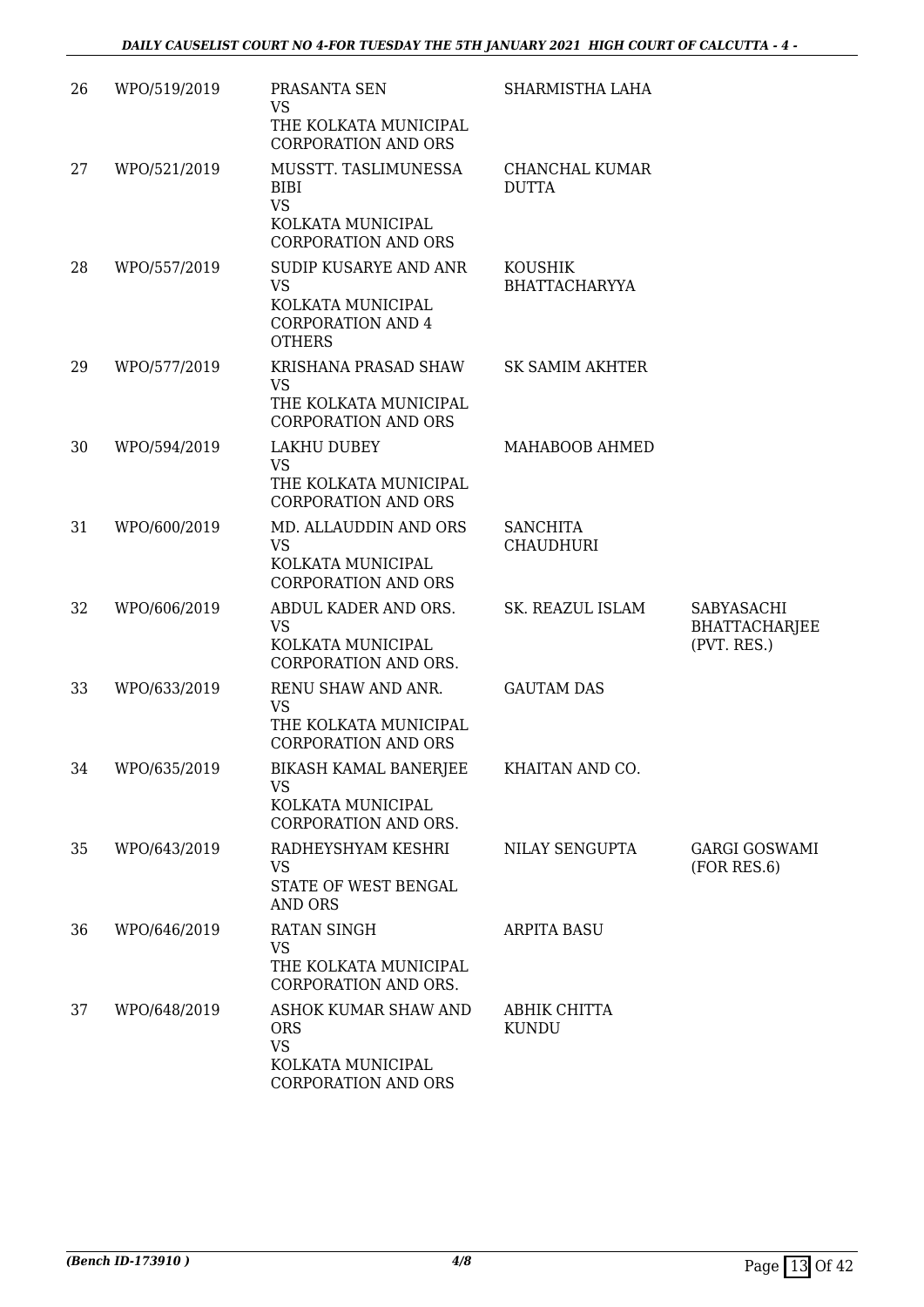|    | wt38 WPO/974/2011                     | THE BENGAL PROPERTIES<br>PRIVATE LIMITED & ANR.<br><b>VS</b><br>THE KOLKATA MUNICIPAL<br><b>CORPORATION &amp; ORS.</b> | S. K. PODDAR                       |
|----|---------------------------------------|------------------------------------------------------------------------------------------------------------------------|------------------------------------|
|    | IA NO: GA/1/2013(Old No:GA/3689/2013) |                                                                                                                        |                                    |
| 39 | WPO/6/2020                            | AFSHA NADIM<br><b>VS</b><br>THE KOLKATA MUNICIPAL<br><b>CORPORATION AND 6</b><br><b>OTHERS</b>                         | <b>RAMIJ MUNSI</b>                 |
| 40 | WPO/7/2020                            | OM PRAKASH BHARTIA<br><b>VS</b><br>THE KOLKATA MUNICIPAL<br>CORPORATION AND ORS.                                       | TARUNJYOTI TEWARI                  |
| 41 | WPO/17/2020                           | SHAHID AHMED AND ORS<br><b>VS</b><br>KOLKATA MUNICIPAL<br><b>CORPORATION AND ORS</b>                                   | NITIN KUMAR DAS                    |
| 42 | WPO/26/2020                           | SHARDA DEVI BUBNA AND<br>ORS.<br><b>VS</b><br>THE KOLKATA MUNICIPAL<br>CORPORATION AND ORS.                            | <b>TEESHAM DAS</b>                 |
| 43 | WPO/30/2020                           | M/S. BRIJNATH<br>KHANDELWAL AND CO.<br><b>VS</b><br>KOLKATA MUNICIPAL<br>CORPORATION AND ORS.                          | DIPENDRA NATH<br><b>CHUNDER</b>    |
| 44 | WPO/40/2020                           | RARVEZ AHMED<br><b>VS</b><br>KOLKATA MUNICIPAL<br>CORPORATION AND ORS.                                                 | RAMPRAVESH SINGH                   |
| 45 | WPO/62/2020                           | <b>SMT USHA JAISWAL</b><br><b>VS</b><br>THE KOLKATA MUNICIPAL<br><b>CORPORATION AND ORS</b>                            | PRODYOT KR. ROY                    |
| 46 | WPO/64/2020                           | MD. MEHTAB<br><b>VS</b><br>KOLKATA MUNICIPAL<br>CORPORATION AND ORS.                                                   | RAMPRAVESH SINGH                   |
| 47 | WPO/73/2020                           | MIR MOHASIN ALI<br><b>VS</b><br>THE KOLKATA MUNICIPAL<br><b>CORPORATION AND 20</b><br><b>OTHERS</b>                    | <b>RAMIJ MUNSI</b>                 |
| 48 | WPO/74/2020                           | HILLMAN DEVELOPERS (P)<br>LTD AND ANR<br><b>VS</b><br>THE KOLKATA MUNICIPAL<br><b>CORPORATION AND ORS</b>              | SIMA CHAKRABORTY                   |
| 49 | WPO/76/2020                           | MANISH KOCHAR<br><b>VS</b><br>THE KOLKATA MUNICIPAL<br>CORPORATION AND ORS.                                            | <b>EMON</b><br><b>BHATTACHARYA</b> |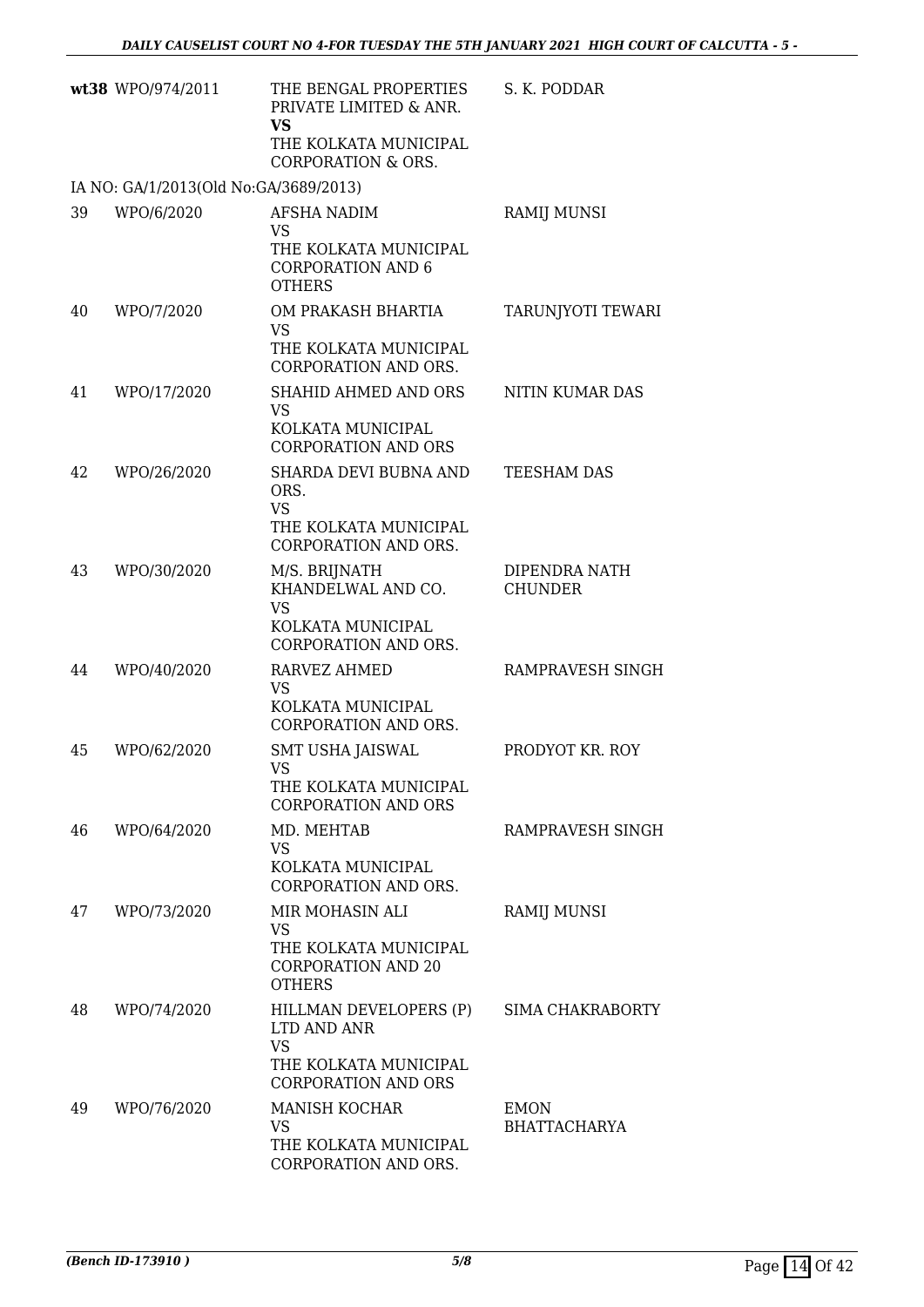| 50 | WPO/91/2020      | SRI SANTOSH KUMAR<br>DALMIA<br><b>VS</b><br>THE KOLKATA MUNICIPAL                                                 | SAPTARSHI MAL                         |
|----|------------------|-------------------------------------------------------------------------------------------------------------------|---------------------------------------|
|    |                  | <b>CORPORATION AND ORS</b>                                                                                        |                                       |
| 51 | WPO/95/2020      | SANJAY DAS AND ORS<br>VS.<br>THE WEST BENGAL STATE<br>ELECTION COMMISSION<br><b>AND ORS</b>                       | <b>ANITA SHAW</b>                     |
| 52 | WPO/96/2020      | AJAY MADHOGARIA AND<br>ORS.<br><b>VS</b><br>KOLKATA MUNICIPAL<br>CORPORATION AND ORS.                             | NILAY SENGUPTA                        |
|    | IA NO: GA/1/2020 |                                                                                                                   |                                       |
| 53 | WPO/97/2020      | SAMPA DUTTA AND ANR<br><b>VS</b><br>THE STATE OF WEST<br><b>BENGAL AND ORS</b>                                    | ANIRUDHA SARKAR                       |
| 54 | WPO/127/2020     | MR. HARSH VARDHAN RUIA<br><b>VS</b><br>KOLKATA MUNICIPAL<br>CORPORATION AND ORS.                                  | <b>SANCHARI</b><br><b>CHAKRABORTY</b> |
| 55 | WPO/134/2020     | MD. QASIM<br><b>VS</b><br>THE KOLKATA MUNICIPAL<br><b>CORPORATION AND ORS</b>                                     | <b>SUNITI CHATTERJEE</b>              |
| 56 | WPO/137/2020     | <b>GAYATRI GUPTA</b><br><b>VS</b><br>KOLKATA MUNICIPAL<br>CORPORATION AND ORS.                                    | <b>MAHESH KUMAR</b><br><b>JOSHI</b>   |
| 57 | WPO/138/2020     | TAPAS KUMAR MAJUMDAR<br><b>VS</b><br>STATE OF WEST BENGAL<br>AND ORS.                                             | CHIRANJIB SINHA                       |
| 58 | WPO/140/2020     | PODDAR DEWKI LTD AND<br><b>ANR</b><br><b>VS</b><br>THE KOLKATA MUNICIPAL<br><b>CORPORATION AND ORS</b>            | <b>MOTI SAGAR TIWARI</b>              |
| 59 | WPO/151/2020     | SILICAL HOUSING SYSTEMS<br><b>LIMITED AND ORS</b><br><b>VS</b><br>KOLKATA MUNICIPAL<br><b>CORPORATION AND ORS</b> | <b>VICTOR MOSES AND</b><br>CO         |
| 60 | WPO/156/2020     | PUNJAB NATIONAL BANK<br><b>VS</b><br>THE KOLKATA MUNICIPAL<br><b>CORPORATION AND ORS</b>                          | PARNA ROY<br><b>CHOUDHURY</b>         |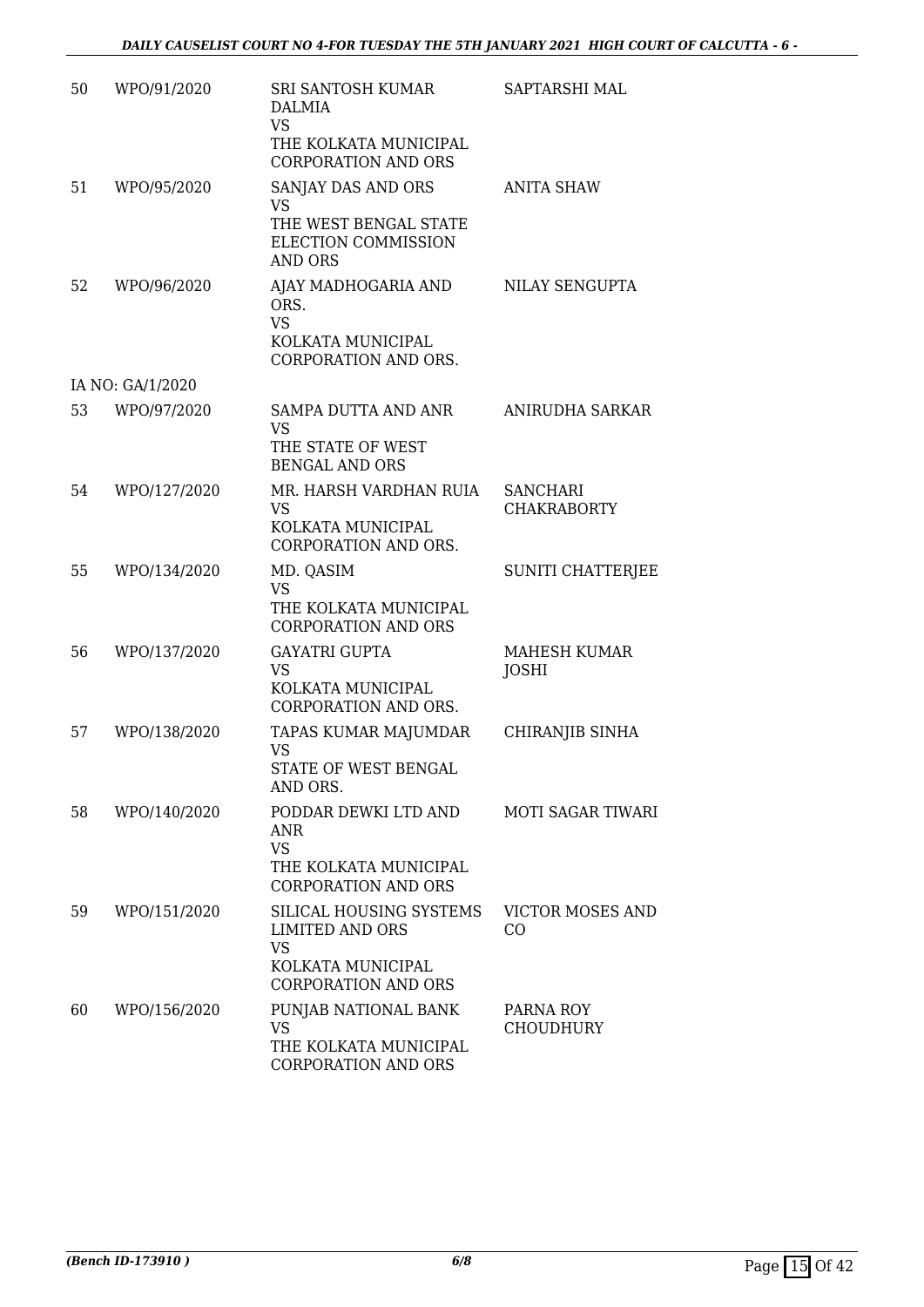| 61 | WPO/157/2020     | ROUND UP PROPERTIES<br>PVT LTD AND ANR<br><b>VS</b><br>THE WEST BENGAL<br><b>HERITAGE COMMISSION</b><br><b>AND ORS</b>                                     | J BANERJEE AND CO                |
|----|------------------|------------------------------------------------------------------------------------------------------------------------------------------------------------|----------------------------------|
| 62 | WPO/164/2020     | <b>SULTAN KHICHI</b><br><b>VS</b><br>KOLKATA MUNICIPAL<br><b>CORPORATION AND ORS.</b>                                                                      | PRIYANKAR BASU<br><b>MALLICK</b> |
| 63 | WPO/182/2020     | MR. ARTAK SARGSYAN<br><b>VS</b><br>STATE OF WEST BENGAL<br>AND ORS.                                                                                        | CHIRANJIB SINHA                  |
| 64 | WPO/191/2020     | SANTOSH SINGH<br><b>VS</b><br>KOLKATA MUNICIPAL<br><b>CORPORATION AND ORS</b>                                                                              | <b>ARINDAM BANERJEE</b>          |
| 65 | WPO/240/2020     | SURESH CHAND JAIN<br><b>VS</b><br>THE KOLKATA MUNICIPAL<br>CORPORATION AND ORS.                                                                            | TEESHAM DAS                      |
| 66 | WPO/270/2020     | MD. ISSA HUSSAIN<br><b>VS</b><br>THE KOLKATA MUNUCIPAL<br><b>CORPORATION OTHERS</b>                                                                        | <b>TANUSREE DAS</b>              |
|    | IA NO: GA/1/2020 |                                                                                                                                                            |                                  |
| 67 | WPO/275/2020     | ADITYA RESIDENCY PVT<br>LTD AND M/S. RAJVEER<br><b>INFRASTRUCTURE REALITY</b><br><b>PVT LTD</b><br><b>VS</b><br>THE STATE OF WEST<br><b>BENGAL AND ORS</b> | <b>TANUSREE DAS</b>              |
|    | IA NO: GA/1/2020 |                                                                                                                                                            |                                  |
| 68 | WPO/384/2020     | MAHERJAN BIBI<br><b>VS</b><br>THE KOLKATA MUNICIPAL<br>CORPORATION AND ORS.                                                                                | <b>JAVED MAJID</b>               |
| 69 | WPO/407/2020     | SMT NIHAR LAW AND ANR<br><b>VS</b><br>THE KOLKATA MUNICIPAL<br><b>CORPORATION AND ORS</b>                                                                  | <b>SYANTAN BOSE</b>              |
| 70 | WPO/408/2020     | MD. NASIM<br>VS<br>THE KOLKATA MUNICIPAL<br>CORPORATION AND ORS.                                                                                           | <b>JAVED MAJID</b>               |
| 71 | WPO/434/2020     | TRANSPARENCY BUILDERS<br>PVT LTD AND ANR<br><b>VS</b><br>KOLKATA MUNICIPAL<br>CORPORATION AND ORS                                                          | <b>AMIT GUPTA</b>                |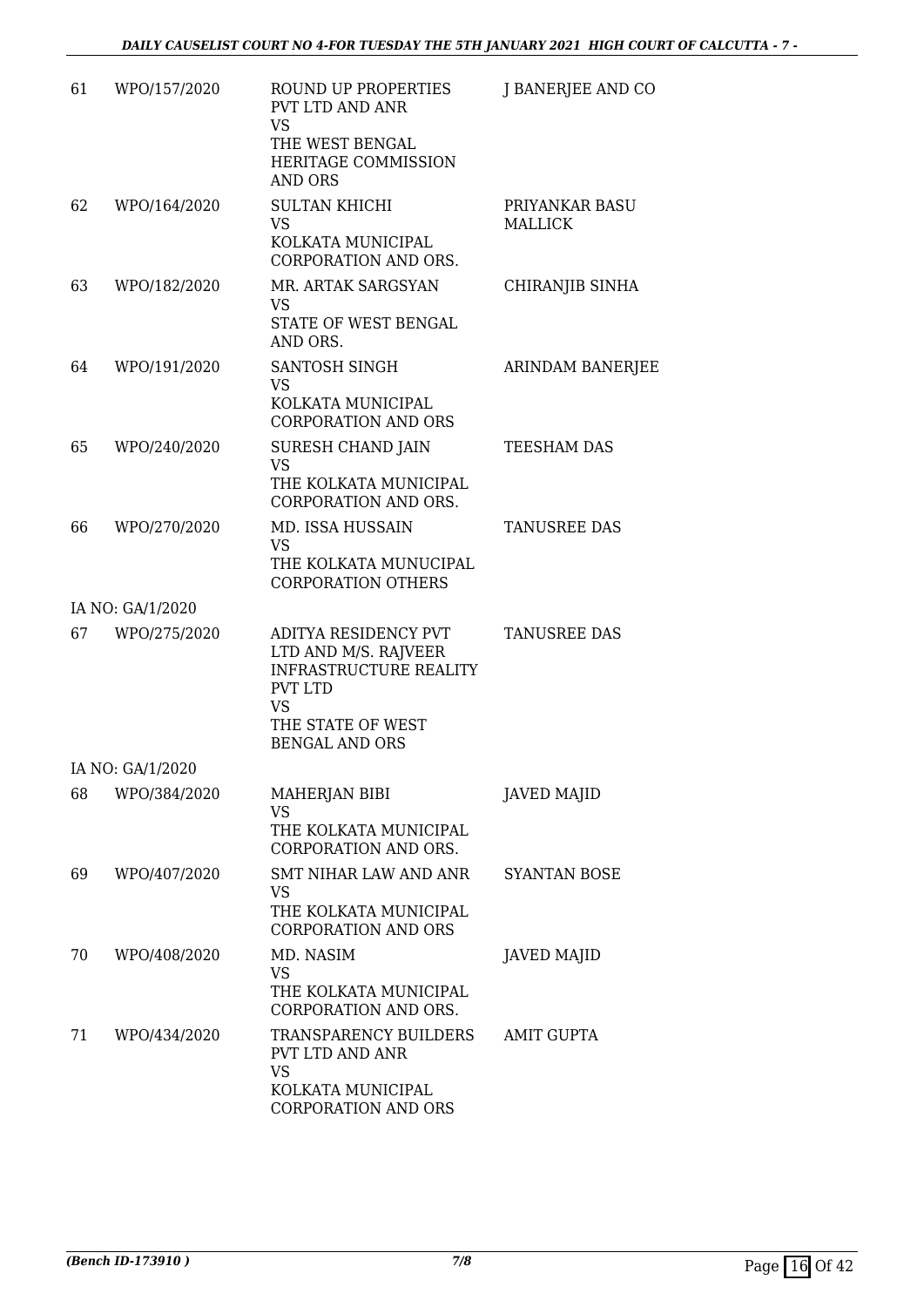| 72 | WPO/438/2020                          | JUSTIN CONRAD NAGLE<br>AND ORS.<br><b>VS</b><br>THE KOLKATA MUNICIPAL<br>CORPORATION AND ORS.                                     | <b>ABHIJIT SARKAR</b>                         |                |
|----|---------------------------------------|-----------------------------------------------------------------------------------------------------------------------------------|-----------------------------------------------|----------------|
| 73 | WPO/445/2020                          | TAPAN KUMAR BHUNIA<br>AND ANR<br><b>VS</b>                                                                                        | <b>SYED SHAMSUL</b><br><b>AREFIN</b>          |                |
|    |                                       | KOLKATA MUNICIPAL<br><b>CORPORATION AND ORS</b>                                                                                   |                                               |                |
| 74 | WPO/449/2020                          | M/S. SUMANTA SUSANTA<br><b>OVERSEAS PRIVATE</b><br>LIMITED AND ANR.<br><b>VS</b><br>THE KOLKATA MUNICIPAL<br>CORPORATION AND ORS. | <b>REKHA GHOSH</b>                            |                |
| 75 | WPO/456/2020                          | <b>SUPERNOVA PRIVATE</b><br>LIMITED AND ANR.<br><b>VS</b>                                                                         | PARAG CHATURVEDI                              |                |
|    |                                       | KOLKATA MUNICIPAL<br>CORPORATION AND ORS.                                                                                         |                                               |                |
|    |                                       | <b>FOR HEARING</b>                                                                                                                |                                               |                |
| 76 | WPO/2635/1998                         | MRS.VAISHALI MANEK<br><b>VS</b><br>CALCUTTA MUNICIPAL<br>CORPORATION                                                              | P.KR.JEWRAJKA                                 | H.ROYCHOWDHURY |
|    |                                       | IA NO: GA/2/2003(Old No:GA/263/2003), GA/5/2016(Old No:GA/1244/2016), GA/6/2019(Old No:GA/2713/2019)                              |                                               |                |
| 77 | WPO/1767/1999                         | NIRODH CHANDRA<br>MAJUMDAR<br><b>VS</b><br>C.M.C.                                                                                 | <b>S.K.ROY KARMAKAR</b>                       | K.BHATTACHARYA |
|    | IA NO: GA/6/2019(Old No:GA/2569/2019) |                                                                                                                                   |                                               |                |
| 78 | WPO/441/2012<br>[S.A.]                | MCLEOD RUSSEL INDIA<br>LTD.& ANR.                                                                                                 | KHAITAN & CO.                                 |                |
|    |                                       | <b>VS</b><br>THE ASSISTANT DIRECTOR<br>OF INCOME TAX-2(1),<br>KOLKATA,                                                            |                                               |                |
| 79 | WPO/12/2013                           | HINDALCO INDUSTRIES<br>LIMITED & ANR.<br><b>VS</b><br>UNION OF INDIA & ORS.                                                       | <b>ATISH GHOSH &amp;</b><br><b>ASSOCIATES</b> |                |
|    |                                       | IA NO: GA/1/2020(Old No: GA/679/2020), GA/2/2020(Old No: GA/678/2020)                                                             |                                               |                |
| 80 | WPO/1082/2013                         | <b>RITA MITRA</b><br><b>VS</b><br>KOLKATA MUNICIPAL<br><b>CORPORATION AND ORS</b>                                                 | <b>SUMITA SHAW</b>                            |                |
| 81 | WPO/649/2017                          | <b>RAJVAR PROPERTIES</b><br>PRIVATE LIMITED & ANR<br><b>VS</b><br>KOLKATA MUNUCIPAL<br>CORPORATION AND ORS                        | <b>SHROFF &amp;</b><br><b>ASSOCIATES</b>      |                |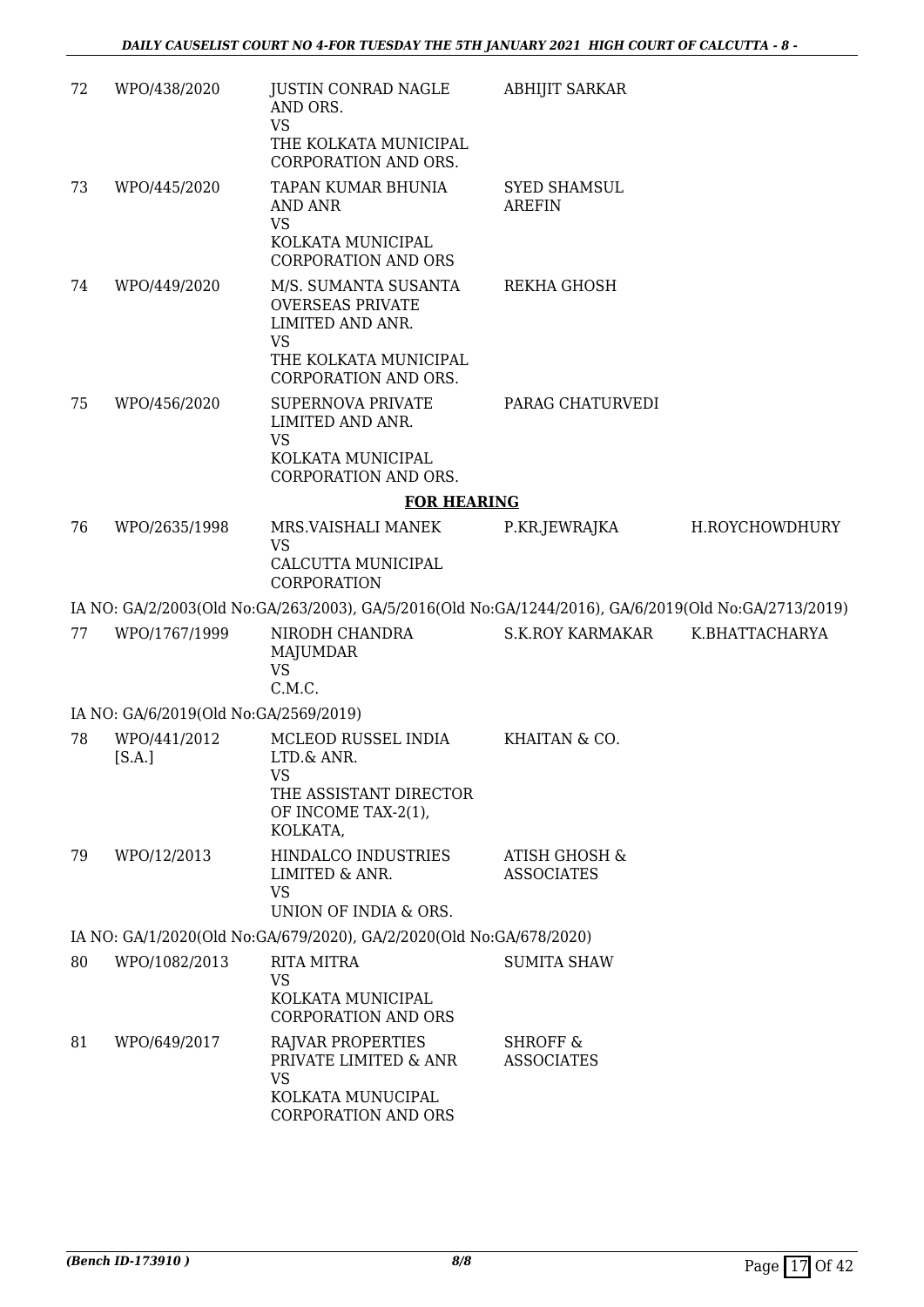

## **Original Side**

**DAILY CAUSELIST For Tuesday The 5th January 2021**

**COURT NO. 36 SINGLE BENCH (SB-III,COMMERCIAL BENCH) AT 10:45 AM HON'BLE JUSTICE DEBANGSU BASAK (VIA VIDEO CONFERENCE)**

### **NOTE:MATTERS WILL BE TAKEN UP THROUGH PHYSICAL HEARING ONLY WHEN BOTH THE PARTIES ARE AGREED.**

### **FOR JUDGEMENT**

| $\mathbf{1}$   | IA NO. GA/1/2020<br>(Old No:<br>GA/841/2020) | <b>SUPER SMELTERS LIMITED</b><br>Vs<br>VISA RESOURCES PTE<br>LIMITED AND ANR.                                                  | <b>NIKUNJ BARLIA</b><br><b>NIKUNJ BARLIA</b> |
|----------------|----------------------------------------------|--------------------------------------------------------------------------------------------------------------------------------|----------------------------------------------|
|                | In CS/56/2020                                |                                                                                                                                |                                              |
| $\overline{2}$ | IA NO. GA/2/2020<br>(Old No:<br>GA/859/2020) | <b>SUPER SMELTERS LIMITED</b><br>Vs<br>VISA RESOURCES PTE<br>LIMITED AND ANR.                                                  | <b>NIKUNJ BARLIA</b><br><b>NIKUNJ BARLIA</b> |
|                | In CS/56/2020                                |                                                                                                                                |                                              |
| 3              | IA NO. GA/3/2020                             | SUPER SMELTERS LIMITED<br><b>V<sub>S</sub></b><br>VISA RESOURCES PTE                                                           | NIKUNJ BARLIA<br><b>NIKUNJ BARLIA</b>        |
|                | In CS/56/2020                                | LIMITED AND ANR.                                                                                                               |                                              |
|                |                                              | PRESENTATION OF PLAINT                                                                                                         |                                              |
| 4              | CS/266/2019                                  | BHAGATPUR TEA COMPANY<br><b>LIMITED</b><br><b>VS</b><br>SAVITRI ENTERPRISES AND<br>ORS.                                        | S. P. TEWARY                                 |
|                | IA NO: GA/1/2020                             |                                                                                                                                |                                              |
| 5              | CS/131/2020                                  | <b>DASCON SOURAV</b><br>COMMERCIAL PRIVATE<br><b>LIMITED</b><br><b>VS</b><br><b>CREST LOGISTICS AND</b><br>ENGINEERS PVT. LTD. | <b>SAPTARSHI KUMAR</b><br>MAL                |
|                | IA NO: GA/1/2020                             |                                                                                                                                |                                              |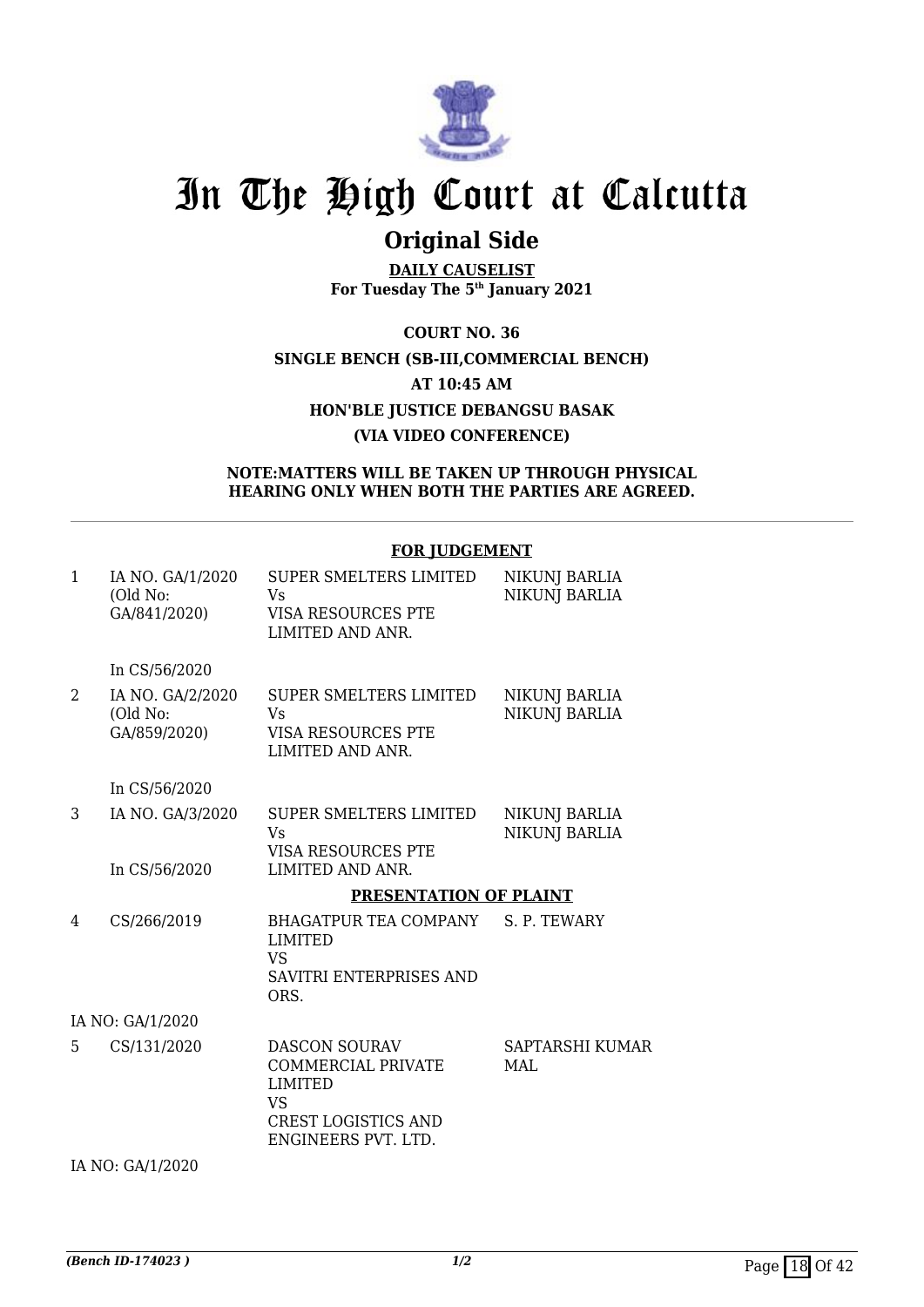| 6  | CS/148/2020      | RATNAJEET FINVEST PVT NILAY SENGUPTA<br><b>LTD</b><br><b>VS</b>                                        |                                              |
|----|------------------|--------------------------------------------------------------------------------------------------------|----------------------------------------------|
|    |                  | VINLINE ENGINEERING PVT<br><b>LTD</b>                                                                  |                                              |
| 7  | CS/171/2020      | GAJENDRA KUMAR RAIJADA S AGARWAL<br><b>VS</b>                                                          |                                              |
|    |                  | PRABHA SURANA AND ORS                                                                                  |                                              |
| 8  | CS/172/2020      | SHANTINATH COMMERCIAL<br><b>SERVICES PVT LTD</b><br><b>VS</b><br>SURANA MERCANTILES PVT<br>LTD AND ORS | <b>SUNITA AGARWAL</b>                        |
|    |                  | <b>NEW MOTION (UNDER COMMERCIAL DIVISION)</b>                                                          |                                              |
| 9  | IA NO. GA/1/2020 | B. P. PODDAR HOSPITAL<br>AND MEDICAL RESEARCH<br><b>LIMITED</b>                                        | <b>SURENDRA DUBE</b><br><b>SURENDRA DUBE</b> |
|    | In CS/35/2020    | Vs.                                                                                                    |                                              |
|    |                  | UNION OF INDIA AND ORS.                                                                                |                                              |
| 10 | IA NO. GA/1/2020 | CHANDRAMUKHI IMPEX<br><b>LIMITED</b><br>Vs                                                             | <b>NILAY SENGUPTA</b><br>NILAY SENGUPTA      |
|    | In CS/93/2020    | VISHAL MEGA MART<br>PRIVATE LIMITED                                                                    |                                              |
| 11 | AP/429/2020      | SREI EQUIPMENT FINANCE SINHA AND CO.<br><b>LIMITED</b><br><b>VS</b>                                    |                                              |
|    |                  | <b>SEIRRA INFRAVENTURE</b><br>PRIVATE LIMITED                                                          |                                              |
| 12 | AP/430/2020      | SREI EQUIPMENT FINANCE SINHA AND CO.<br><b>LIMITED</b><br><b>VS</b>                                    |                                              |
|    |                  | SEIRRA INFRAVENTURE<br>PRIVATE LIMITED                                                                 |                                              |
| 13 | AP/431/2020      | SREI EQUIPMENT FINANCE<br>LIMITED<br><b>VS</b><br><b>SEIRRA INFRAVENTURE</b>                           | SINHA AND CO.                                |
|    |                  | PRIVATE LIMITED                                                                                        |                                              |
|    |                  | ADJOURNED MOTION (UNDER COMMERCIAL DIVISION)                                                           |                                              |
|    |                  | (AT 2:00 P.M. )                                                                                        |                                              |

| 14 | IA NO. GA/1/2020 | RAKESH FLOUR MILLS   | ADITYA KANODIA |
|----|------------------|----------------------|----------------|
|    | (Old No:         | PRIVATE LIMITED      | ADITYA KANODIA |
|    | GA/232/2020)     | Vs                   |                |
|    |                  | WILLIAMSON MAGOR AND |                |
|    |                  | <b>COMPANY</b>       |                |
|    | In CCD67/2010    |                      |                |

In CS/267/2019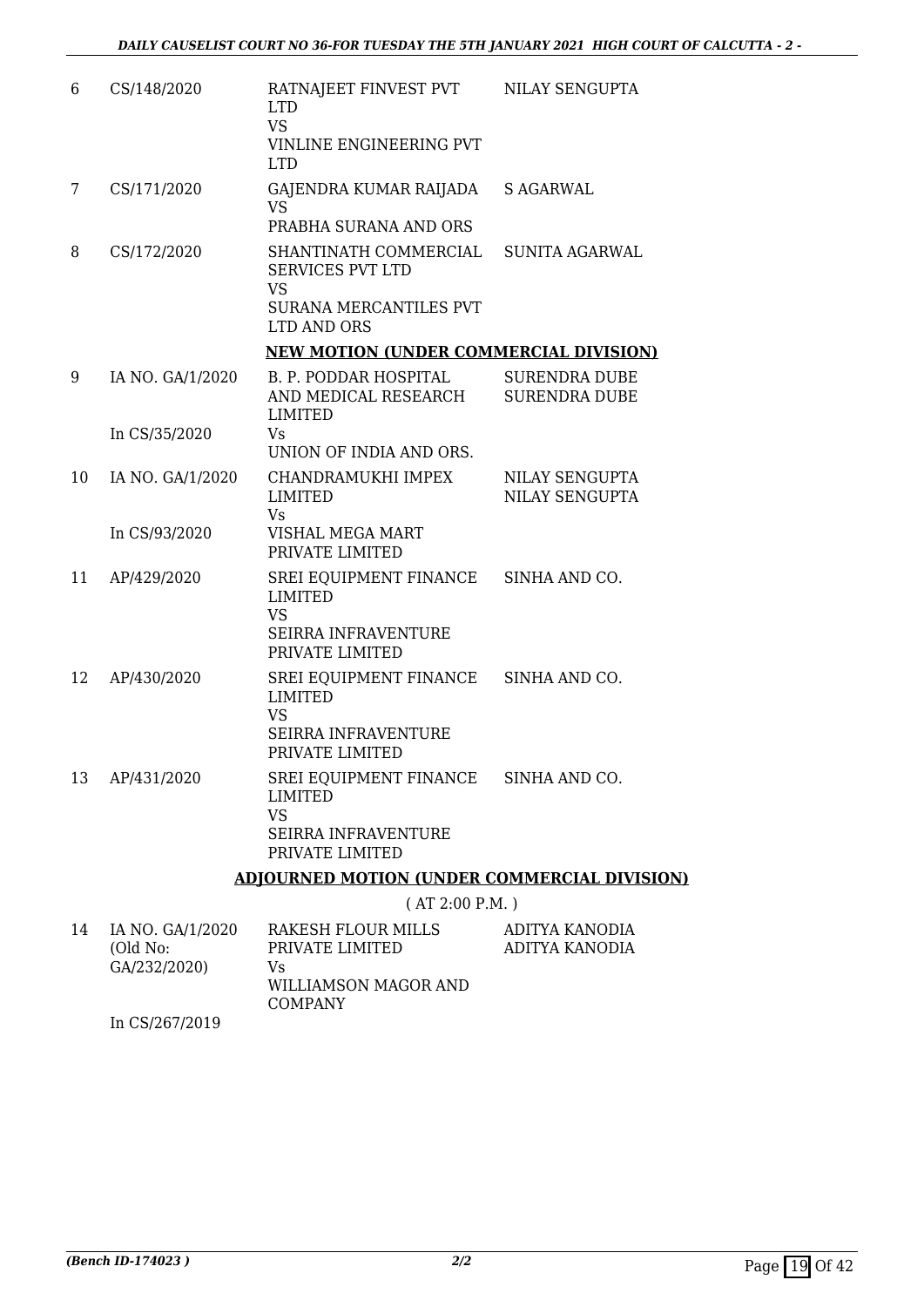

## **Original Side**

**DAILY CAUSELIST For Tuesday The 5th January 2021**

## **COURT NO. 36 SINGLE BENCH (SB-III) AT 10:45 AM HON'BLE JUSTICE DEBANGSU BASAK (VIA VIDEO CONFERENCE)**

### **NOTE:MATTERS WILL BE TAKEN UP THROUGH PHYSICAL HEARING ONLY WHEN BOTH THE PARTIES ARE AGREED.**

|              |                                                                 | <u>LON JODOLININI </u>                                                                                |                                                                            |                                                                                                    |
|--------------|-----------------------------------------------------------------|-------------------------------------------------------------------------------------------------------|----------------------------------------------------------------------------|----------------------------------------------------------------------------------------------------|
| $\mathbf{1}$ | IA NO. GA/1/2019<br>(Old No:<br>GA/2448/2019)<br>In CS/238/2019 | <b>BIJAY KUMAR</b><br><b>JHUNJHUNWALA</b><br><b>Vs</b><br>JAYA JHUNJHUNWALA AND<br>ORS.               | DEEPAK KUMAR JAIN<br>DEEPAK KUMAR JAIN                                     | <b>ADITYA GARODIA</b><br>$(FOR RES. 1,2)$ &<br>TANMOY ROY (FOR<br>RES.3) - BOTH IN GA<br>2448/2019 |
|              |                                                                 | <b>NEW MOTIONS</b>                                                                                    |                                                                            |                                                                                                    |
| 2            | IA NO. GA/2/2020<br>(Old No:<br>GA/585/2020)                    | BINA DAS @ BINA HALDER<br>Vs<br>KAKDWIP COURT BAR<br><b>ASSOCIATION AND ORS</b>                       | <b>SANTANU</b><br><b>CHATTERJEE</b><br><b>SANTANU</b><br><b>CHATTERJEE</b> | ANINDYA HALDER<br><b>ANINDYA HALDER</b>                                                            |
|              | In ALP/9/2019                                                   |                                                                                                       |                                                                            |                                                                                                    |
| 3            | AP/162/2019                                                     | SREI EQUIPMENT FINANCE<br><b>LIMITED</b><br><b>VS</b><br>NIHAR RANJAN ROUT                            | <b>TIRTHANKAR DAS</b>                                                      |                                                                                                    |
| 4            | AP/184/2019                                                     | SREI EQUIPMENT FINANCE<br><b>LTD</b><br><b>VS</b><br><b>LALITA DEVI</b>                               | <b>TIRTHANKAR DAS</b>                                                      |                                                                                                    |
| 5            | AP/497/2019                                                     | SREI EQUIPMENT FINANCE<br><b>LIMITED</b><br><b>VS</b><br><b>BHARATBHAI RANABHAI</b><br><b>BHARVAD</b> | CHAKRABOROTY AND<br><b>ASSOCIATES</b>                                      |                                                                                                    |
| 6            | AP/517/2019                                                     | SREI EQUIPMENT FINANCE<br><b>LTD</b><br><b>VS</b><br>PREM NARAYAN GUJAR<br><b>AND ANR</b>             | <b>ARCHANA</b><br><b>CHOWDHARY</b>                                         |                                                                                                    |

## **FOR JUDGEMENT**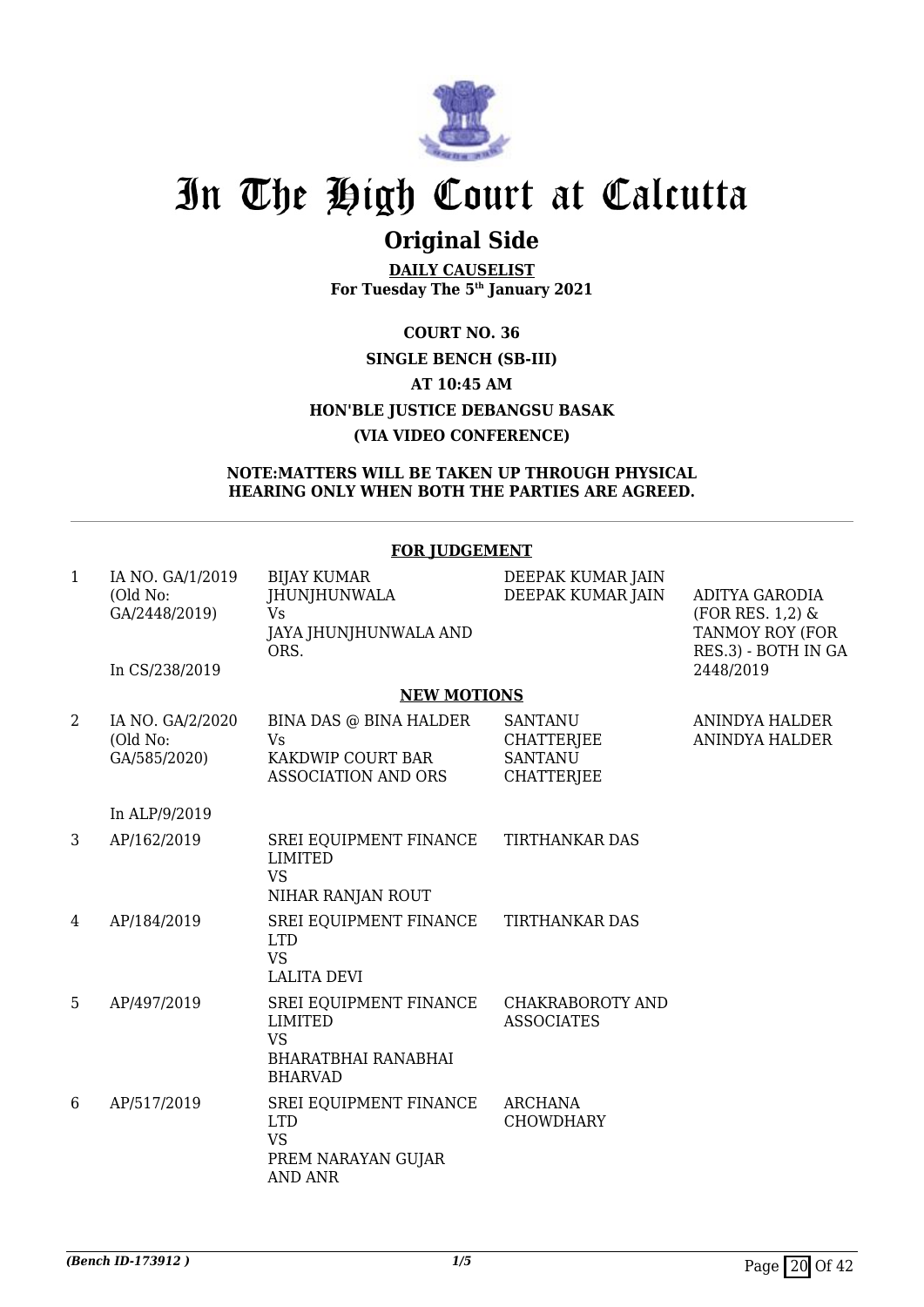| 7  | AID/3/2020                                    | ERBE ELEKTROMEDIZIN<br><b>GMBH</b><br><b>VS</b><br>THE CONTROLLER OF<br>PATENTS AND DESIGNS                       | <b>UDITA SARAF</b>                             |
|----|-----------------------------------------------|-------------------------------------------------------------------------------------------------------------------|------------------------------------------------|
| 8  | AP/113/2020                                   | SREI EQUIPMENT FINANCE<br>LIMITED<br><b>VS</b><br><b>RCC INFRA VENTURES</b><br><b>LIMITED AND 2 OTHERS</b>        | <b>SKR AND</b><br><b>ASSOCIATES</b>            |
| 9  | AP/114/2020                                   | SREI EQUIPMENT FINANCE<br><b>LIMITED</b><br><b>VS</b><br><b>RCC INFRA VENTURES</b><br><b>LIMITED AND 2 OTHERS</b> | <b>SKR AND</b><br><b>ASSOCIATES</b>            |
| 10 | AP/264/2020                                   | NAUSHAD ALAM<br><b>VS</b><br>PARTHA CHAKRABORTY                                                                   | <b>MAINAK SWARNOKAR</b>                        |
|    | IA NO: GA/1/2020                              |                                                                                                                   |                                                |
| 11 | AP/265/2020                                   | <b>NAUSHAD ALAM</b><br><b>VS</b><br>PARTHA CHAKRABORTY                                                            | <b>MAINAK SWARNOKAR</b>                        |
|    | IA NO: GA/1/2020                              |                                                                                                                   |                                                |
| 12 | AP/297/2020                                   | PRATEEK PODDAR AND ANR L P TIWARI AND CO<br><b>VS</b><br>DR K BALARAMAN AND ANR                                   |                                                |
| 13 | AP/299/2020                                   | AMINTA REAL ESTATE PVT<br>LTD AND ANR<br><b>VS</b><br>DR K BALARAMAN AND ANR                                      | M/S L P TIWARI AND<br>CO                       |
| 14 | AP/417/2020                                   | AMIT KUMAR GUPTA<br><b>VS</b><br><b>DIPAK PRASAD</b>                                                              | SIDHARTHA SHARMA                               |
|    |                                               | <b>NEW CHAMBER APPLICATIONS</b>                                                                                   |                                                |
| 15 | IA NO. GA/3/2020                              | IN THE GOODS OF :<br>KISHORI LAL JALAN<br>(DECEASED)                                                              | <b>ABHIJIT NAYAK</b><br><b>ABHIJIT NAYAK</b>   |
|    | In PLA/105/2011                               | <b>Vs</b>                                                                                                         |                                                |
| 16 | IA NO. GA/1/2018<br>(Old No:<br>GA/3292/2018) | M/S. B. B. M. ENTERPRISES<br>Vs<br>STATE OF WEST BENGAL                                                           | <b>SUPRATIK BASU</b><br><b>TAPAS KUMAR DEY</b> |
|    | In EC/132/2012                                |                                                                                                                   |                                                |
| 17 | IA NO. GA/1/2018<br>(Old No:<br>GA/3293/2018) | M/S. B. B. M. ENTERPRISES<br>Vs<br>STATE OF WEST BENGAL                                                           | <b>SUPRATIK BASU</b><br><b>TAPAS KUMAR DEY</b> |

In EC/133/2012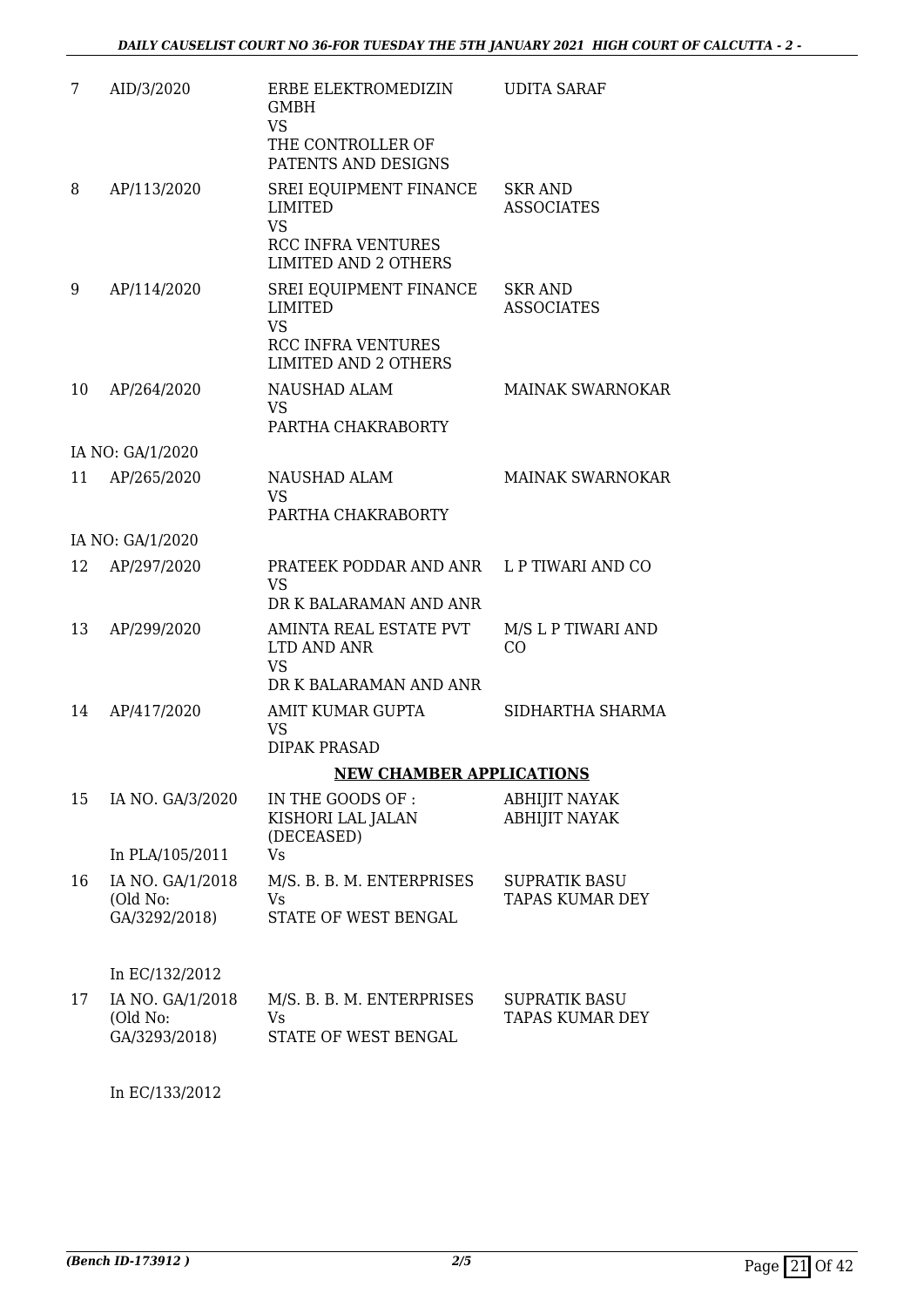| IA NO. GA/2/2018<br>(Old No:<br>GA/1950/2018) | SHANKAR PRASAD GARGA<br>Vs.<br>THE REGISTRAR OF<br>ASSURANCES, KOLKATA                                           | CHATTERJEE, SIL &<br>CO<br>ROIBAT BANERJI                                                                   |
|-----------------------------------------------|------------------------------------------------------------------------------------------------------------------|-------------------------------------------------------------------------------------------------------------|
| In CS/247/2017                                |                                                                                                                  |                                                                                                             |
| IA NO. GA/3/2018<br>(Old No:<br>GA/1904/2018) | <b>WOODLAND</b><br>MANUFACTURERS LIMITED<br>Vs<br>SANKAR PROSAD GARGA &<br>ORS.                                  | CHATTERJEE, SIL &<br>CO<br>CHATTERJEE, SIL &<br>CO.                                                         |
|                                               |                                                                                                                  |                                                                                                             |
| In PLA/146/2018                               | CHARAN MULLICK,<br>DECEASED<br>Vs                                                                                | RAJENDRA LAL DUTT<br>& CO.                                                                                  |
| IA NO. GA/1/2020                              | TIRUMALA DURGARAO<br>VEERAPANENI                                                                                 | PRATIMA MISHRA<br>PRATIMA MISHRA                                                                            |
| In CS/110/2019                                | M/S. TITAGARH WAGON LTD                                                                                          |                                                                                                             |
| EC/288/2019                                   | <b>JAIN INFRAPROJECTS LTD</b><br><b>VS</b><br>THE KOLKATA MUNICIPAL<br><b>CORPORATION</b>                        | PUSHAN MAJUMDAR                                                                                             |
| IA NO. GA/2/2020                              | IN THE GOODS OF SUJIT<br>SAHA ALIAS SUJIT KUMAR<br>SAHA (DEC)<br><b>Vs</b>                                       | ANJU CHAKRABORTY<br>ANJU CHAKRABORTY                                                                        |
|                                               | N/A                                                                                                              |                                                                                                             |
| IA NO. GA/1/2020<br>(Old No:<br>GA/613/2020)  | IN THE GOODS OF SUJIT<br>SAHA ALIAS SUJIT KUMAR<br>SAHA (DEC)<br>Vs                                              | ANJU CHAKRABORTY<br>ANJU CHAKRABORTY                                                                        |
| In PLA/56/2020                                |                                                                                                                  |                                                                                                             |
| EC/282/2020                                   | MESSERS ASHOKA<br><b>TUBEWELL AND</b><br>ENGINEERING<br><b>CORPORATION</b><br><b>VS</b><br><b>UNION OF INDIA</b> | <b>AMIT KUMAR NAG</b>                                                                                       |
| EC/287/2020                                   | M/S RAJPATH<br>CONTRACTORS AND<br><b>ENGINEERS LTD</b><br><b>VS</b>                                              | AMRITAM MANDAL                                                                                              |
| EC/288/2020                                   | TCI FINANCE LIMITED<br><b>VS</b><br>GODAVARI COMMERCIAL<br><b>SERVICES PRIVATE</b><br>LIMITED AND ORS.           | <b>ABHIJIT SARKAR</b>                                                                                       |
|                                               | In CS/267/2017<br>IA NO. GA/2/2020<br>In PLA/56/2020                                                             | IN THE GOODS OF: HARI<br>$\mathbf N$<br><b>Vs</b><br>N/A<br>State of West Bengal<br><b>ADJOURNED MOTION</b> |

( AT 2:00 P.M. )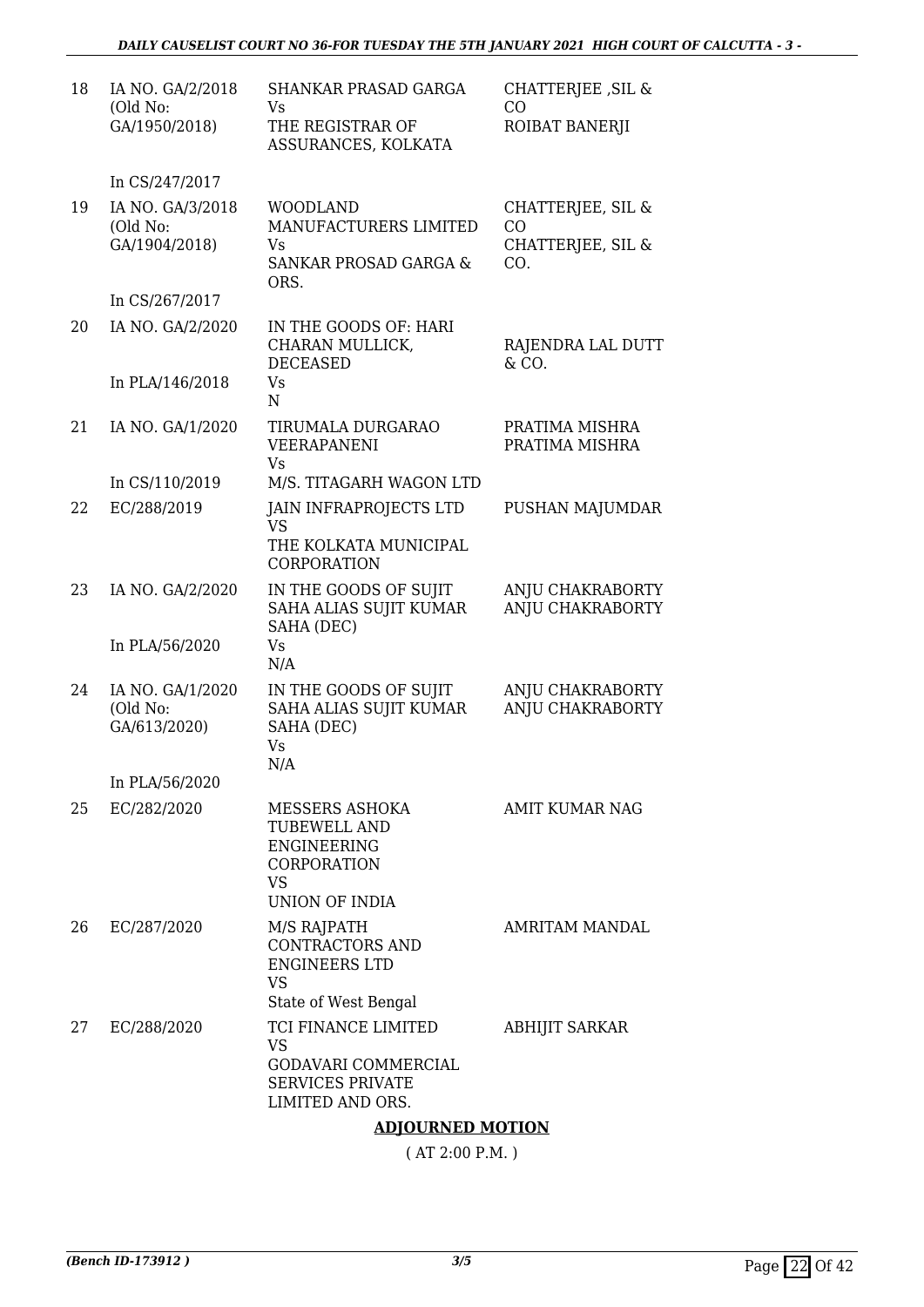| 28 | IA NO. GA/29/2018<br>(Old No:<br>GA/3395/2018)<br>[S.A.]<br>In CS/222/2001 | SMT. JYOTSNA MULLICK &<br><b>ORS</b><br><b>Vs</b><br>KAMALESH MALLICK AND<br>ORS.                    | LALRATAN MONDAL<br>NIRMAL K. NANDI                                         | <b>VICTOR MOSES &amp;</b><br>CO.       |
|----|----------------------------------------------------------------------------|------------------------------------------------------------------------------------------------------|----------------------------------------------------------------------------|----------------------------------------|
| 29 | IA NO. GA/3/2012<br>(Old No:<br>GA/3369/2012)                              | <b>SUMITRA DEVI SHAH &amp;</b><br>ORS.<br>Vs<br><b>BHUSHAN STEELS LTD.</b>                           | <b>SUNITA AGARWAL</b><br><b>SUNITA AGARWAL</b>                             |                                        |
|    | In CS/54/2012                                                              |                                                                                                      |                                                                            |                                        |
| 30 | IA NO. GA/2/2020<br>(Old No:<br>GA/1013/2020)                              | <b>GODREJ PROJECTS</b><br>DEVELOPMENT LTD<br><b>Vs</b><br><b>SIMOCO</b><br><b>TELECOMMUNICATIONS</b> | <b>CHOUDHURY</b><br><b>CHOUDHURY'S LAW</b><br><b>OFFICES</b>               |                                        |
|    | In AP/25/2016                                                              | (SOUTH ASIA) LTD AND<br><b>ANR</b>                                                                   |                                                                            |                                        |
| 31 | ATA/7/2018<br>[S.A.]                                                       | DIPAK KORURI & ANR.<br><b>VS</b><br>ARABINDA PRASAD KARURI<br>& ORS.                                 | <b>SUNITI CHATTERJEE</b>                                                   | <b>ANUP</b><br>MUKHOPADHYAY<br>(RES.1) |
|    |                                                                            | IA NO: GA/1/2019, GA/2/2019, GA/3/2019, GA/4/2019(Old No: GA/2430/2019)                              |                                                                            |                                        |
| 32 | IA NO. GA/2/2019<br>(Old No:<br>GA/2842/2019)                              | MITTAL PORTFOLIOS PVT.<br>LTD.<br>Vs<br><b>SUBIR KUMAR DAS &amp; ORS.</b>                            | ANS ASSOCIATES<br>ANS ASSOCIATES                                           |                                        |
|    | In CS/238/2018                                                             |                                                                                                      |                                                                            |                                        |
| 33 | IA NO. GA/1/2018<br>(Old No:<br>GA/3286/2018)                              | <b>ABHISHEK BANERJEE</b><br><b>Vs</b><br>KAILASH VIJAYVARGIYA                                        | <b>SANJAY BASU</b><br><b>SANJAY BASU</b>                                   | NIKUNJ BERLIA                          |
|    | In CS/243/2018                                                             |                                                                                                      |                                                                            |                                        |
| 34 | IA NO. GA/1/2020<br>(Old No:<br>GA/405/2020)                               | BINA DAS @ BINA HALDER<br><b>Vs</b><br>KAKDWIP COURT BAR<br><b>ASSOCIATION AND ORS</b>               | <b>SANTANU</b><br><b>CHATTERJEE</b><br><b>SANTANU</b><br><b>CHATTERJEE</b> | ANINDYA HALDER                         |
|    | In ALP/9/2019                                                              |                                                                                                      |                                                                            |                                        |
| 35 | IA NO. GA/1/2019<br>(Old No:<br>GA/2846/2019)                              | <b>ASHIS BISWAS</b><br>Vs<br>UNITED BANK OF INDIA                                                    | <b>GOPAL PAHARI</b><br><b>GOPAL PAHARI</b>                                 |                                        |
|    | In CS/234/2019                                                             |                                                                                                      |                                                                            |                                        |
| 36 | IA NO. GA/1/2019<br>(Old No:<br>GA/2896/2019)                              | KALYAN KUMAR MAHAJAN<br>Vs<br>TAPATI MAHAJAN AND ORS                                                 | A N BHATTACHARYYA<br>AND CO<br>A N BHATTACHARYYA<br>AND CO                 |                                        |

In CS/282/2019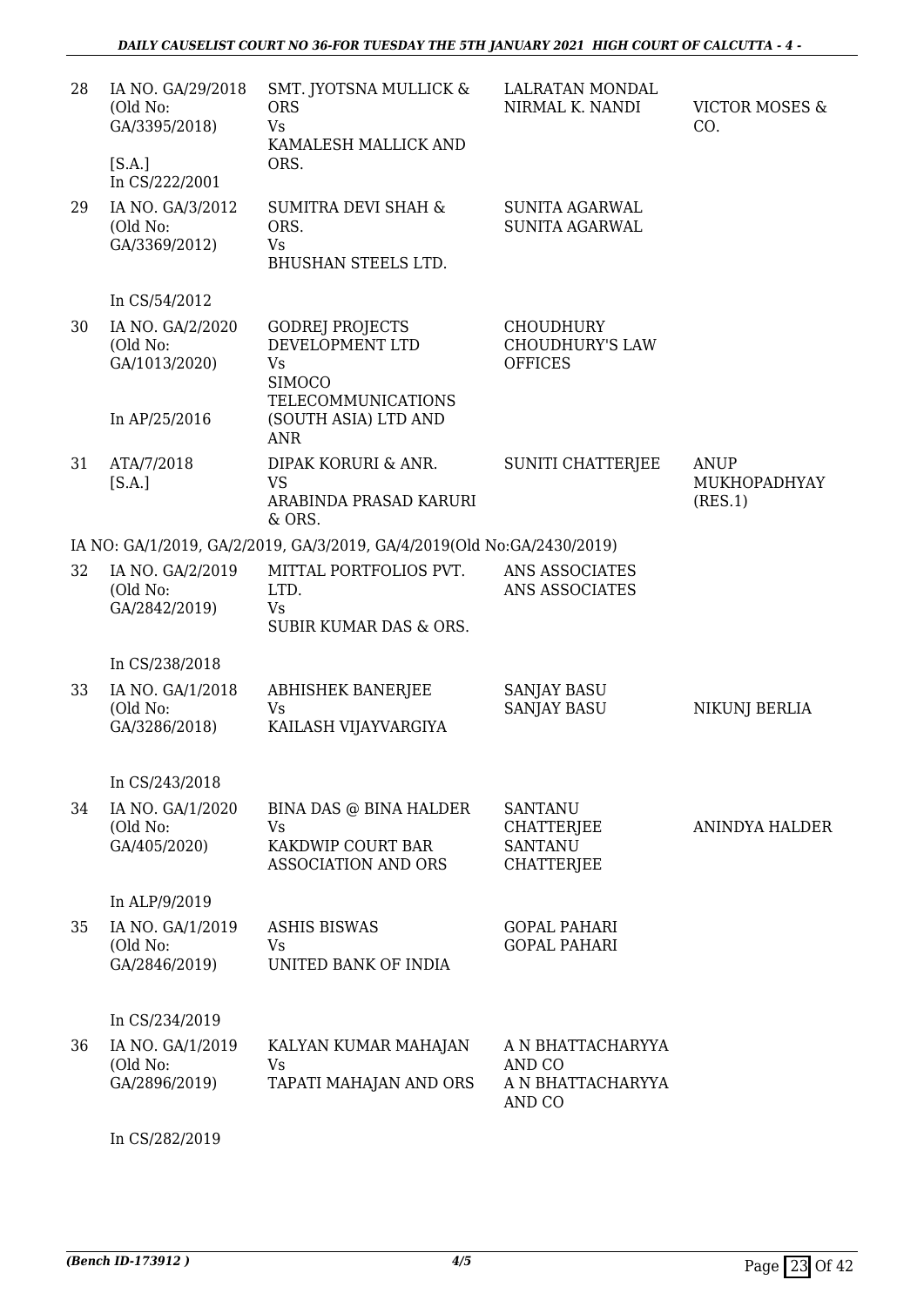37 AP/231/2020 SRI NAWALGARH VIDYALAYA COMMITTEE VS JIVEM EDUCATION PVT LTD AND ORS

CHOUDHURY AND CO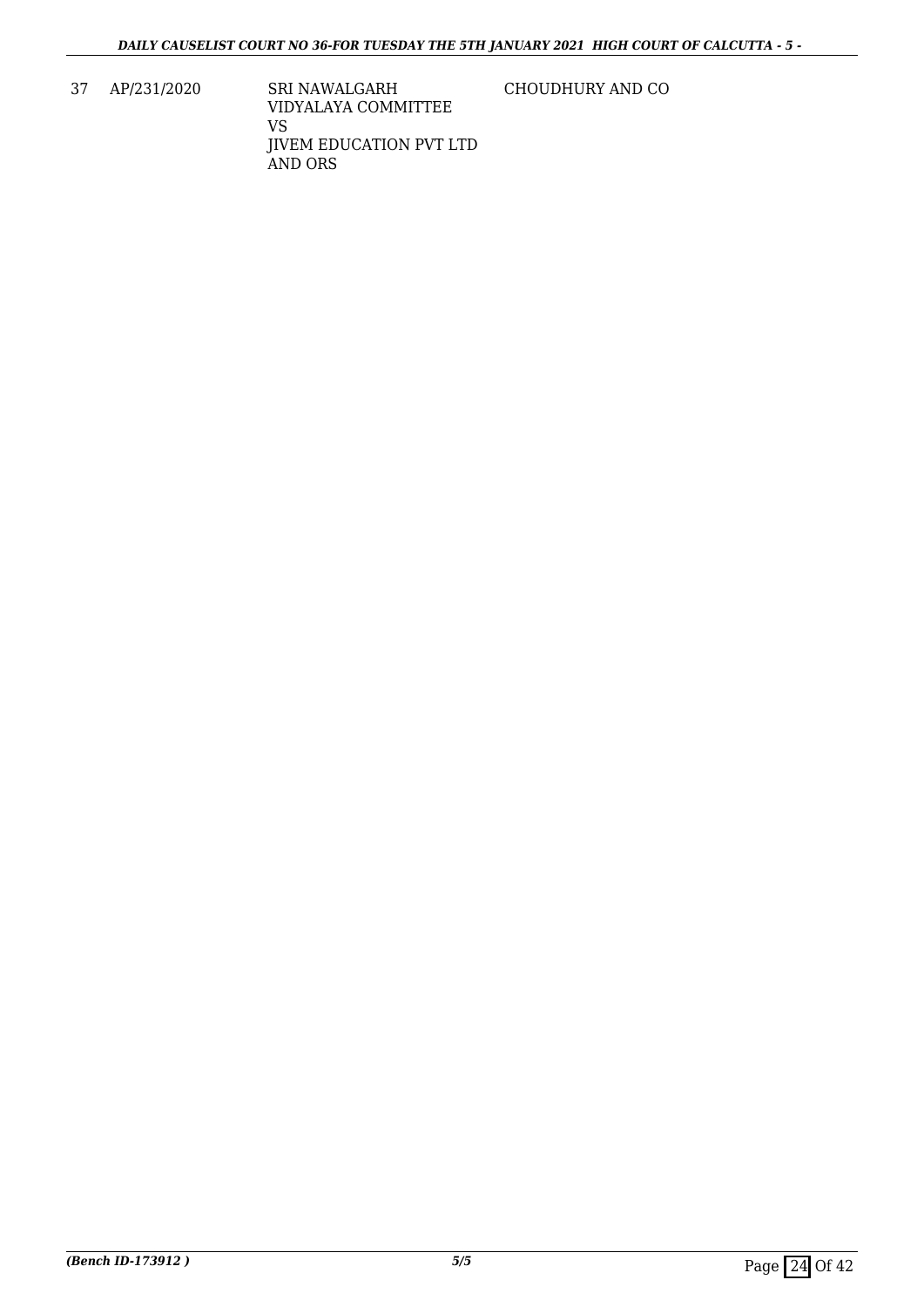

## **Original Side**

**DAILY CAUSELIST For Tuesday The 5th January 2021**

**COURT NO. 38 SINGLE BENCH (SB-IV, COMMERCIAL BENCH) AT 2:00 PM HON'BLE JUSTICE ASHIS KUMAR CHAKRABORTY (VIA VIDEO CONFERENCE)**

**NOTE:MATTERS WILL BE TAKEN UP THROUGH PHYSICAL HEARING ONLY WHEN BOTH THE PARTIES ARE AGREED.**

**NOTE: ORIGINAL SIDE MATTERS WILL BE TAKEN UP FROM 2:00 P.M.**

**NOTE: ROSTER FOR COMMERCIAL APPELLATE DIVISION AND COMMERCIAL DIVISION, CALCUTTA HIGH COURT ON AND FROM MONDAY, THE 7TH DECEMBER, 2020 ISSUED ON 1ST DECEMBER, 2020 IS MODIFIED TO THE FOLLOWING EXTENT - MATTERS UNDER SECTION 11 OF THE ARBITRATION AND CONCILIATION ACT, 1996 INCLUDING APPLICATION CONNECTED THERETO.**

**NOTE: MENTIONING WILL BE PERMITTED ONLY ON THE VIRTUAL MODE INDICATING GROUP(S) OR SECTION(S) ALONG WITH GROUND OF URGENCY.**

**NOTE: COMMERCIAL BENCH WILL BE TAKEN UP FIRST.**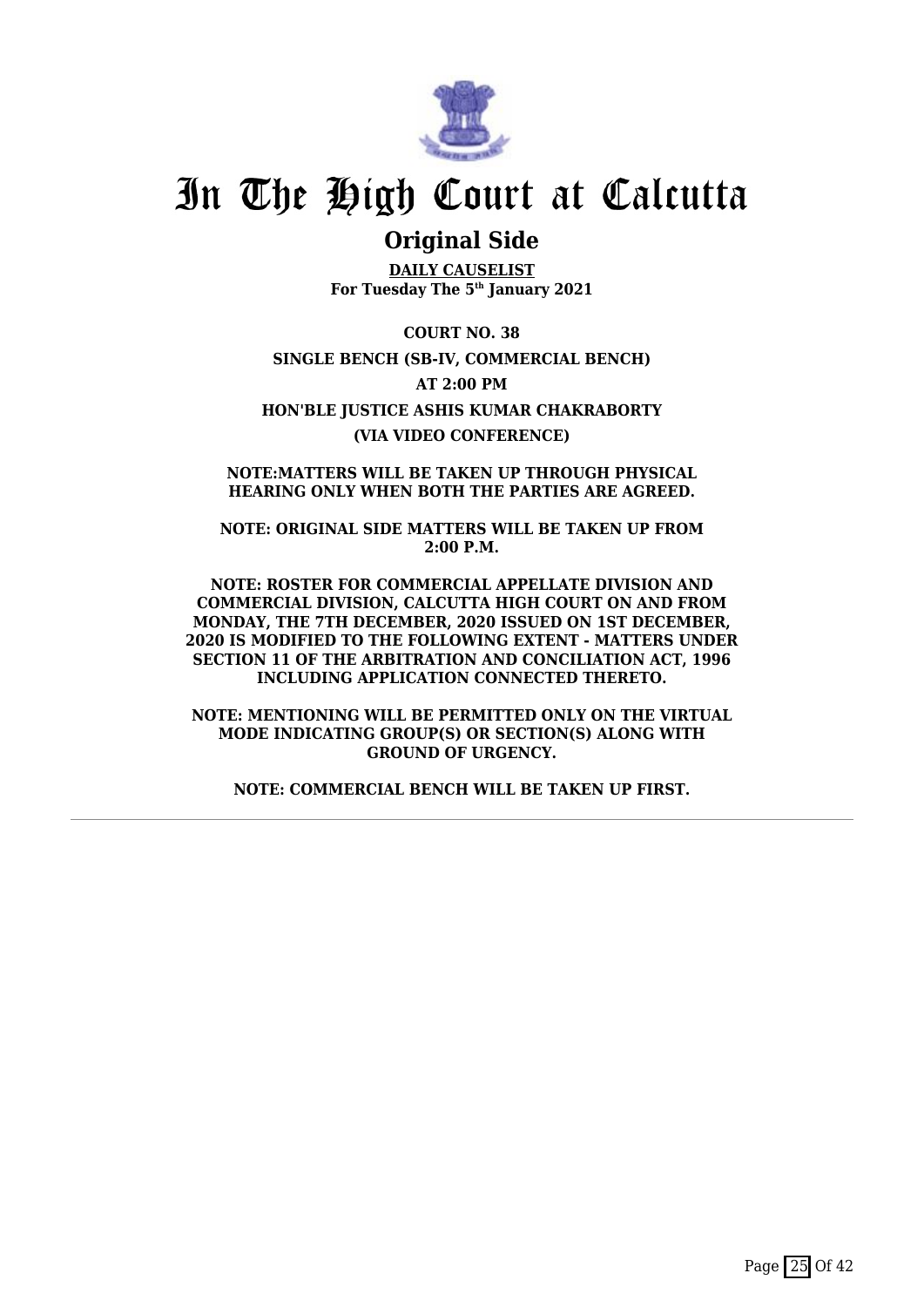

## **Original Side**

**DAILY CAUSELIST For Tuesday The 5th January 2021**

**COURT NO. 38 SINGLE BENCH (SB-IV) AT 2:00 PM HON'BLE JUSTICE ASHIS KUMAR CHAKRABORTY (VIA VIDEO CONFERENCE)**

### **NOTE:MATTERS WILL BE TAKEN UP THROUGH PHYSICAL HEARING ONLY WHEN BOTH THE PARTIES ARE AGREED.**

**NOTE: ORIGINAL SIDE MATTERS WILL BE TAKEN UP FROM 2:00 P.M.**

**NOTE: ROSTER FOR COMMERCIAL APPELLATE DIVISION AND COMMERCIAL DIVISION, CALCUTTA HIGH COURT ON AND FROM MONDAY, THE 7TH DECEMBER, 2020 ISSUED ON 1ST DECEMBER, 2020 IS MODIFIED TO THE FOLLOWING EXTENT - MATTERS UNDER SECTION 11 OF THE ARBITRATION AND CONCILIATION ACT, 1996 INCLUDING APPLICATION CONNECTED THERETO.**

**NOTE: MENTIONING WILL BE PERMITTED ONLY ON THE VIRTUAL MODE INDICATING GROUP(S) OR SECTION(S) ALONG WITH GROUND OF URGENCY.**

**NOTE: COMMERCIAL BENCH WILL BE TAKEN UP FIRST.**

## **SALES BY COURT**

|                  | <b>FOR ORDERS</b>       |                 |
|------------------|-------------------------|-----------------|
| In CP/437/2016   | COMPANY PVT. LTD.       |                 |
|                  | INTEX INDIA TRADING     |                 |
|                  | Vs                      |                 |
| CA/208/2019)     | LTD. -AND-              | <b>OFFICES</b>  |
| (Old No:         | SANWARIA CREATIONS PVT. | CHOUDHURY'S LAW |
| IA NO. CA/8/2019 | IN THE MATTER OF:       |                 |

2 AP/355/2020 [AT 3:30 P.M.] SMARTWORKS COWORKING KANODIA AND CO. SPACES PVT. LTD. VS CODENATION SOLUTIONS LLP

### **NEW MOTIONS (SECTION 11)**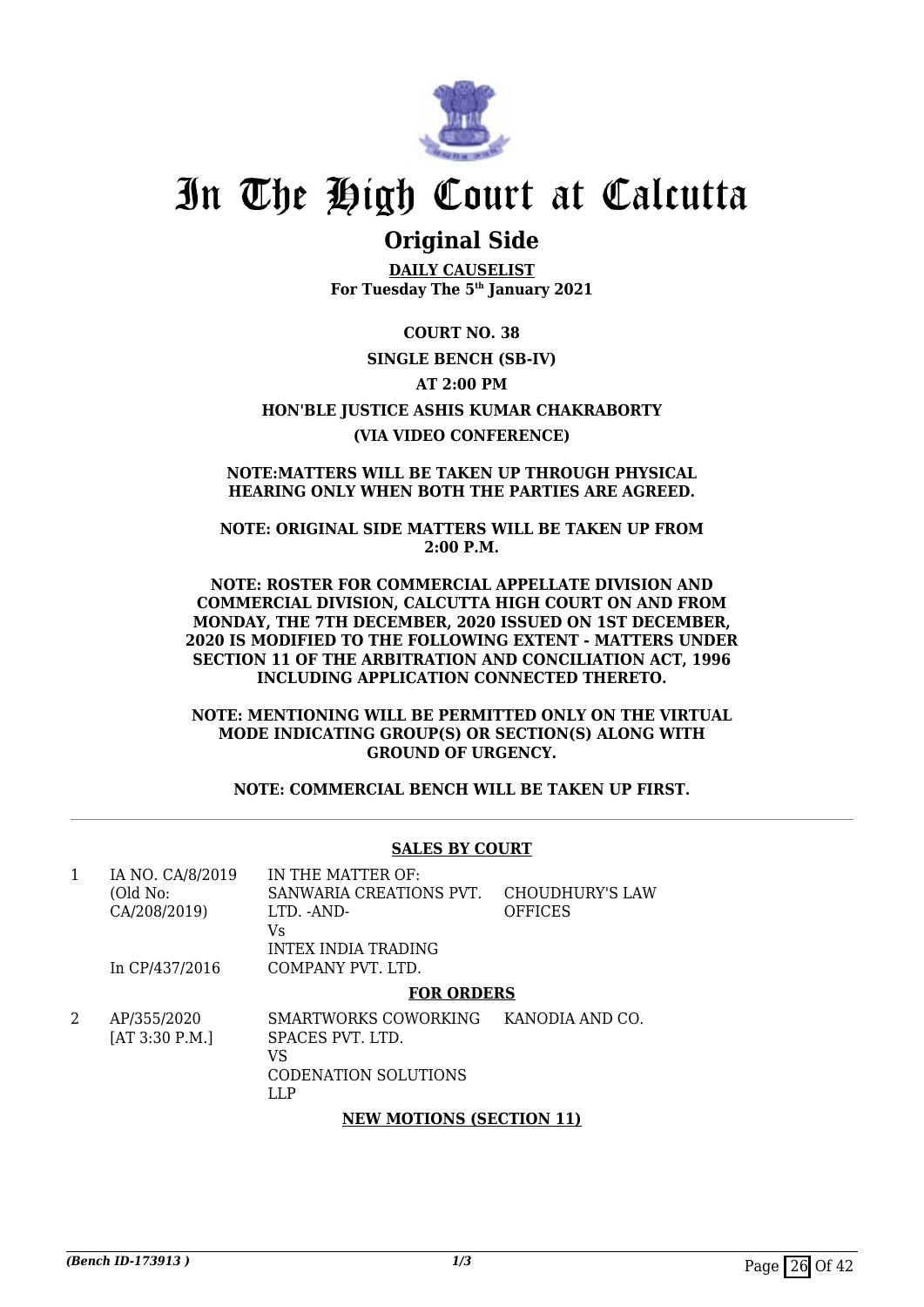| 3  | AP/159/2019 | WEST BENGAL GOLF<br><b>SOCIETY AND ANR.</b><br>VS<br>THE INDIAN GOLF UNION<br>AND ORS.                  | R. GINODIA AND CO.                     | ANURAG BAGARIA |
|----|-------------|---------------------------------------------------------------------------------------------------------|----------------------------------------|----------------|
| 4  | AP/370/2020 | <b>BRAITHWAITE AND</b><br>COMPANY LTD<br>VS<br>LUCKY EXPORTS AND ORS                                    | AJY GAGGGAR                            |                |
| 5. | AP/412/2020 | SRI HIMSEKHAR DUTTA<br>VS<br>SMT. MOUMITA SARKAR                                                        | <b>DEBASISH</b><br><b>MUKHOPADHYAY</b> |                |
|    |             | <b>ADJOURNED MOTION (SECTION-11)</b>                                                                    |                                        |                |
| 6  | AP/348/2019 | R.K.ASSOCIATES AND<br>HOTELIERS PVT LTD<br>VS<br><b>EASTERN</b><br>RAILWAY, THROUGH ITS<br>DEPUTY CHIEF | M/S. L.P.AGARWALLA<br>AND CO.          |                |

COMMERCIAL MANAGER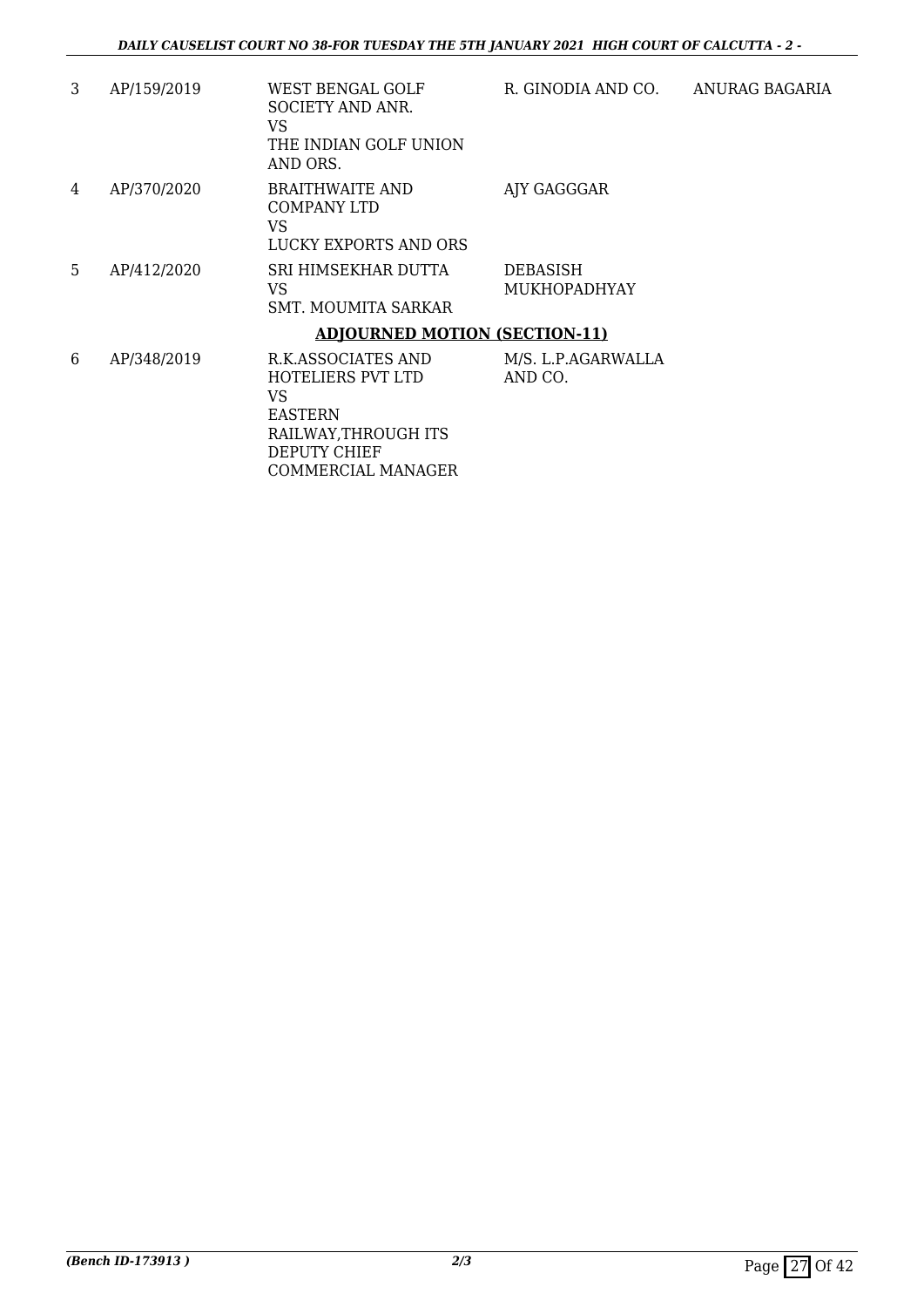DEBDEEP SINHA

7 AP/251/2020 BLA PROJECTS PRIVATE LIMITED VS WEST BENGAL POWER DEVELOPMENT CORPORATION LIMITED

**NEW MOTION (SECTION 11)**

**-------------------------------------------** 

**ITEM NOS. 10, 15, 20, 23 - 64 OF THE DAILY LIST DATED 04/01/2021. ------------------------------------------------------------------------------------------------** 

#### **COMPANY MATTER (NEW) --------------------------------------**

**ITEM NOS. 65 -76 OF THE DAILY LIST DATED 04/01/2021. ---------------------------------------------------------------------------------**

**COMPANY MATTER (ADJOURNED) ---------------------------------------------------** 

**ITEM NO. 77 OF THE DAILY LIST DATED 04/01/2021. -------------------------------------------------------------------------**

### **ADJOURNED MOTION (SEC- 11)**

**----------------------------------------------**

**ITEM NO. 78, 79 OF THE DAILY LIST DATED 04/01/2021. ---------------------------------------------------------------**

**SPECIALLY FIXED MATTERS**

**-----------------------------------------**

**ITEM NO. 80, 81 OF THE DAILY LIST DATED 04/01/2021. ------------------------------------------------------------------------------**

### **CONTEMPT MATTERS**

**----------------------------------**

### **ITEM NO. 82, 83 OF THE DAILY LIST DATED 04/01/2021**

**-----------------------------------------------------------------------------**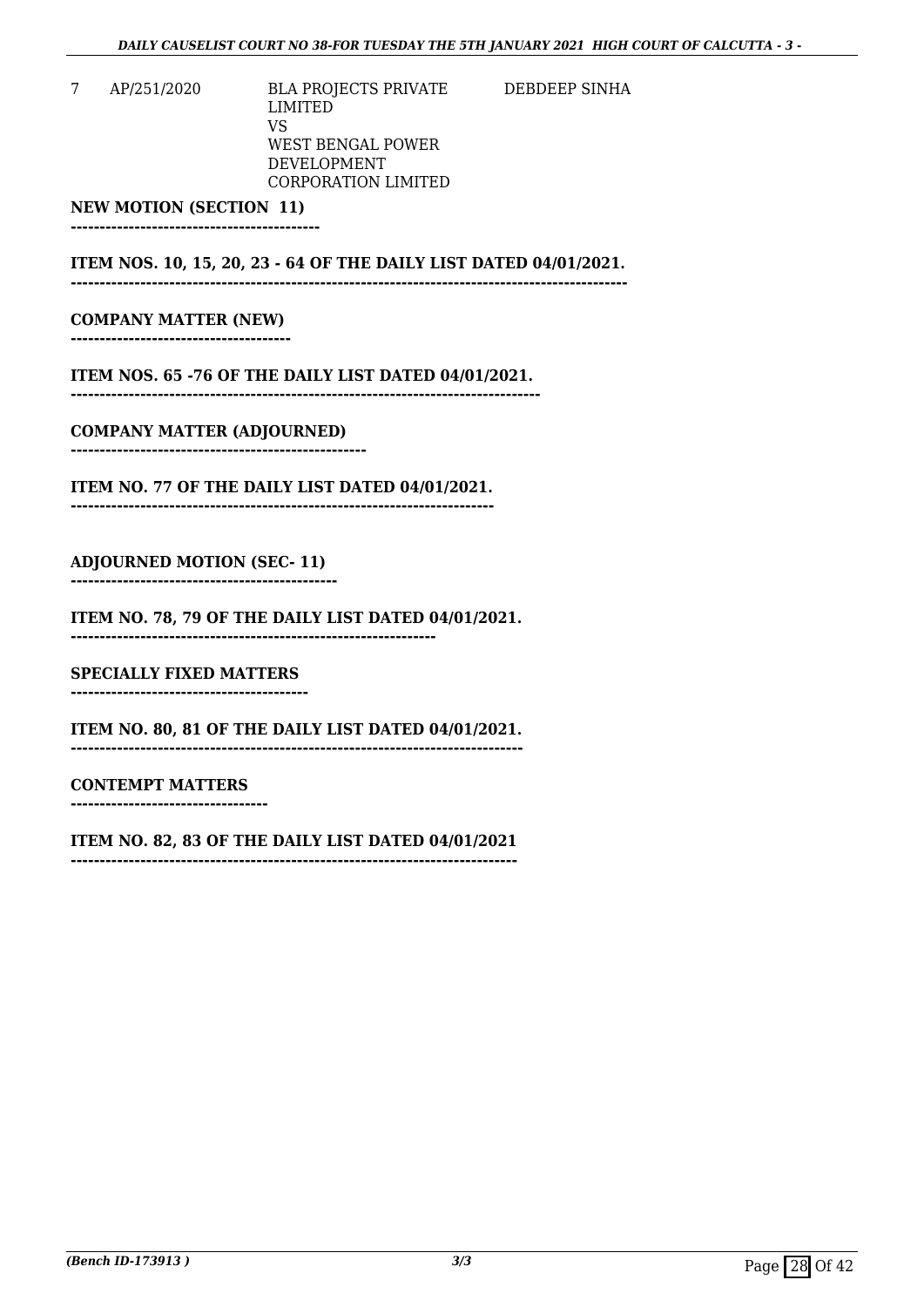

## **Original Side**

**DAILY CAUSELIST For Tuesday The 5th January 2021**

**COURT NO. 13 SINGLE BENCH (SB-VI) AT 3:30 PM HON'BLE JUSTICE RAJASEKHAR MANTHA (VIA VIDEO CONFERENCE)**

**NOTE:MATTERS WILL BE TAKEN UP THROUGH PHYSICAL HEARING ONLY WHEN BOTH THE PARTIES ARE AGREED.**

**NOTE : 1. ORIGINAL SIDE MENTIONING WILL BE ALLOWED UPON BEING LISTED AS "TO BE MENTIONED" ON EVERY TUESDAY AT 3:30 P.M. ONLY IN THE VIRTUAL MODE AS PER NOTIFICATION NO. 4286-RG, DATED 27.11.2020 FOLLOWING THE PRESCRIBED PROCEDURE.**

**2. ORIGINAL SIDE MATTERS WILL BE TAKEN UP ON EVERY FRIDAY AT 3.30 P.M.**

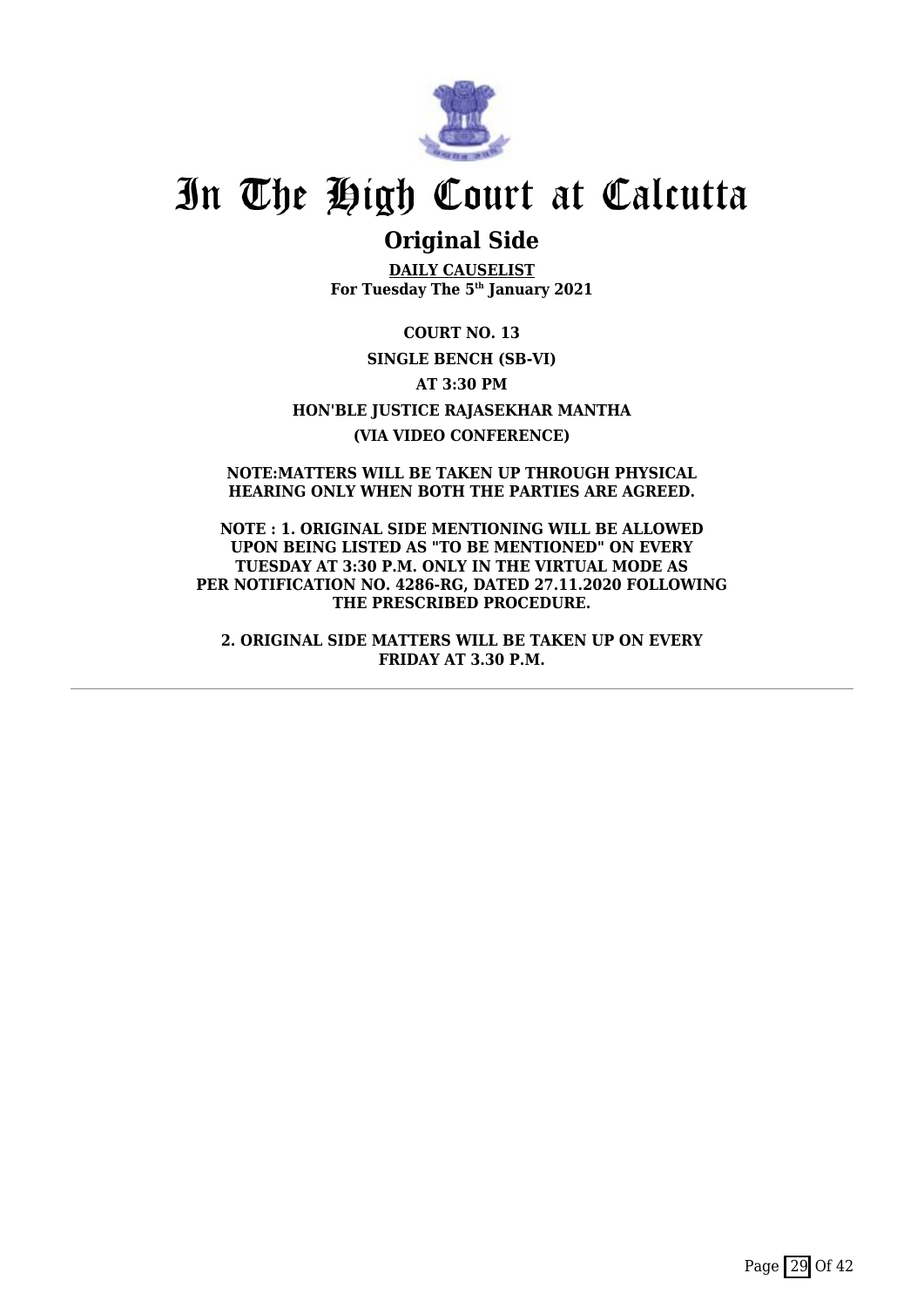

## **Original Side**

**DAILY CAUSELIST For Tuesday The 5th January 2021**

**COURT NO. 8**

**SINGLE BENCH (SB-VII)**

### **AT 10:45 AM**

### **HON'BLE JUSTICE SABYASACHI BHATTACHARYYA (VIA VIDEO CONFERENCE)**

#### **NOTE:MATTERS WILL BE TAKEN UP THROUGH PHYSICAL HEARING ONLY WHEN BOTH THE PARTIES ARE AGREED.**

#### **NOTE: (I) ORIGINAL SIDE MATTERS WILL BE TAKEN UP FROM 10:45 A.M. UPTO 12:00 NOON EVERYDAY.**

#### **(II) APPELLATE SIDE MATTERS WILL BE TAKEN UP FROM 12:00 NOON ONWARDS OR IMMEDIATELY AFTER COMPLETION OF ORIGINAL SIDE MATTERS, WHICHEVER IS EARLIER.**

#### **(III) MENTIONING WILL BE ALLOWED ONLY ON EVERY MONDAY AT THE FIRST SITTING.**

#### **FOR JUDGEMENT**

| 1                                     | WPO/493/2019 | NARESH KUMAR PODDAR<br>VS.<br>UNION OF INDIA,<br>THROUGH SECRETARY,<br>MINISTRY OF CORPORATE<br>AFFAIRS AND ANR                                    | MAINAK SWARNOKAR |  |
|---------------------------------------|--------------|----------------------------------------------------------------------------------------------------------------------------------------------------|------------------|--|
|                                       |              | <b>COURT APPLICATIONS UNDER ART.226</b>                                                                                                            |                  |  |
| $\mathcal{D}_{\cdot}$                 | WPO/159/2020 | CYGNUS DEVELOPERS<br>(INDIA) PVT LTD<br>VS.<br>THE INSPECTOR GENERAL<br>OF REGISTRATION AND<br><b>COMMISSIONER OF STAMP</b><br>REVENUE W B AND ORS | LALRATAN MANDAL  |  |
| 3                                     | WPO/181/2020 | <b>SUMAN ANAND</b><br>VS<br>THE STATE OF WEST<br><b>BENGAL AND ORS</b>                                                                             | NILANJAN PAL     |  |
| 4                                     | WPO/219/2020 | SINGH INTELLIGENCE<br><b>SECURITY PRIVATE</b><br><b>LIMITED</b><br>VS.<br>STATE BANK OF INDIA                                                      | MD. TANWEER ALAM |  |
| IA NO: GA/1/2020(Old No:GA/1008/2020) |              |                                                                                                                                                    |                  |  |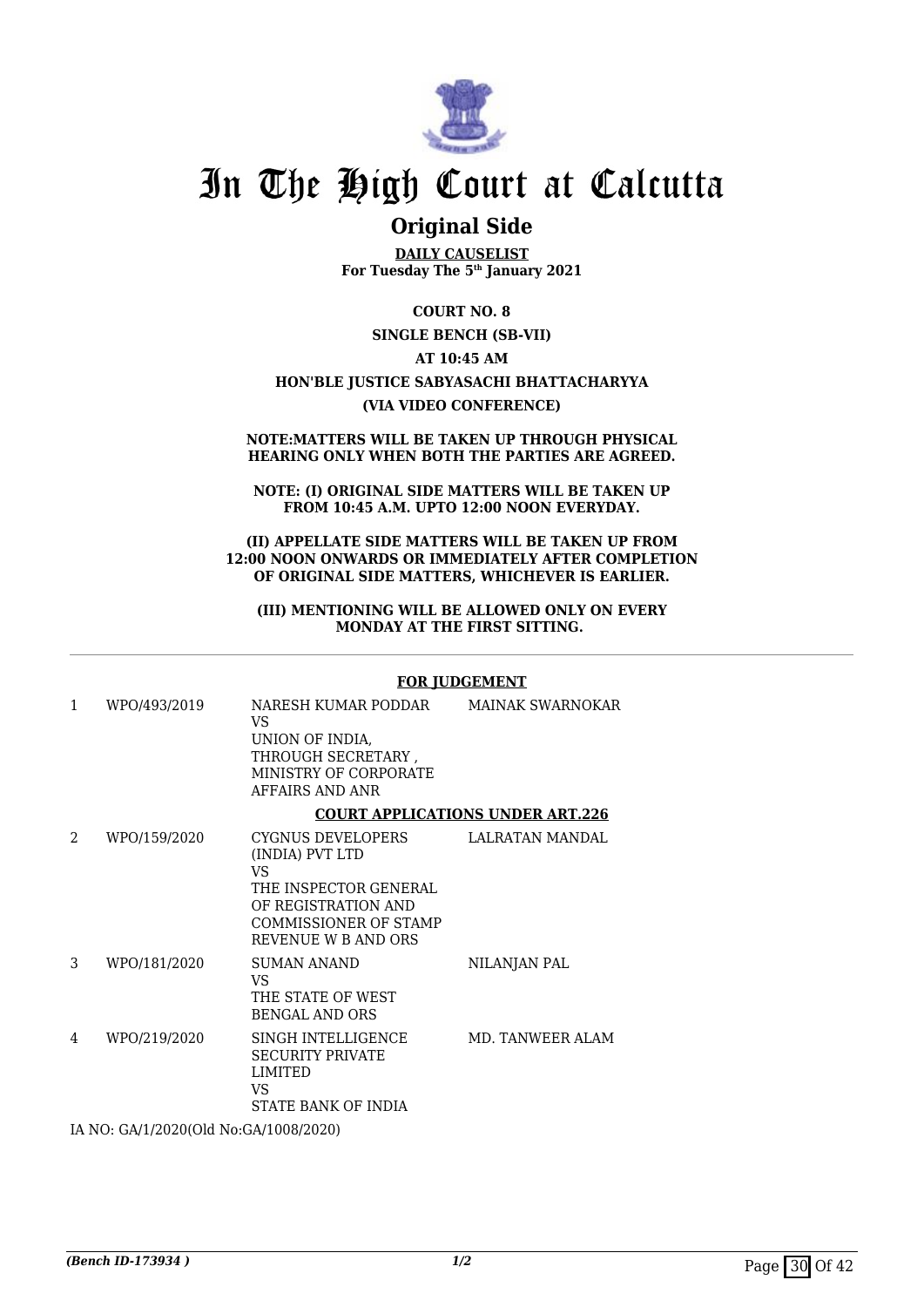| 5  | WPO/451/2020                           | <b>S SRIDHAR</b><br><b>VS</b><br>HONBLE DISTRICT JUDGE<br>PROBATE JURISDICTION<br>KOLKATA AND ORS                  | S SRIDHAR (IN<br>PERSON)                  |                                                                                                        |
|----|----------------------------------------|--------------------------------------------------------------------------------------------------------------------|-------------------------------------------|--------------------------------------------------------------------------------------------------------|
|    |                                        |                                                                                                                    | <b>SPECIALLY FIXED MATTERS</b>            |                                                                                                        |
| 6  | WPO/437/2019                           | SOVA SOLAR LTD AND ANR.<br><b>VS</b><br>THE STATE OF WEST<br><b>BENGAL AND ORS</b>                                 | FOX AND MANDAL                            | TALAY MASOOD SIDDIQUI<br>(FOR RES.2,3)                                                                 |
|    |                                        |                                                                                                                    | <b>FOR HEARING</b>                        |                                                                                                        |
| 7  | WPO/309/2020<br>[Pt.Hd.]               | THE NORTH WESTERN<br>CACHAR TEA COMPANY<br>LIMITED AND ANR<br><b>VS</b><br>RESERVE BANK OF INDIA<br><b>AND ORS</b> | <b>SHIVANGI THARD</b>                     |                                                                                                        |
| 8  | WPO/108/2018<br>WITH WPA<br>8571W/2018 | JAGJEET SINGH KOHLI<br>VS<br>STATE OF WEST BENGAL<br>AND ANR.                                                      | JAGJEET SINGH<br>KOHLI (IN PERSON)        | <b>DEBASREE</b><br>DHAMALI(RES.5), SOUMOSREE<br>CHATTERJEE(6), AVRA<br>MAJUMDER(RES.NO.1,2,3 AND<br>4) |
| 9  | WPO/109/2018<br>WITH WPA<br>8571W/2018 | JAGJEET SINGH KOHLI<br><b>VS</b><br>STATE OF WEST BENGAL<br>AND ORS.                                               | <b>JAGJEET SINGH</b><br>KOHLI (IN PERSON) | DEBASREE DHAMALI(RES.<br>5), AVRA MAJUMDER<br>(RES.NO.1,2,3 AND 4)                                     |
| 10 | WPO/402/2018                           | RASHMI METALIKS<br>LIMITED & ANR.<br><b>VS</b><br>UNION OF INDIA & ORS.                                            | R. N. GHOSE & ASSO.                       | <b>SOMNATH BOSE (FOR</b><br>RES.3,6)                                                                   |
| 11 | WPO/3/2019                             | DR. KUNAL SAHA<br><b>VS</b><br>THE STATE CONSUMER<br>DISPUTES REDRESSAL<br>COMMISSION & ORS.                       | SRIKANTA DUTTA                            |                                                                                                        |
| 12 | WPO/502/2019                           | MAHABALI TECHNO<br><b>ENGINEERS</b><br>VS<br><b>EASTERN COALFIELDS</b><br>LIMITED AND ORS.                         | <b>SUBRATA</b><br>MUKHERJEE               |                                                                                                        |
| 13 | WPO/503/2019                           | MAHESHWARI FUELS AND<br><b>ALLIED INDUSTRIES</b><br>VS<br><b>EASTERN COALFIELDS</b><br>LIMITED AND ORS.            | <b>SUBRATA</b><br>MUKHERJEE               |                                                                                                        |
| 14 | WPO/537/2019                           | CHAMPA IMPEX PRIVATE<br>LIMITED AND ORS<br><b>VS</b><br>THE KARUR VYSYA BANK<br>LIMITED AND ANR                    | ANUJIT MOOKHERJI                          |                                                                                                        |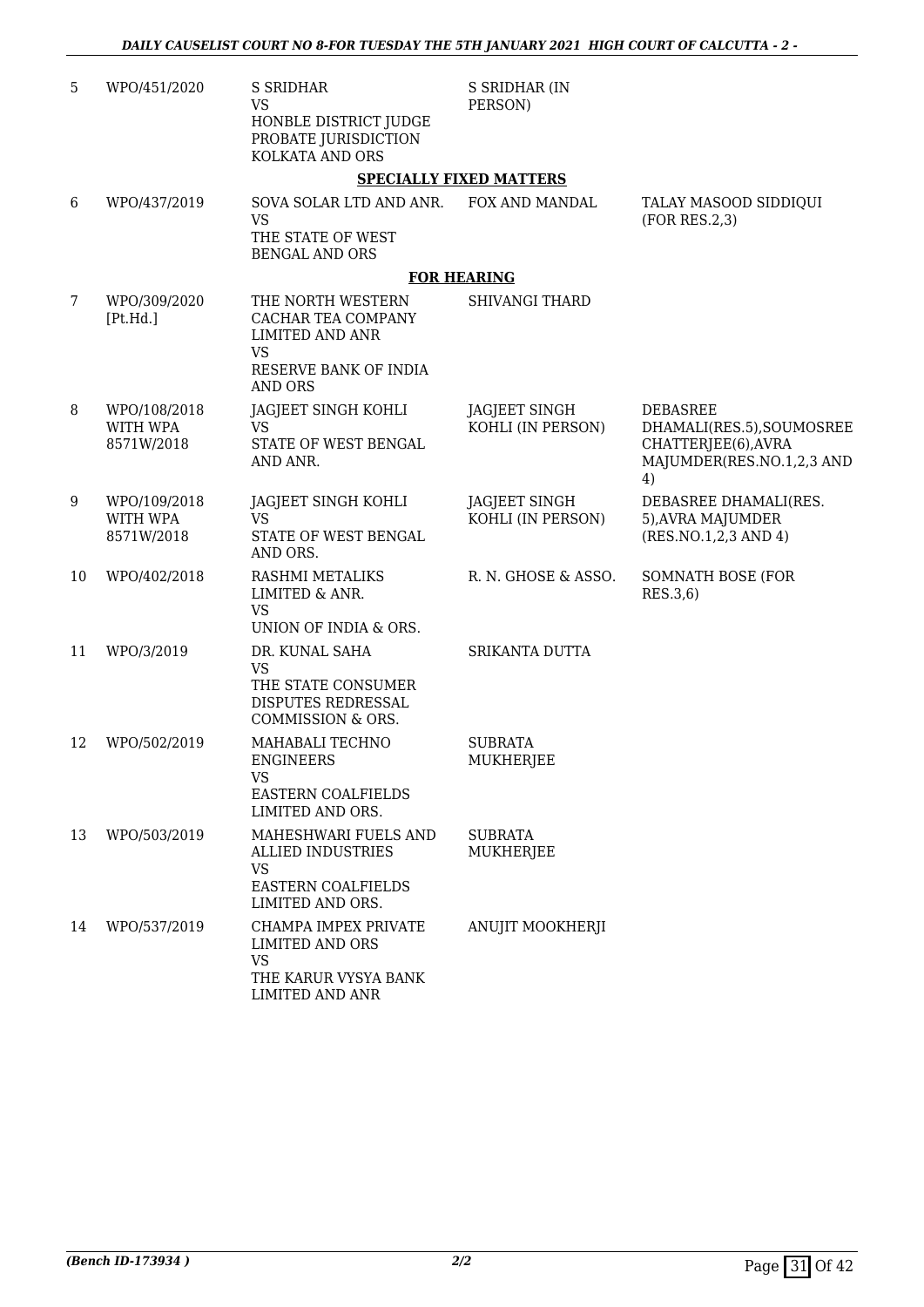

## **Original Side**

**DAILY CAUSELIST For Tuesday The 5th January 2021**

**COURT NO. 39 SINGLE BENCH (SB-VIII, COMMERCIAL BENCH) AT 10:45 AM HON'BLE JUSTICE MOUSHUMI BHATTACHARYA VIA VIDEO CONFERENCE)**

**NOTE: MATTERS WILL BE TAKEN UP THROUGH PHYSICAL HEARING ONLY WHEN BOTH THE PARTIES ARE AGREED**

**NOTE : MATTERS UNDER THE COMMERCIAL DIVISION WILL BE TAKEN UP FIRST.**

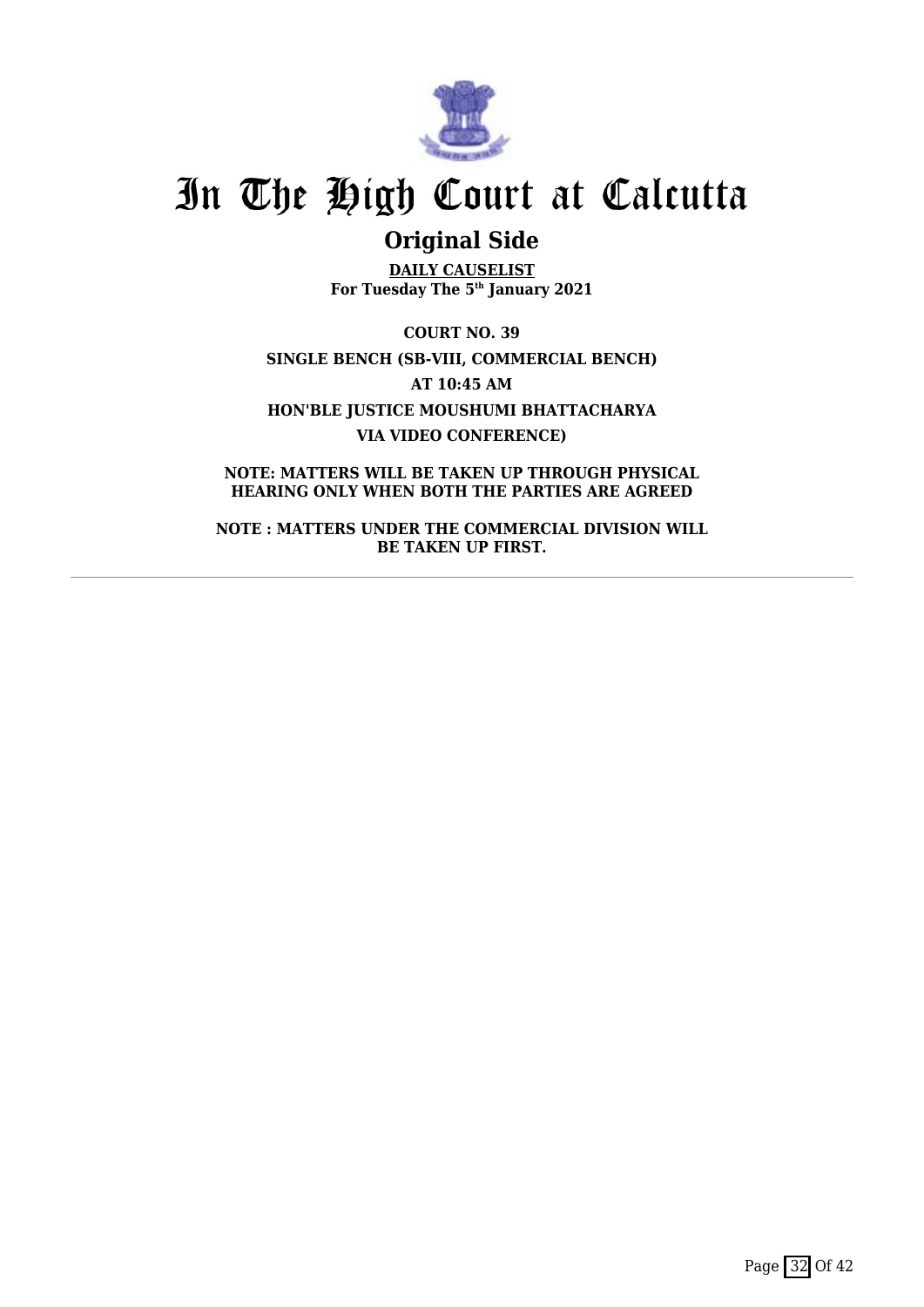

## **Original Side**

**DAILY CAUSELIST For Tuesday The 5th January 2021**

**COURT NO. 39 SINGLE BENCH (SB-VIII) AT 10:45 AM HON'BLE JUSTICE MOUSHUMI BHATTACHARYA (VIA VIDEO CONFERENCE)**

### **NOTE: MATTERS WILL BE TAKEN UP THROUGH PHYSICAL HEARING ONLY WHEN BOTH THE PARTIES ARE AGREED.**

**NOTE : 1) MATTERS UNDER THE COMMERCIAL DIVISION WILL BE TAKEN UP FIRST.**

**2) SUITS AND SPECIALLY- ASSIGNED MATTERS WILL BE TAKEN UP EVERY DAY TILL 1:00 P.M. AFTER COMPLETION OF COMMERCIAL DIVISION MATTERS.**

**3) ARBITRATION MATTERS WILL BE TAKEN UP FROM 2:00 P.M. TO 4:00 P.M. EVERY DAY.**

**4) THE LIST WILL BE CALLED ON SERIALLY ONCE THE MATTERS INDICATED IN NOTE NO. 2 ARE COMPLETED.**

|   |                  | AFFLICATION FOR ROLL IN CONTEMPT                                                                         |                            |
|---|------------------|----------------------------------------------------------------------------------------------------------|----------------------------|
| 1 | CC/50/2020       | DUROPLY INDUSTRIES<br>LIMITED AND ANR.<br>VS.<br><b>MA MANSA ENTERPRISES</b><br>PRIVATE LIMITED AND ORS. | <b>SHWETANK GINODIA</b>    |
|   |                  | <b>NEW MOTIONS</b>                                                                                       |                            |
| 2 | IA NO. GA/6/2020 | WEST BENGAL TRANSPORT<br><b>INFRASTRUCTURE</b><br>DEVELOPMENT -                                          | <b>FOX</b><br>FOX & MANDAL |
|   | In AP/1989/2014  | Vs.<br>- CORPORATION LIMITED -<br>VS- SHRISTI<br>INFRASTRUCTURE DEV.<br>CORP                             |                            |
| 3 | AP/359/2020      | YASMIN KHALIQUE AND<br><b>ORS</b><br>VS<br>MUKHTAR ALAM                                                  | MD. IMTEYAZ ASLAM<br>LODHI |
|   | IA NO: GA/1/2020 |                                                                                                          |                            |

**APPLICATION FOR RULE IN CONTEMPT**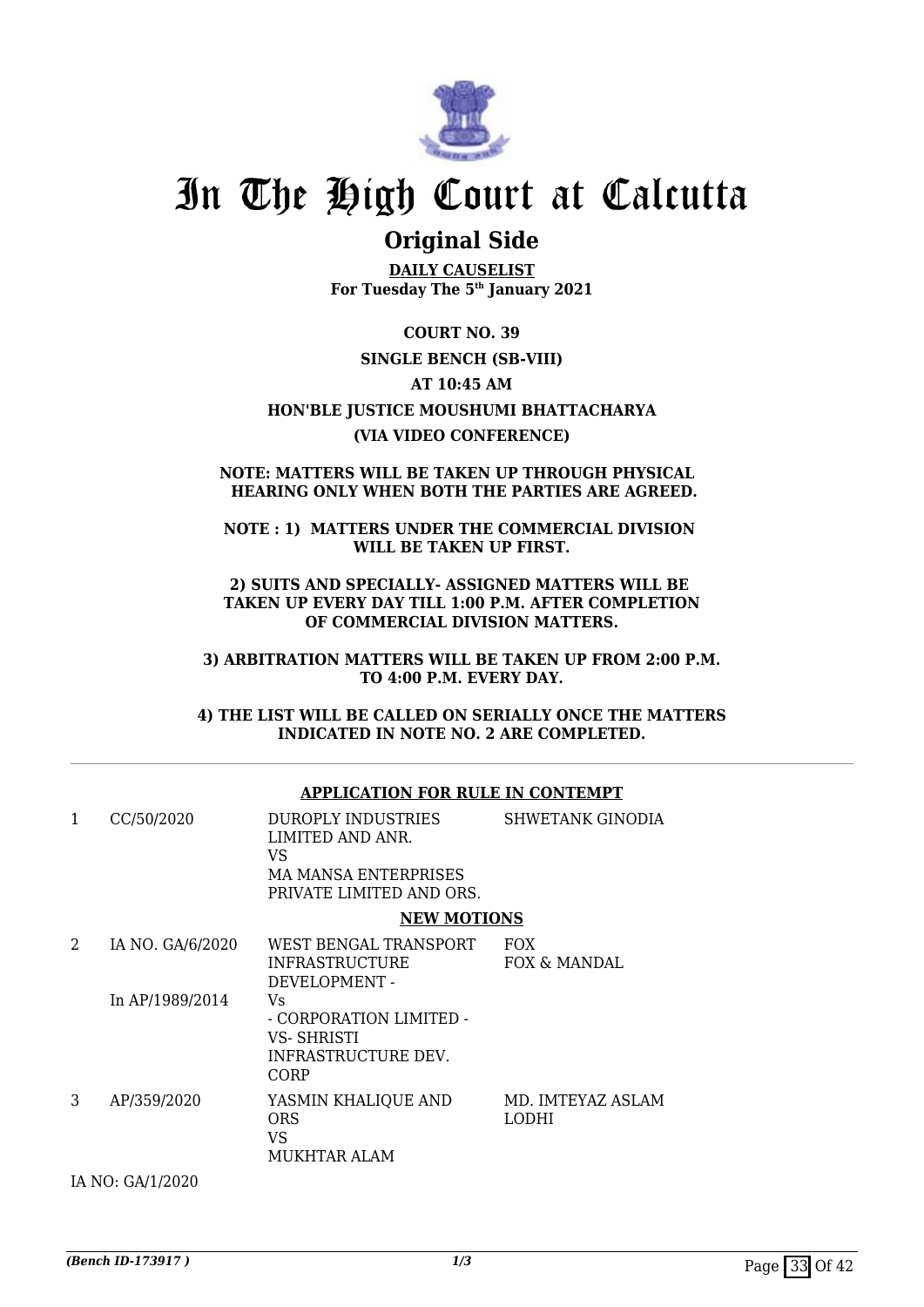| $\overline{4}$ | AP/410/2020                                  | ANISH KUMAR SINGH AND<br>ANR<br><b>VS</b><br><b>AVANSE FINANCIAL</b><br><b>SERVICES LTD (AFSL)</b>                                                     | <b>RAJ KUMAR SAIN</b>       |                                     |
|----------------|----------------------------------------------|--------------------------------------------------------------------------------------------------------------------------------------------------------|-----------------------------|-------------------------------------|
|                |                                              | <b>ARBITRATION MOTION (ADJ.) SEC. 34</b>                                                                                                               |                             |                                     |
| 5              | IA NO. GA/1/2020<br>(Old No:<br>GA/653/2020) | COAL INDIA LIMITED<br>Vs<br>HYDERABAD INDUSTRIES<br>LTD.                                                                                               | PARTHA BASU<br>PARTHA BASU  |                                     |
|                | In AP/99/2009                                |                                                                                                                                                        |                             |                                     |
| 6              | AP/227/2013                                  | MITESH MEHTA ALSO<br>KNOWN AS MITESH<br>KISHORE MEHTA<br><b>VS</b><br>SAREGAMA INDIA LIMITED                                                           | MD. JALALUDDIN              |                                     |
| 7              | AP/1121/2016                                 | UNION OF INDIA & ANR.<br><b>VS</b><br>PAM DEVELOPMENT PVT.<br>LTD.                                                                                     | <b>APARNA BANERJEE</b>      |                                     |
|                | IA NO: GA/2/2019                             |                                                                                                                                                        |                             |                                     |
| 8              | AP/99/2018                                   | UNION OF INDIA,<br>THROUGH THE GENERAL<br>MANAGER, METRO<br>RAILWAY,<br><b>VS</b><br>M/S PERFECT<br>CONSTRUCTION                                       | APARNA BANERJEE             | CHANDAN DUTTA                       |
| 9              | AP/195/2018                                  | M/S CAPITAL CEMENT<br><b>AGENCY</b><br><b>VS</b>                                                                                                       | H.N.DATTA & CO              |                                     |
| 10             | AP/696/2018                                  | UNION OF INDIA<br>M/S. RAMA INFRAPROJECTS<br>PRIVATE LIMITED<br><b>VS</b><br>CHIEF ENGINEER, LIFE<br><b>INSURANCE CORPORATION</b><br>OF INDIA, EASTERN | SOMALI<br>MUKHOPADHYAY      |                                     |
| 11             | AP/787/2018                                  | <b>MESSRS VARIETY TRADERS</b><br><b>COMPLEX</b><br><b>VS</b><br>MESSRS HINDALCO<br><b>INDUSTRIES LIMITED</b>                                           | LUTFUL HAQUE                |                                     |
| 12             | AP/792/2018                                  | <b>SHYAM METALICS AND</b><br><b>ENERGY LIMITED</b><br><b>VS</b><br><b>INDIA INDUSTRIAL</b><br>ENTERPRISES PVT. LTD.                                    | <b>SKR &amp; ASSOCIATES</b> | <b>S.KAKRANIA AND</b><br>CO.        |
|                | IA NO: GA/1/2019                             |                                                                                                                                                        |                             |                                     |
| 13             | AP/797/2018                                  | MOOKHERJEE, BISWAS AND<br>PATHAK & ORS.<br><b>VS</b><br>KANCHAN DUTTA & ORS.                                                                           | ANS ASSOCIATES              | <b>SIDDHANT</b><br>GHOSH(RES.1,2,3) |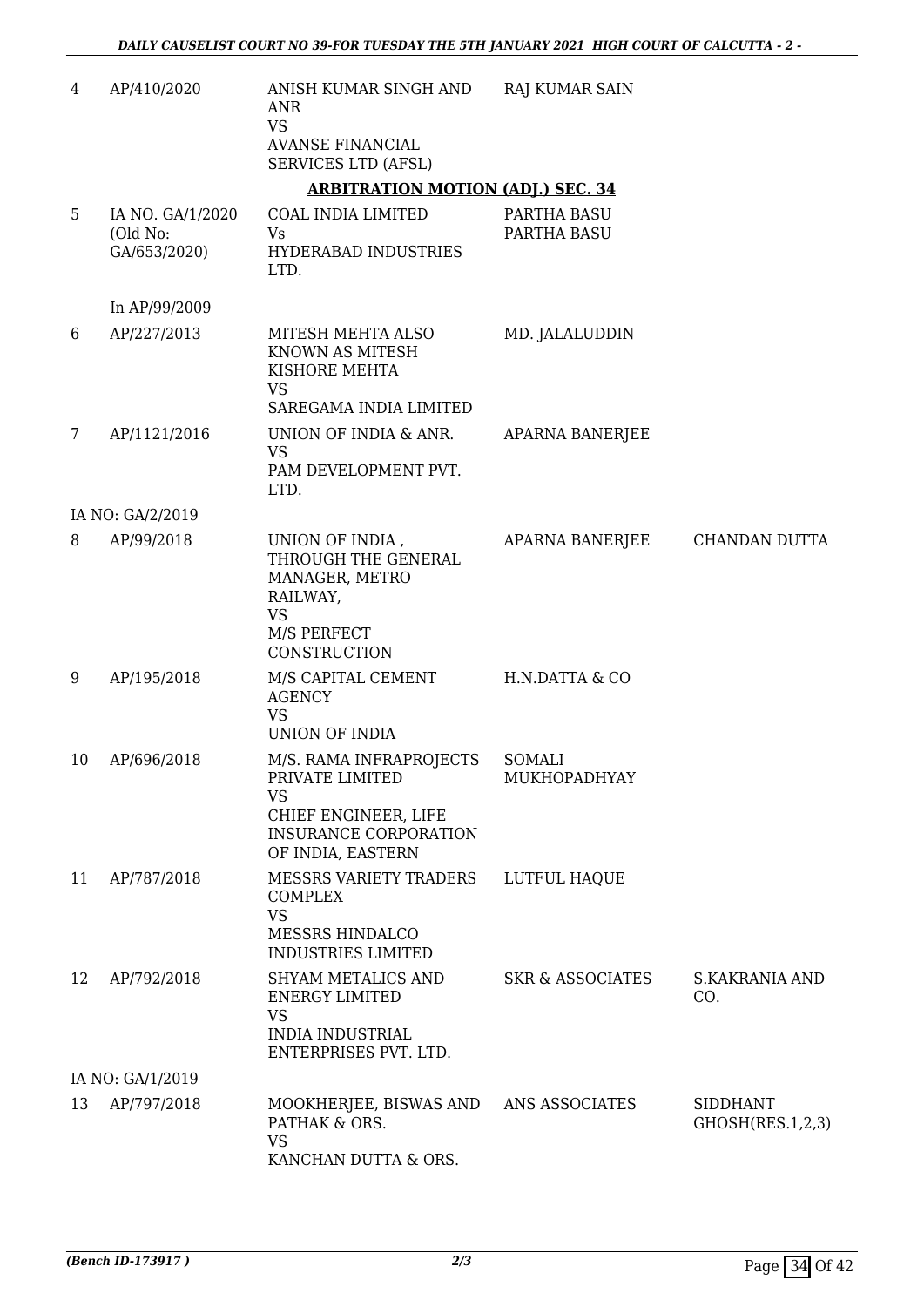14 AP/827/2018 INDIAN OIL CORPORATION LTD. VS TAPAS KUMAR DAS

MANWENDRA SINGH YADAV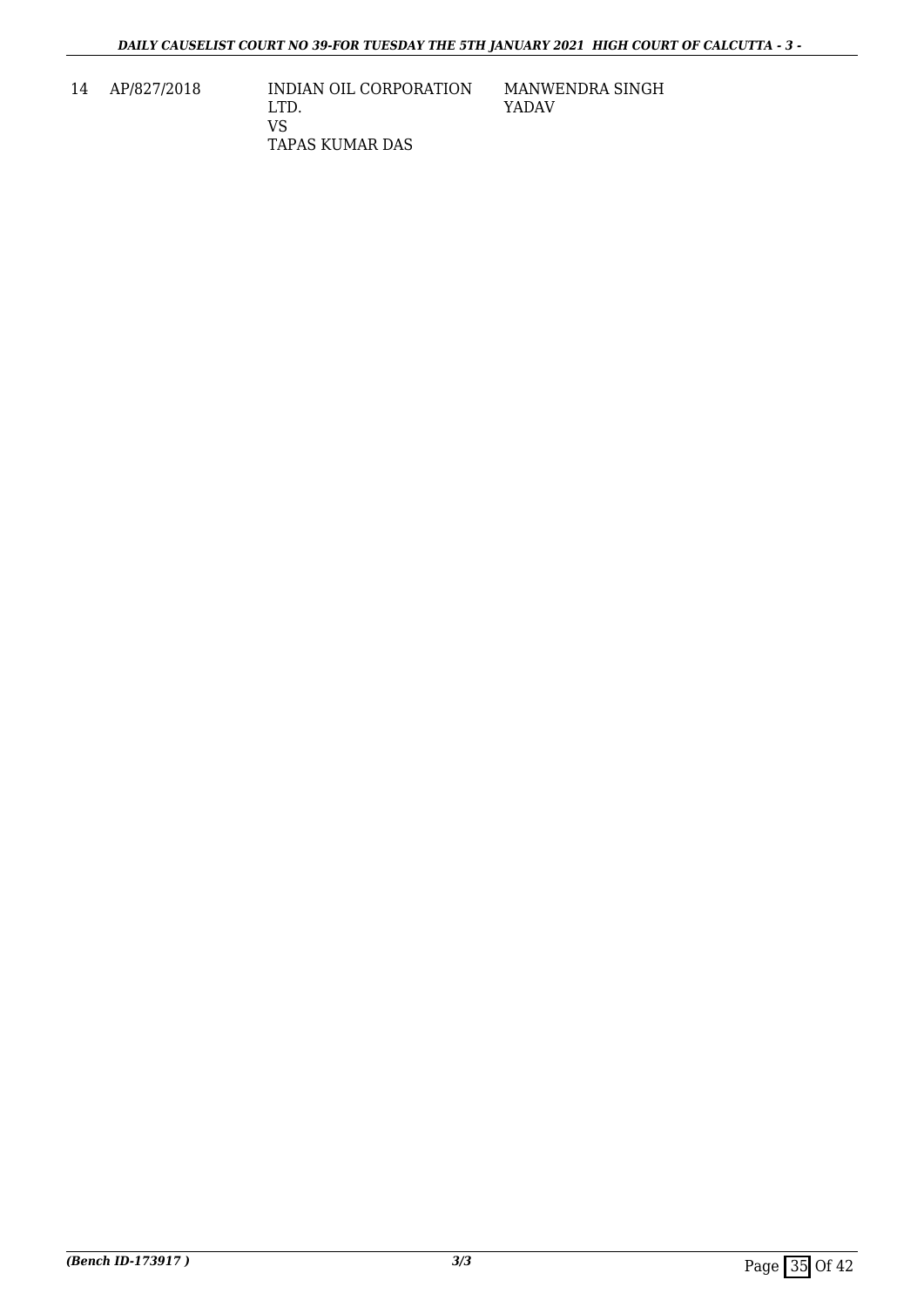

## **Original Side**

**DAILY CAUSELIST For Tuesday The 5th January 2021**

**COURT NO. 26 SINGLE BENCH (SB-IX) AT 3:00 PM HON'BLE JUSTICE SHEKHAR B. SARAF (VIA VIDEO CONFERENCE)**

#### **NOTE:MATTERS WILL BE TAKEN UP THROUGH PHYSICAL HEARING ONLY WHEN BOTH THE PARTIES ARE AGREED.**

### **NOTE : 1) EVERYDAY ORIGINAL SIDE MATTERS WILL BE TAKEN UP IMMEDIATELY AFTER THE COMPLETION OF THE APPELLATE SIDE MATTERS OR AT 3:00 P.M. WHICHEVER IS EARLIER.**

#### **2) ORIGINAL SIDE MENTIONING WILL BE ALLOWED IMMEDIATELY BEFORE THE ORIGINAL SIDE MATTERS ARE TAKEN UP.**

**3) MENTIONING FOR INCLUSION IN THE LIST SHALL BE ENTERTAINED ONLY UPON PROPER NOTICE.**

## **COURT APPLICATIONS UNDER ART.226**

| 1                           | WPO/124/2020 | MURARI LAL MURARKA<br>VS<br>UNION OF INDIA AND ANR                                 | PROTYUSH<br><b>CHATTERJEE</b>        |
|-----------------------------|--------------|------------------------------------------------------------------------------------|--------------------------------------|
| $\mathcal{D}_{\mathcal{L}}$ | WPO/141/2020 | M/S. FLEETING VANIJYA<br>PRIVATE LIMITED AND ANR.<br>VS<br>UNION OF INDIA AND ORS. | <b>SOUMYAJIT MISHRA</b>              |
| 3                           | WPO/154/2020 | <b>PURNANAND</b><br>RAMCHANDRA MISHRA<br>VS<br>UNION OF INDIA AND ANR              | <b>PROTYUSH</b><br><b>CHATTERJEE</b> |
| 4                           | WPO/171/2020 | TAPAN KUMAR PAUL<br>VS.<br>UNION OF INDIA AND ANR                                  | <b>PROTYUSH</b><br><b>CHATTERJEE</b> |
| 5                           | WPO/174/2020 | <b>M/S BULLION BUSINESS</b><br><b>PVT LTD</b><br>VS<br>UNION OF INDIA AND ORS      | <b>DEBADITYA</b><br><b>BANERJEE</b>  |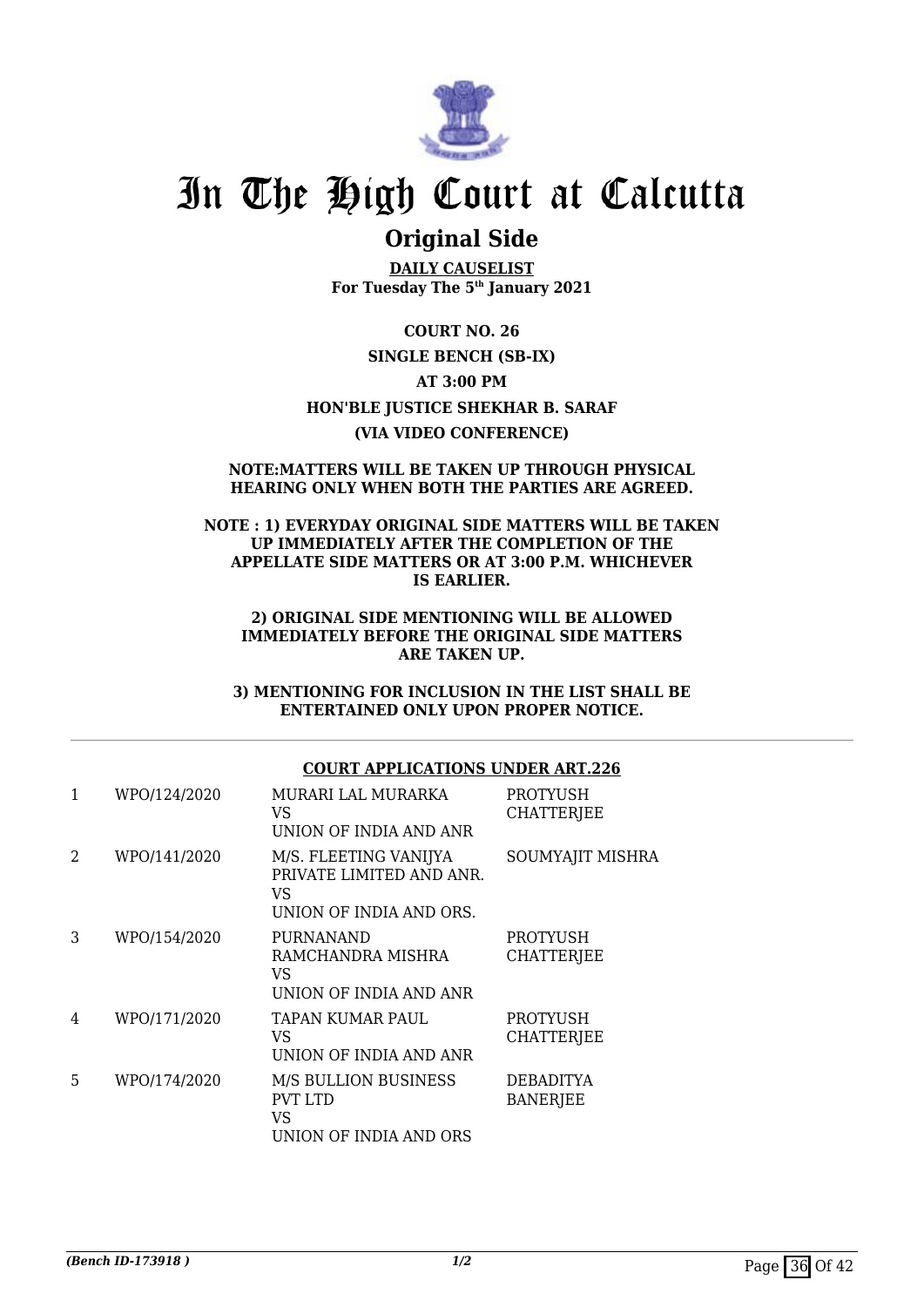| 6  | WPO/175/2020     | KRISHI RASAYAN EXPORTS<br>PRIVATE LIMITED<br>VS<br>UNION OF INDIA AND ORS                                                                          | <b>PROTYUSH</b><br><b>CHATTERJEE</b>     |
|----|------------------|----------------------------------------------------------------------------------------------------------------------------------------------------|------------------------------------------|
| 7  | WPO/184/2020     | <b>INDIA POWER</b><br><b>CORPORATION LTD AND</b><br><b>ANR</b><br><b>VS</b><br>PR. COMMISSIONER OF<br><b>INCOME TAX 1 KOL AND</b><br><b>ORS</b>    | KHAITAN AND CO                           |
| 8  | WPO/379/2020     | M/S. NORTH EASTERN<br>CARRYING CORPORATION<br><b>LIMITED</b><br><b>VS</b><br><b>ADDITIONAL</b><br><b>COMMISSIONER OF</b><br><b>CUSTOMS AND ORS</b> | <b>SHAKEEL</b><br><b>MOHAMMED AKHTER</b> |
| 9  | WPO/425/2020     | M/S. ABIS EXPORTS (I) PVT. ABHISEK BARAN DAS<br>LTD.<br><b>VS</b><br>UNION OF INDIA AND ORS.                                                       |                                          |
|    |                  | <b>APPLICATION FOR RULE IN CONTEMPT</b>                                                                                                            |                                          |
| 10 | CC/51/2020       | BIPLAB SAHA<br><b>VS</b><br>PRAMOD KUMAR AGARWAL<br>AND ORS                                                                                        | <b>PROTYUSH</b><br><b>CHATTERJEE</b>     |
|    | wt11 WPO/63/2020 | <b>BIPLAB SAHA</b><br><b>VS</b><br>UNION OF INDIA AND 3<br>OTHERS                                                                                  | <b>PROTYUSH</b><br><b>CHATTERJEE</b>     |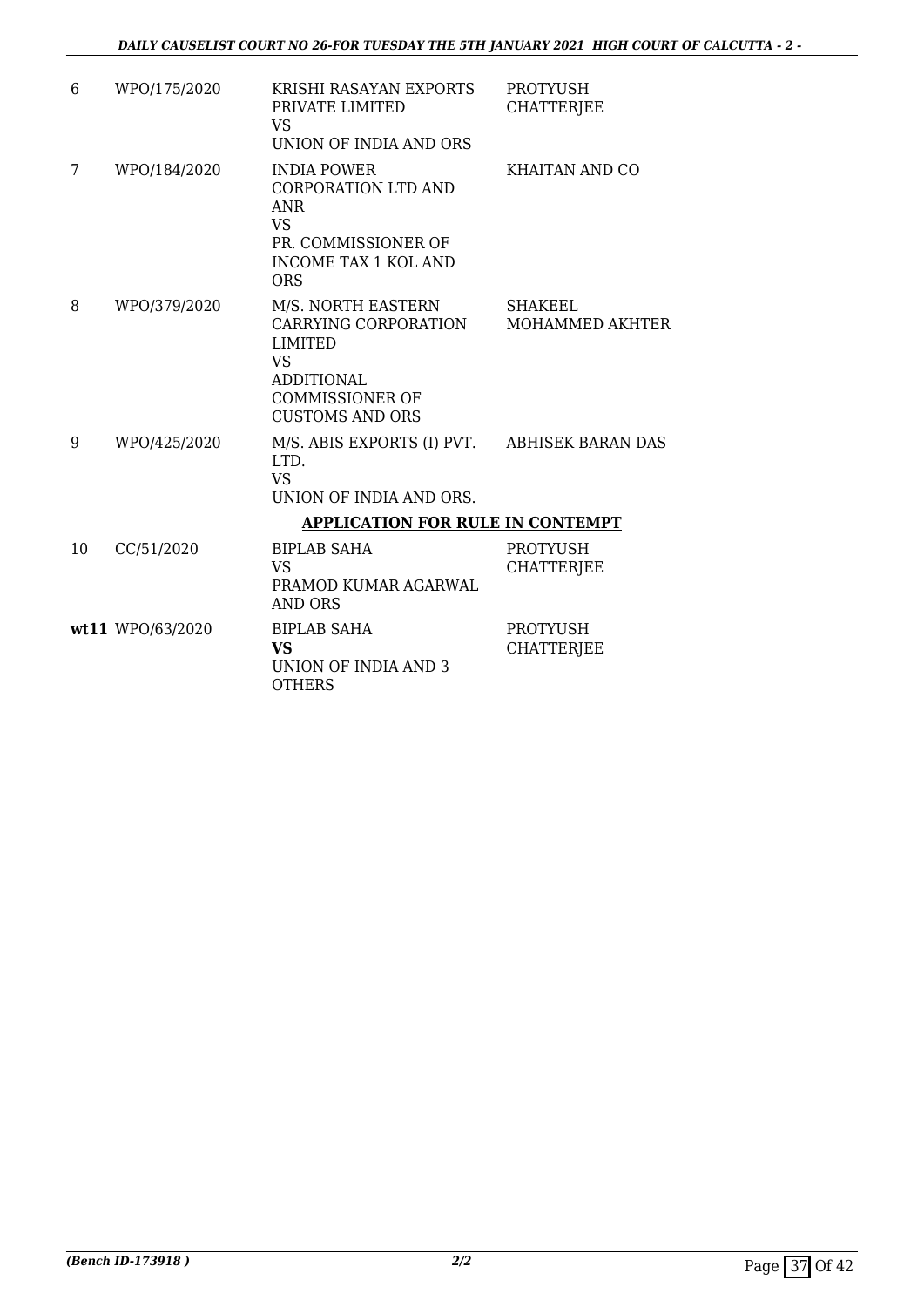

## **Original Side**

**DAILY CAUSELIST For Tuesday The 5th January 2021**

**COURT NO. 15 SINGLE BENCH (SB-X) AT 10:45 AM HON'BLE JUSTICE RAJARSHI BHARADWAJ (VIA VIDEO CONFERENCE)**

**NOTE:MATTERS WILL BE TAKEN UP THROUGH PHYSICAL HEARING ONLY WHEN BOTH THE PARTIES ARE AGREED.**

**NOTE: ON FRIDAY i.e., 08/01/2021, ORIGINAL SIDE MATTERS WILL BE TAKEN UP AT 10:45 A.M.**

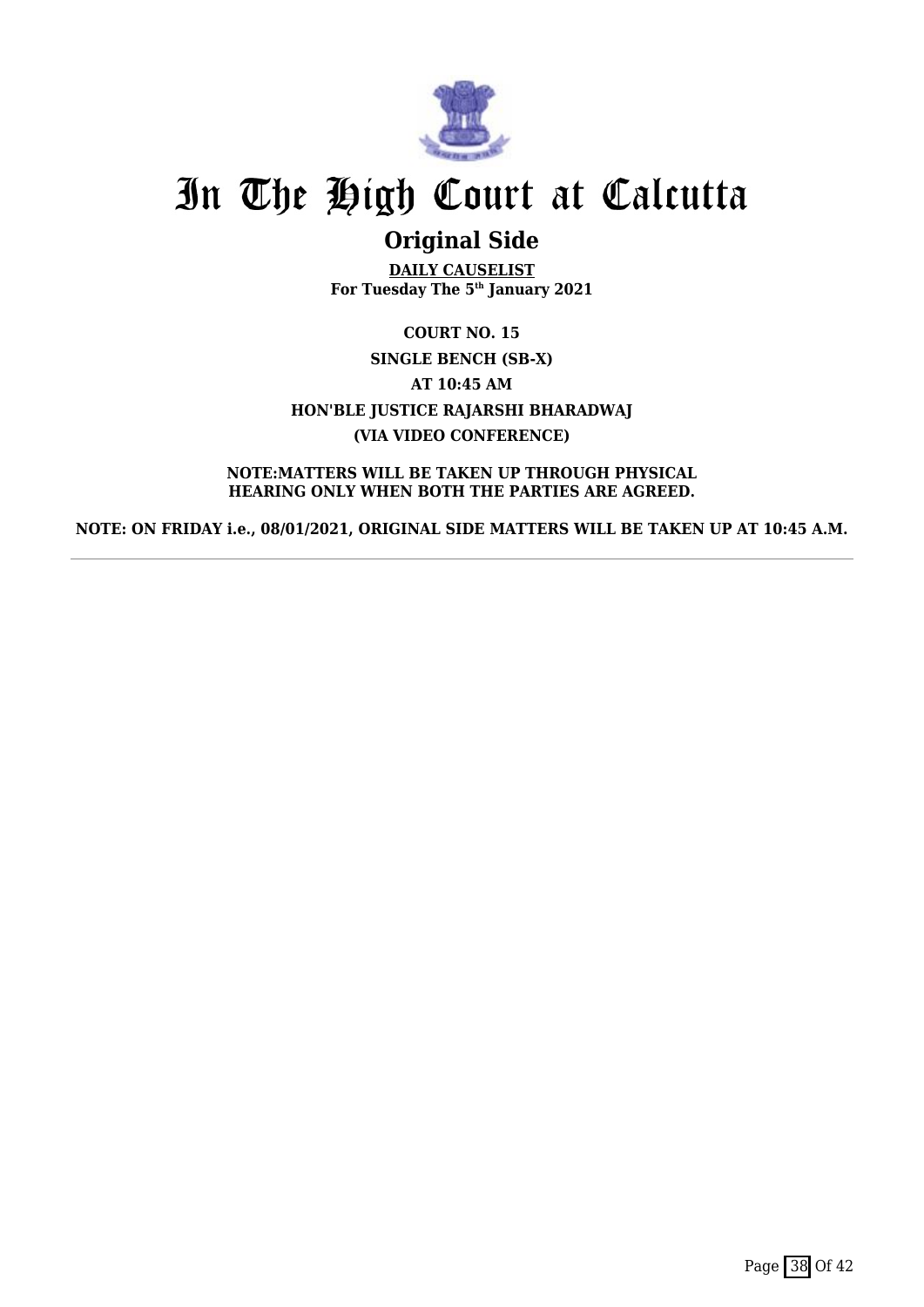

## **Original Side**

**DAILY CAUSELIST For Tuesday The 5th January 2021**

**COURT NO. 10 SINGLE BENCH (SB-XII) AT 10:45 AM HON'BLE JUSTICE RAVI KRISHAN KAPUR (VIA VIDEO CONFERENCE)**

**NOTE:MATTERS WILL BE TAKEN UP THROUGH PHYSICAL HEARING ONLY WHEN BOTH THE PARTIES ARE AGREED.**

**NOTE: (I) ORIGINAL SIDE MENTIONING EVERY WEDNESDAY AND THURSDAY AT 10:45 A.M.**

**(II) ORIGINAL SIDE MATTERS WILL BE TAKEN UP EVERY WEDNESDAY AND THURSDAY AT 10:45 A.M. BEFORE APPELLATE SIDE MATTERS. AFTER COMPLETION OF ORIGINAL SIDE MATTERS, APPELLATE SIDE MATTERS WILL BE TAKEN UP**

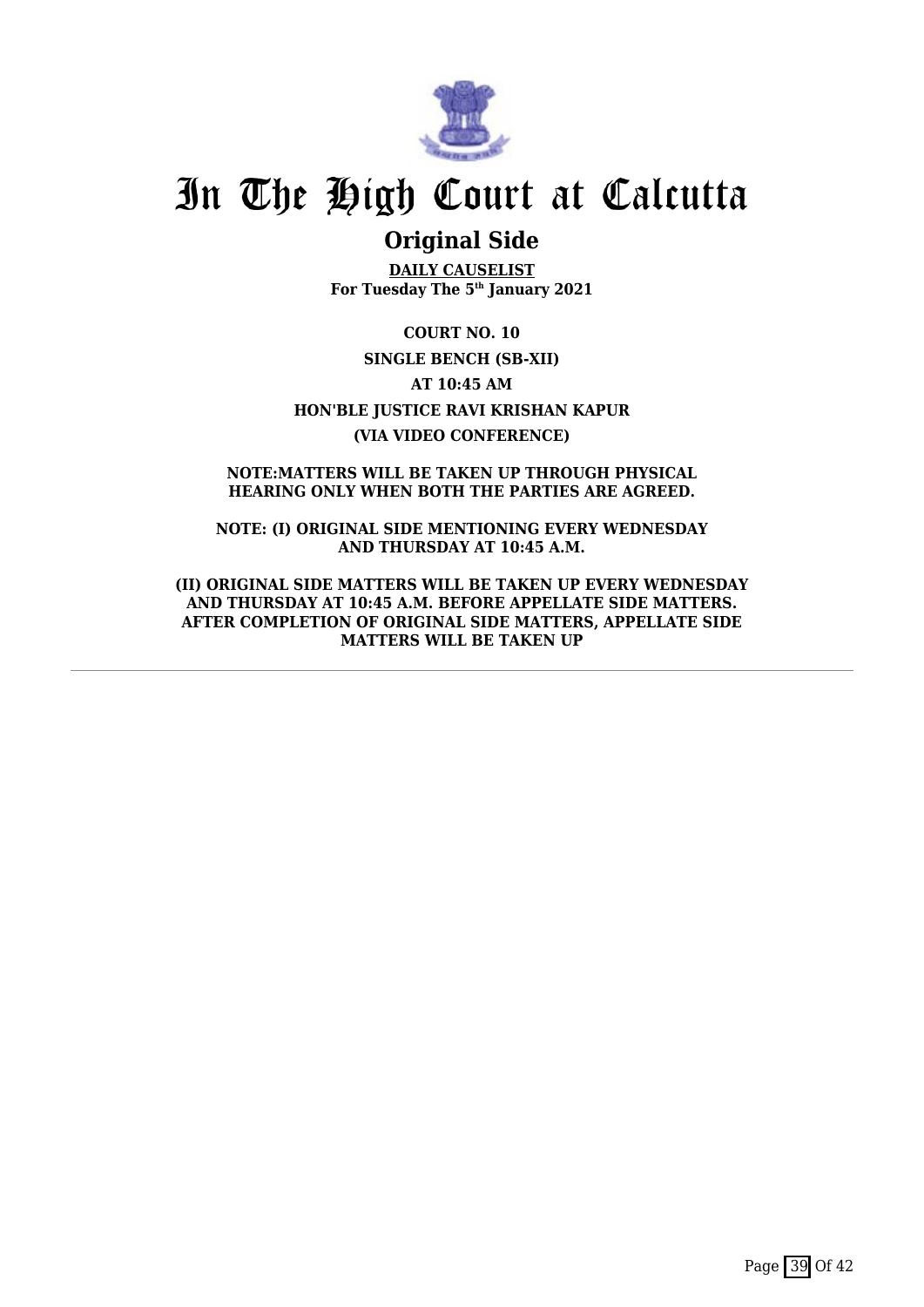

## **Original Side**

**DAILY CAUSELIST For Tuesday The 5th January 2021**

**COURT NO. 23 SINGLE BENCH (SB-XIII) AT 2:00 PM HON'BLE JUSTICE ARINDAM MUKHERJEE (VIA VIDEO CONFERENCE)**

### **NOTE:MATTERS WILL BE TAKEN UP THROUGH PHYSICAL HEARING ONLY WHEN BOTH THE PARTIES ARE AGREED.**

### **NOTE: 1) ORIGINAL SIDE MATTERS SHALL BE TAKEN UP EVERYDAY AT 2:00 P.M.**

**2) ORDINARILY, SPECIALLY ASSIGNED MATTERS SHALL BE TAKEN UP ON FRIDAY AT 2:00 P.M.**

**3) AFTER COMPLETION OF ORIGINAL SIDE MATTERS, APPELLATE SIDE MATTERS SHALL BE AGAIN TAKEN UP.**

## **COURT APPLICATIONS UNDER ART.226**

1 WPO/84/2019 SUDIPTA KOLEY VS SMT M BHOWMICK AND ANR L.P MANOT AND COMPANY 2 WPO/396/2019 SUDIPTA KOLEY VS CESC LTD AND ORS L.P.MANOT AND CO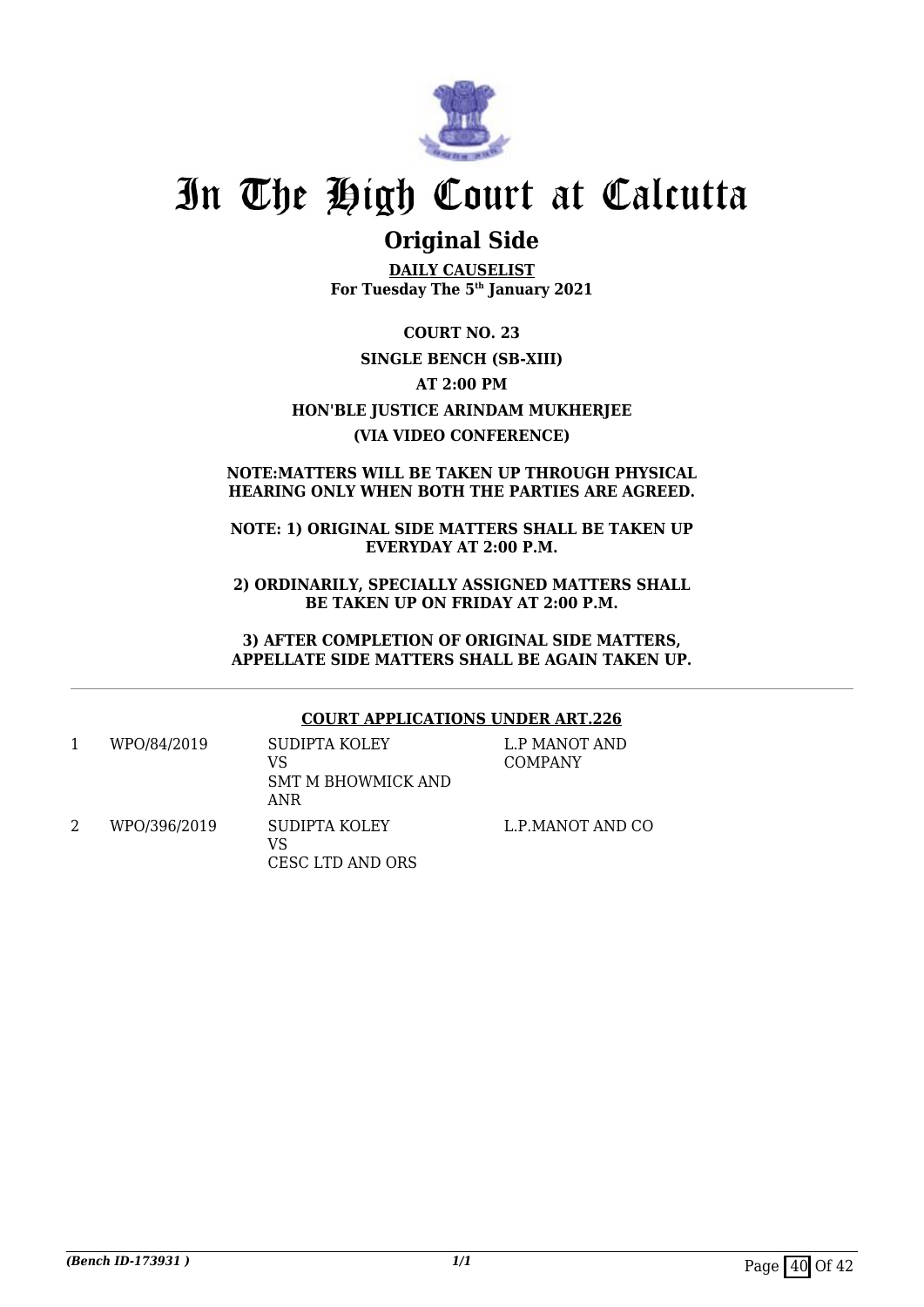

## **Original Side**

**DAILY CAUSELIST For Tuesday The 5th January 2021**

**COURT NO. 24 SINGLE BENCH (SB- XV) AT 10:45 AM HON'BLE JUSTICE AMRITA SINHA (VIA VIDEO CONFERENCE)**

### **NOTE:MATTERS WILL BE TAKEN UP THROUGH PHYSICAL HEARING ONLY WHEN BOTH THE PARTIES ARE AGREED.**

**NOTE: ORIGINAL SIDE MATTERS WILL BE TAKEN UP AT THE FIRST SITTING OF THE COURT.**

**AFTER COMPLETION OF ORIGINAL SIDE MATTERS, APPELLATE SIDE MATTERS WILL BE TAKEN UP**